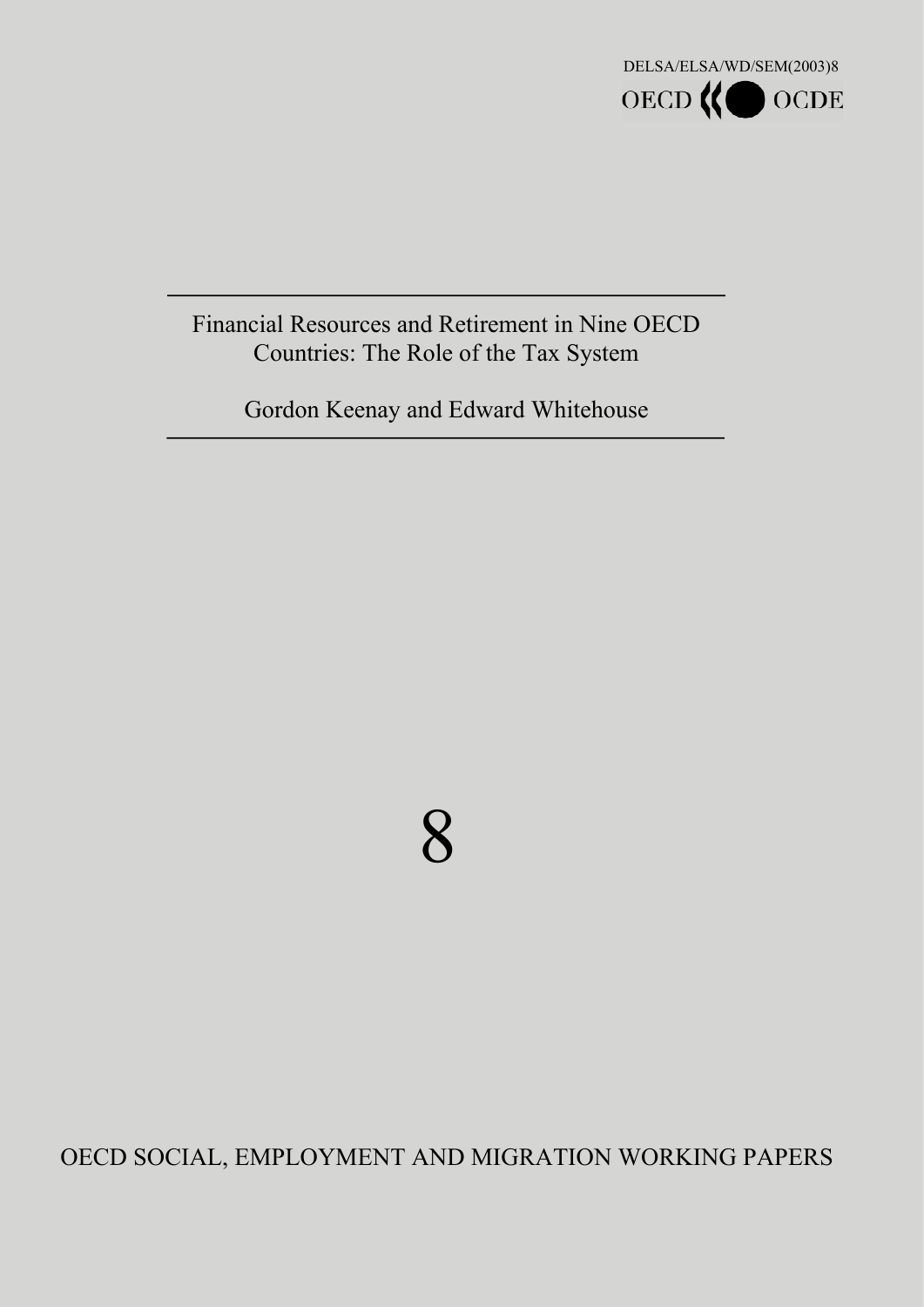



Organisation de Coopération et de Développement Economiques Organisation for Economic Co-operation and Development **06-Jun-2003** 

**English - Or. English** 

### **DIRECTORATE FOR EMPLOYMENT, LABOUR AND SOCIAL AFFAIRS EMPLOYMENT, LABOUR AND SOCIAL AFFAIRS COMMITTEE**

### **OECD SOCIAL, EMPLOYMENT AND MIGRATION WORKING PAPERS No. 8**

**FINANCIAL RESOURCES AND RETIREMENT IN NINE OECD COUNTRIES: THE ROLE OF THE TAX SYSTEM** 

 $\_$  ,  $\_$  ,  $\_$  ,  $\_$  ,  $\_$  ,  $\_$  ,  $\_$  ,  $\_$  ,  $\_$  ,  $\_$  ,  $\_$  ,  $\_$  ,  $\_$  ,  $\_$  ,  $\_$  ,  $\_$  ,  $\_$  ,  $\_$  ,  $\_$  ,  $\_$  ,  $\_$  ,  $\_$  ,  $\_$  ,  $\_$  ,  $\_$  ,  $\_$  ,  $\_$  ,  $\_$  ,  $\_$  ,  $\_$  ,  $\_$  ,  $\_$  ,  $\_$  ,  $\_$  ,  $\_$  ,  $\_$  ,  $\_$  ,

**Gordon Keenay and Edward Whitehouse\*** 

*JEL classification: H24, H55, J26* 

*\* Keenay has acted as delegate and consultant to many OECD working parties and is now with KPMG UK. Whitehouse is Director of Axia Economics and joint editor of the World Bank's Pension Reform Primer.* 

**JT00145669** 

**Document complet disponible sur OLIS dans son format d'origine Complete document available on OLIS in its original format**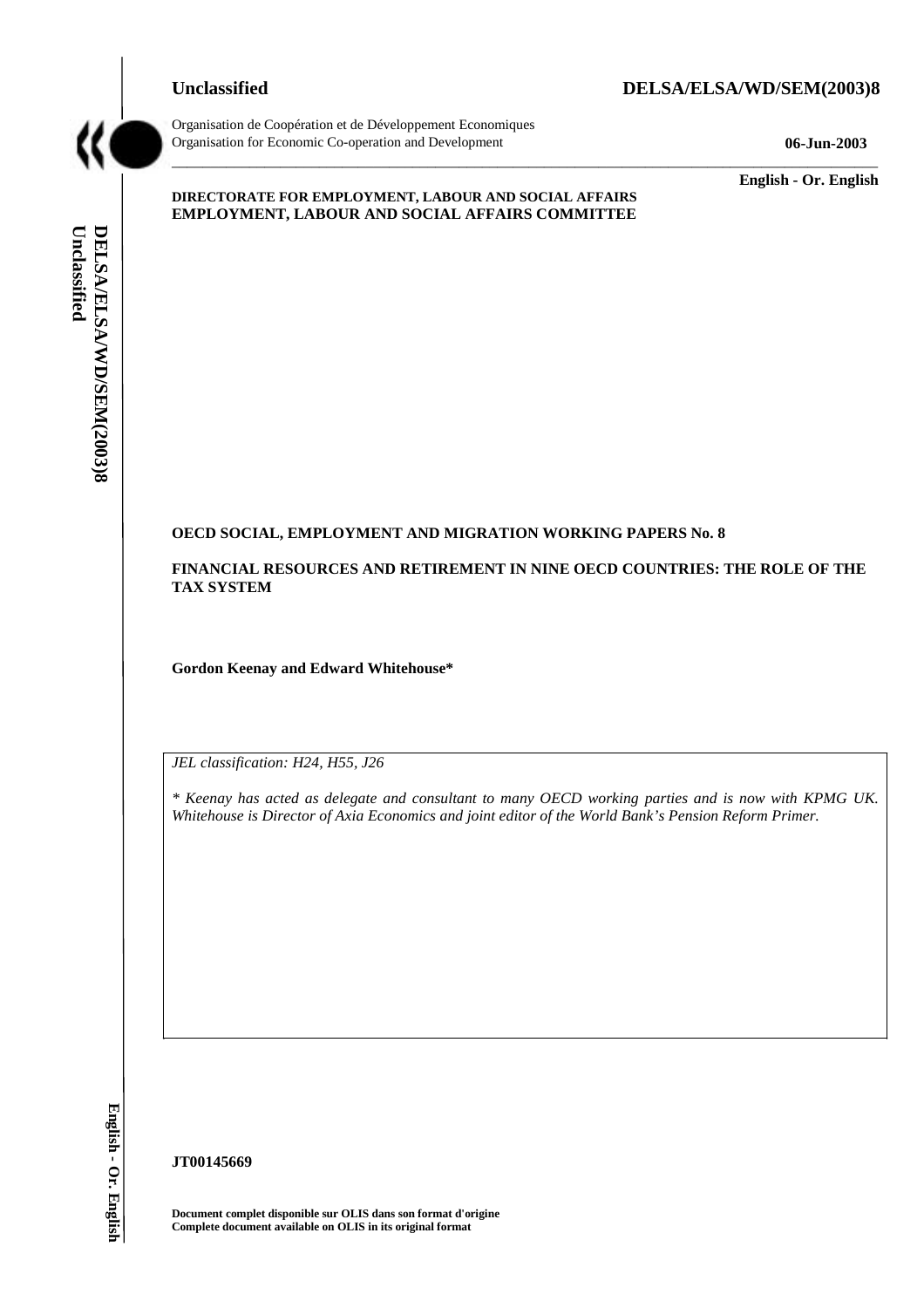### **DIRECTORATE FOR EMPLOYMENT, LABOUR AND SOCIAL AFFAIRS**

### **SOCIAL, EMPLOYMENT AND MIGRATION WORKING PAPERS**

This series is designed to make available to a wider readership selected labour market, social policy and migration studies prepared for use within the OECD. Authorship is usually collective, but principal writers are named. The papers are generally available only in their original language – English or French – with a summary in the other.

Comment on the series is welcome, and should be sent to the Directorate for Employment, Labour and Social Affairs, 2, rue André-Pascal, 75775 PARIS CEDEX 16, France.

> The opinions expressed and arguments employed here are the responsibility of the author(s) and do not necessarily reflect those of the OECD

> > **Applications for permission to reproduce or translate all or part of this material should be made to:**

> > > **Head of Publications Service OECD 2, rue André-Pascal 75775 Paris, CEDEX 16 France**

> > > > **Copyright OECD 2003**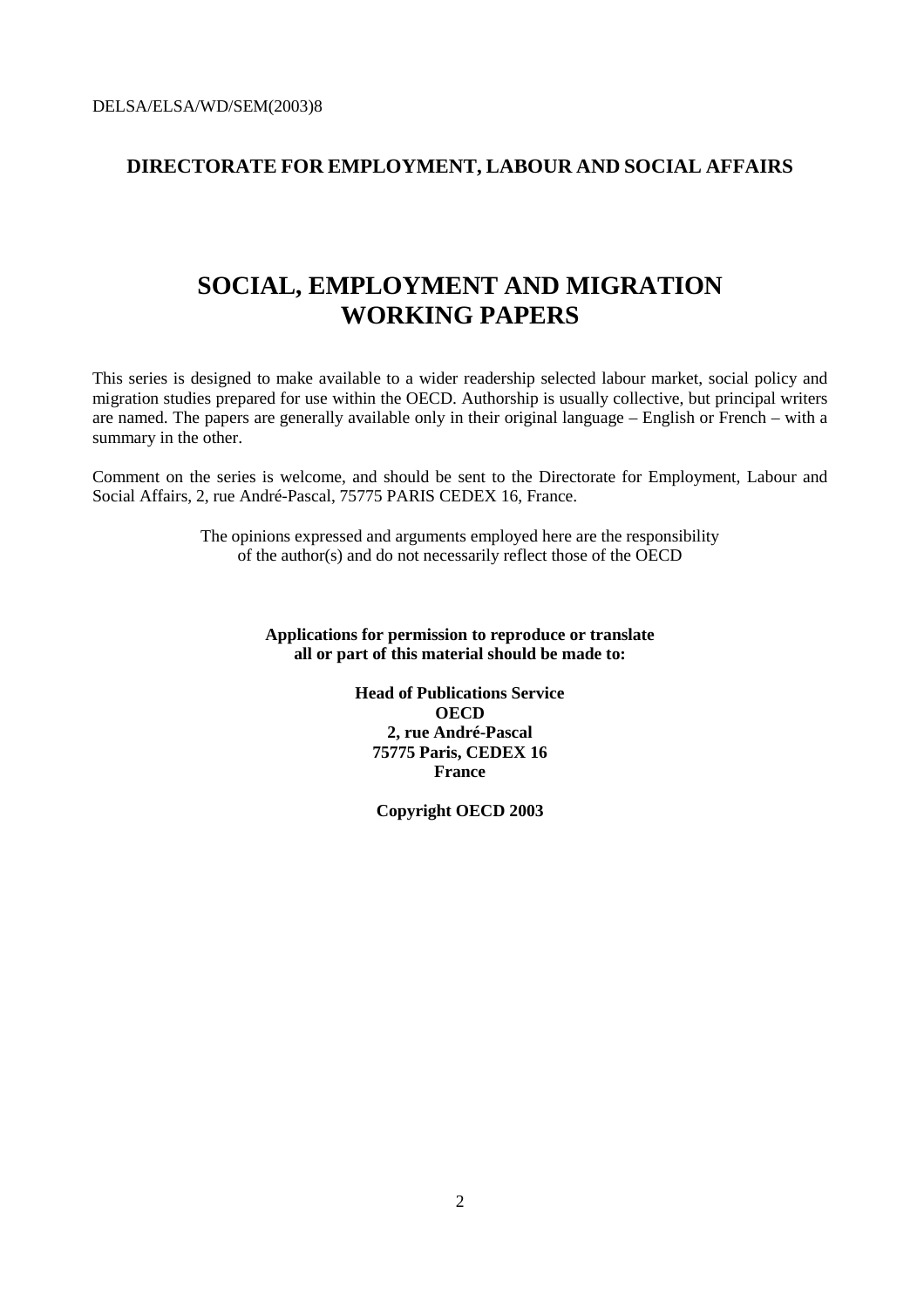### **ACKNOWLEDGEMENTS**

We are grateful to Bernard Casey, Steven Clark, Christopher Heady, Peter Hicks, Mark Pearson and Monika Queisser of the OECD and Richard Disney of Nottingham University for information, encouragement and advice. The paper also benefited from discussion at the meeting of Working Party no. 2 of the Committee on Fiscal Affairs in June 2001. The results are, however, our responsibility alone.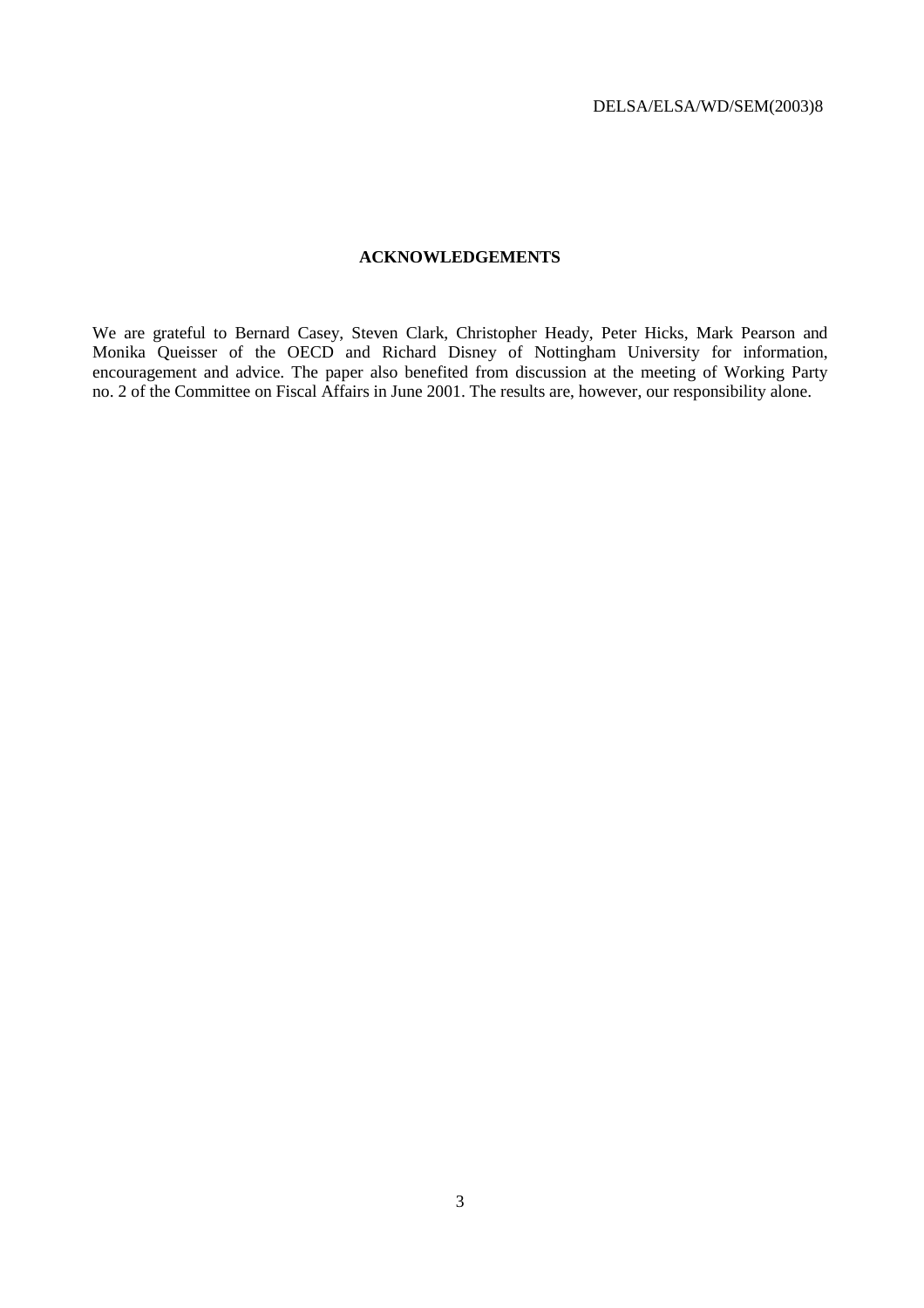### **SUMMARY**

Most countries give income-tax concessions to older people relative to people of working age. Some treat pension income more favourably than earnings, and most do not levy social security contributions on older people. These policies mean that the direct tax burden of older people is lower than that carried by people of working age. At an income equivalent to economy-wide average earnings, for example, the average tax burden (in the nine countries studied) is ten percentage points lower for pensioners than it is for workers. Therefore differences in taxes between pensioners and workers are an important way in which governments support people during their retirement. This is measured by the effect on net replacement rates: the value of pension benefits for a full-career worker relative to earnings when in work. On average, one fifth of the net replacement rate for a worker on average earnings is due to tax differentials rather than the pension system.

This paper provides the first cross-country analysis of the personal tax treatment of older people. Its results will be of interest to analysts of retirement-income systems. The value of direct-tax concessions and their pattern with income varies substantially between the countries studied. The cost of these concessions to the public purse can be large: they are important to fiscal policy as well as old-age support. The results also underpin the analysis of retirement and savings incentives. For example, studies of the taxation of private pensions have typically assumed that individuals face the same effective tax rate during retirement as they do when working. These models can provide more realistic tax rates.

It is important that policy-makers avoid comparing the rates and structure of retirement benefits across countries without also considering the effect on older people of systems of personal income tax and social security contributions.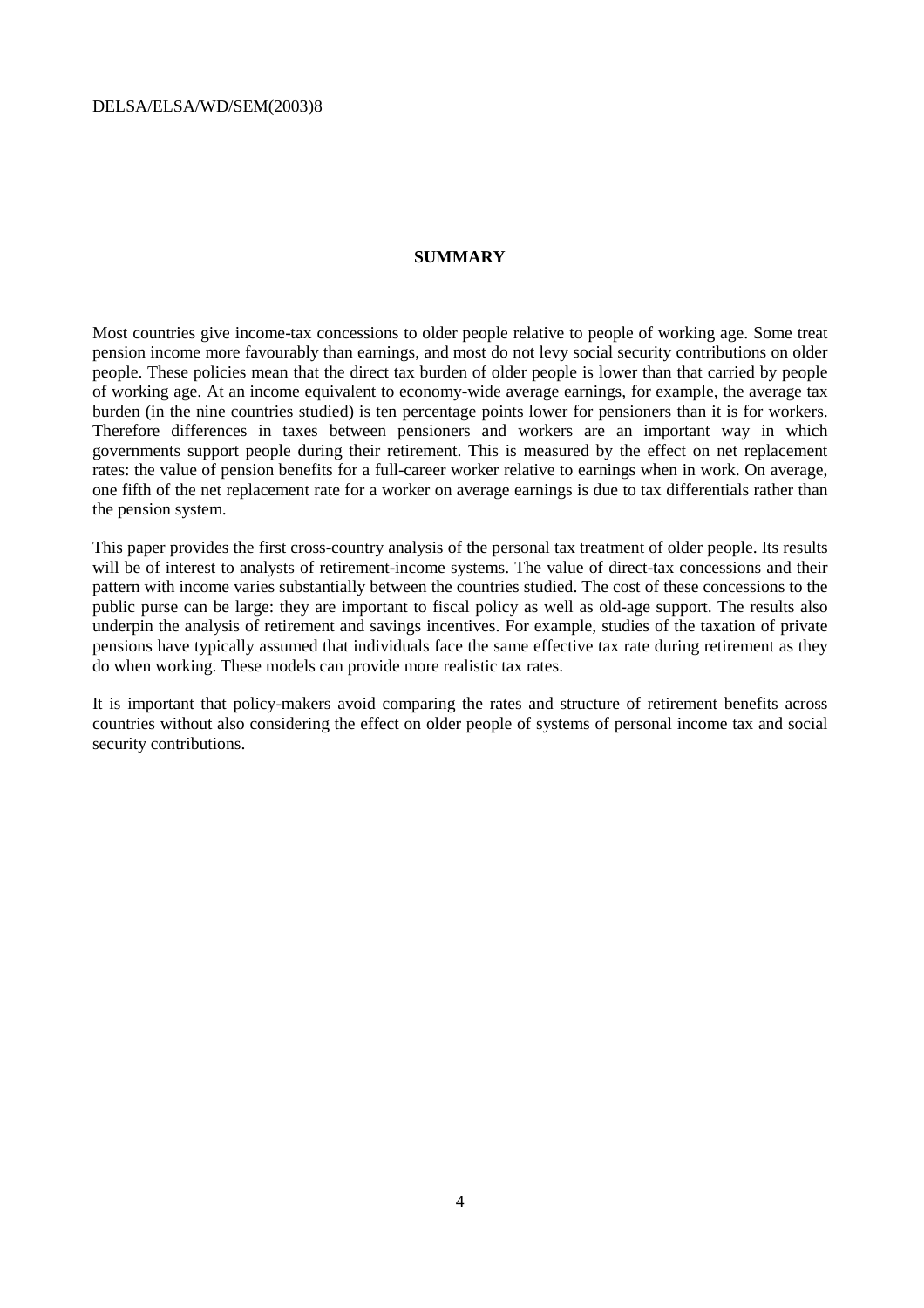### **RÉSUMÉ**

La plupart des pays font des concessions d'impôt sur le revenu pour les personnes âgées par rapport aux personnes en activité. Certains pays sont plus favorables aux revenus des pensions de retraite qu'aux gains d'activité. La plupart ne prélèvent pas de contributions de sécurité sociale aux personnes âgées. Ces politiques signifient que le poids de l'impôt direct sur les personnes âgées est plus bas que celui porté par les actifs. A échelle de l'économie d'un pays, et pour un revenu équivalent aux gains d'activité moyens par exemple, le poids moyen de l'imposition (pour les neuf pays étudiés) est de 10% de moins pour les retraités par rapport aux actifs. Ainsi les différences d'imposition entres retraités et actifs sont révélatrices du soutien important des gouvernements aux personnes retraitées. Ceci est mesuré par les effets sur les taux de substitution nets : la valeur des revenus de pension pour un actif ayant cotisé toute sa carrière par rapport à ses revenus d'activité. En moyenne, 1/5ème du taux net de substitution pour un actif aux revenus moyens est du à des différentiels de taxe plutôt qu'au système de pension.

Ce document fournit la première analyse par pays du traitement de l'impôt individuel sur les personnes âgées. Ces résultats seront intéressants pour les analystes des systèmes de revenus de retraite. La valeur des concessions sur l'impôt direct et leur modèle de revenu varie substantiellement selon les pays étudiés. Le coût des ces concessions en direction du trésor public peut être vaste : elles sont importantes autant pour la politique fiscale que pour le soutien financier aux personnes âgées. Ces résultats étayent également l'analyse des mesures en faveur des retraites et de l'épargne. Par exemple, des études sur l'imposition des pensions de retraite privées ont typiquement admis que les individus font face au même taux d'imposition effectif durant leur retraite qu'au long de leur vie professionnelle. Ces modèles peuvent fournir des taux d'imposition plus réalistes.

Il est important que les décideurs politiques évitent de comparer les taux et structures des prestations de retraite à travers les différents pays sans prendre également en considération l'effet sur les personnes âgées des systèmes d'imposition sur le revenu personnel et les contributions de sécurité sociale.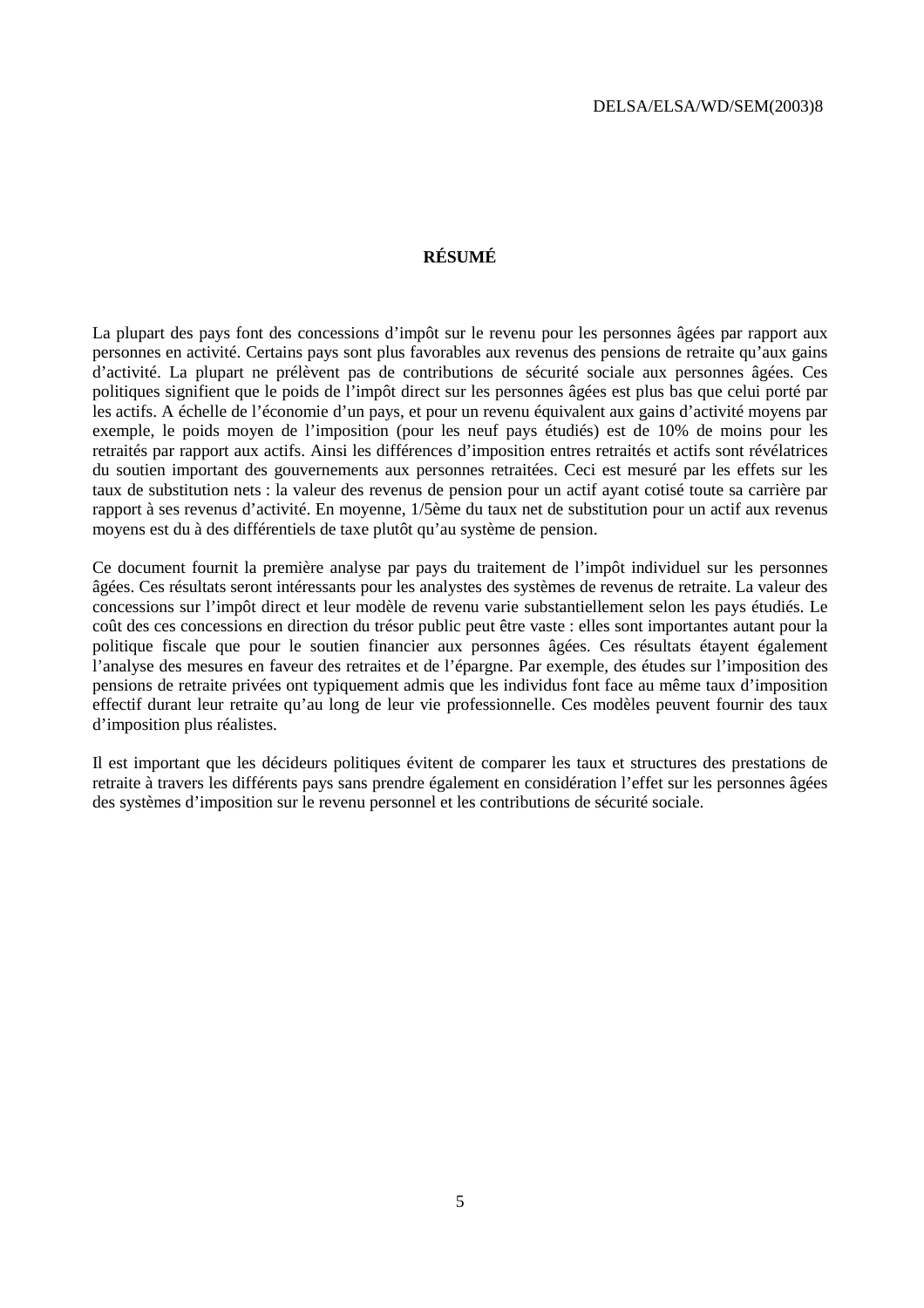### **TABLE OF CONTENTS**

| 1.     |  |
|--------|--|
| 1.1    |  |
| 1.2.   |  |
| 1.3.   |  |
| 1.4.   |  |
| 2.     |  |
| 3.     |  |
| 4.     |  |
| 5.     |  |
| 6.     |  |
|        |  |
| A.1.   |  |
| A.1.1. |  |
|        |  |
|        |  |
|        |  |
|        |  |
|        |  |
| A1.2.  |  |
|        |  |
|        |  |
|        |  |
| A.2.   |  |
| A.2.1. |  |
|        |  |
|        |  |
|        |  |
|        |  |
|        |  |
|        |  |
| A.2.2. |  |
|        |  |
|        |  |
|        |  |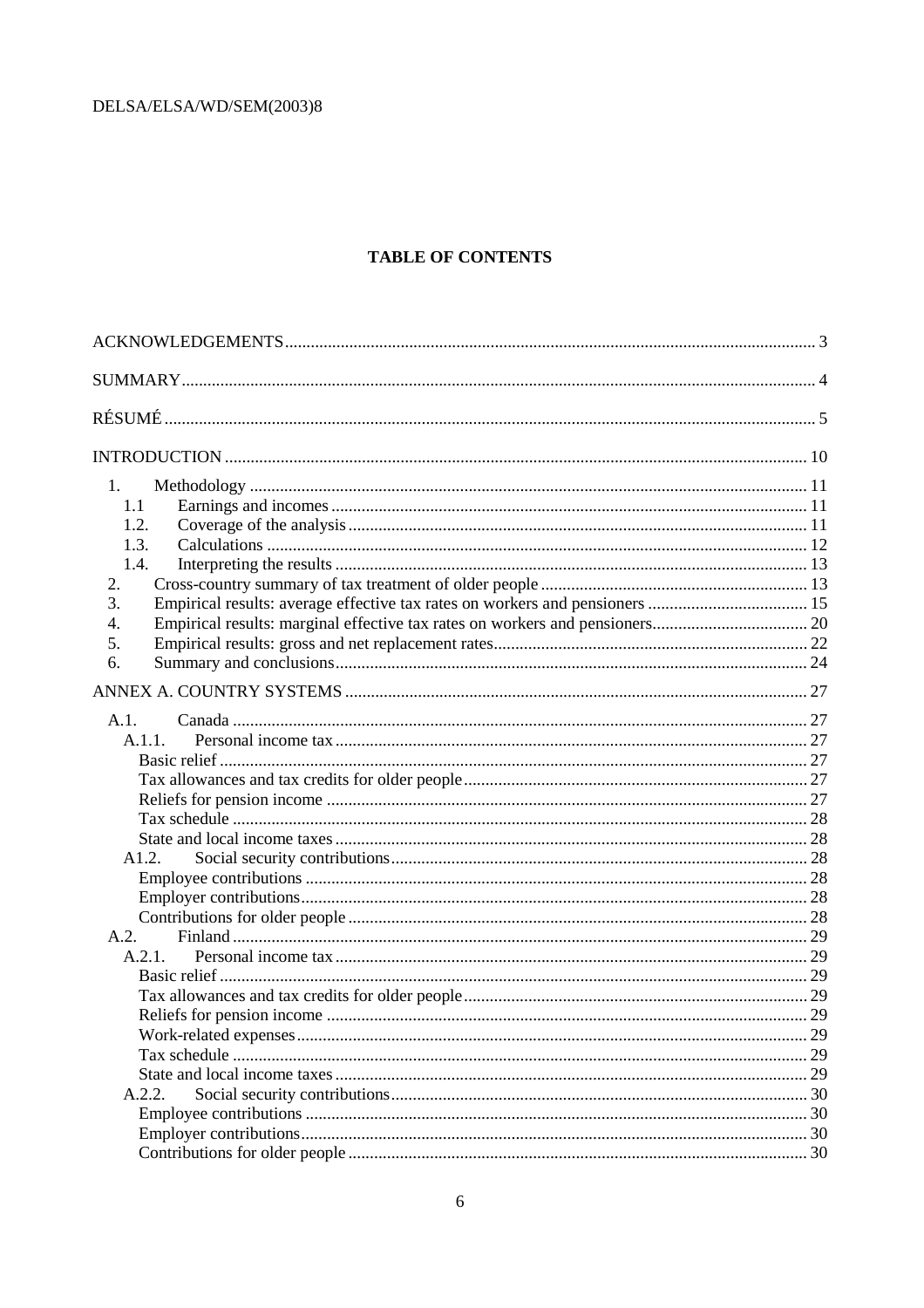| A.3. |              |  |
|------|--------------|--|
|      | A.3.1.       |  |
|      |              |  |
|      |              |  |
|      |              |  |
|      |              |  |
|      |              |  |
|      |              |  |
|      | A.3.2.       |  |
|      |              |  |
|      |              |  |
|      |              |  |
|      |              |  |
|      | A.4.1.       |  |
|      |              |  |
|      |              |  |
|      |              |  |
|      |              |  |
|      | A.4.2.       |  |
|      |              |  |
|      |              |  |
|      |              |  |
| A.5. |              |  |
|      |              |  |
|      |              |  |
|      |              |  |
|      |              |  |
|      |              |  |
|      |              |  |
|      |              |  |
|      | A.5.2.       |  |
|      |              |  |
|      |              |  |
|      |              |  |
|      |              |  |
|      |              |  |
|      |              |  |
|      | Basic relief |  |
|      |              |  |
|      |              |  |
|      |              |  |
|      |              |  |
|      | A.6.2.       |  |
|      |              |  |
|      |              |  |
|      |              |  |
| A.7. |              |  |
|      | A.7.1.       |  |
|      |              |  |
|      |              |  |
|      |              |  |
|      |              |  |
|      |              |  |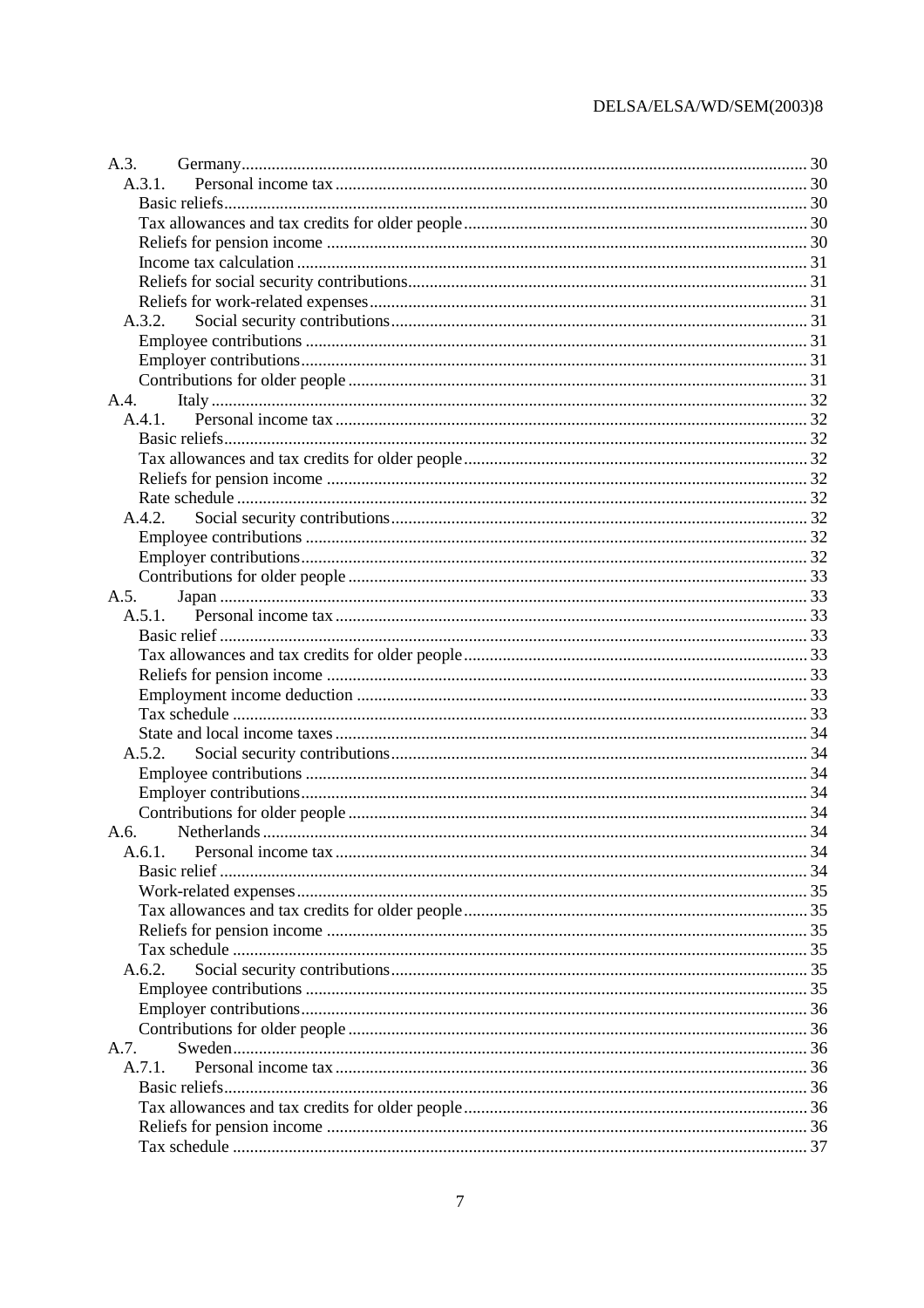| A.7.2. |  |
|--------|--|
|        |  |
|        |  |
|        |  |
|        |  |
| A.8.1. |  |
|        |  |
|        |  |
|        |  |
|        |  |
| A.8.2. |  |
|        |  |
|        |  |
|        |  |
| A.9.   |  |
|        |  |
|        |  |
|        |  |
|        |  |
|        |  |
|        |  |
| A.9.2. |  |
|        |  |
|        |  |
|        |  |
|        |  |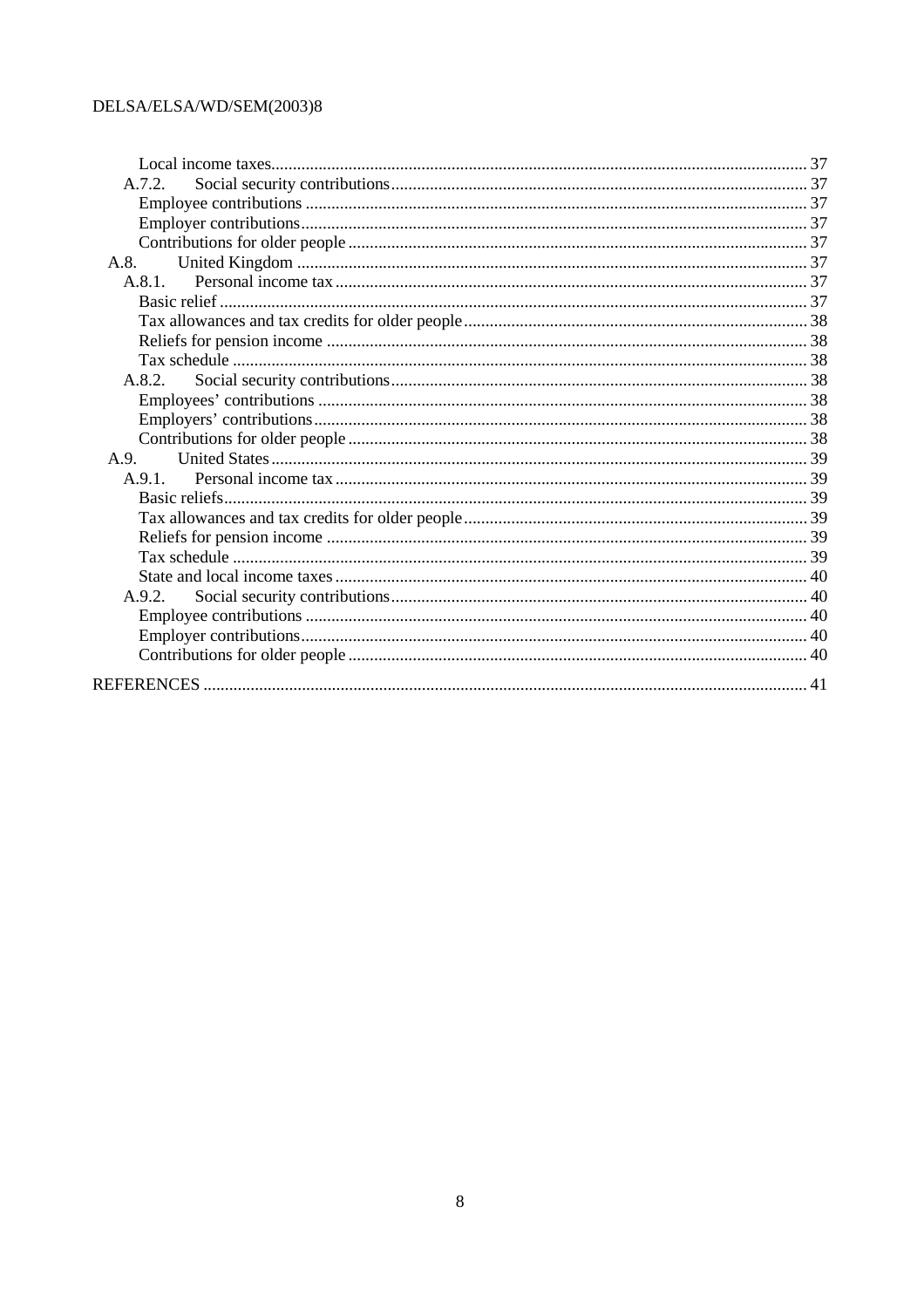### **TABLE OF TABLES AND FIGURES**

| Table 3. Summary of concessions to older people in personal income tax systems 15                    |  |
|------------------------------------------------------------------------------------------------------|--|
|                                                                                                      |  |
| Table 4. Taxes paid by pensioners and workers: Average effective tax rate including personal income  |  |
|                                                                                                      |  |
|                                                                                                      |  |
| Figure 4. Summary: difference in average effective tax rates between workers and pensioners by gross |  |
| Table 5. Tax expenditures: estimates of revenues foregone from particular income tax concessions to  |  |
|                                                                                                      |  |
|                                                                                                      |  |
|                                                                                                      |  |
|                                                                                                      |  |
|                                                                                                      |  |
|                                                                                                      |  |
|                                                                                                      |  |
|                                                                                                      |  |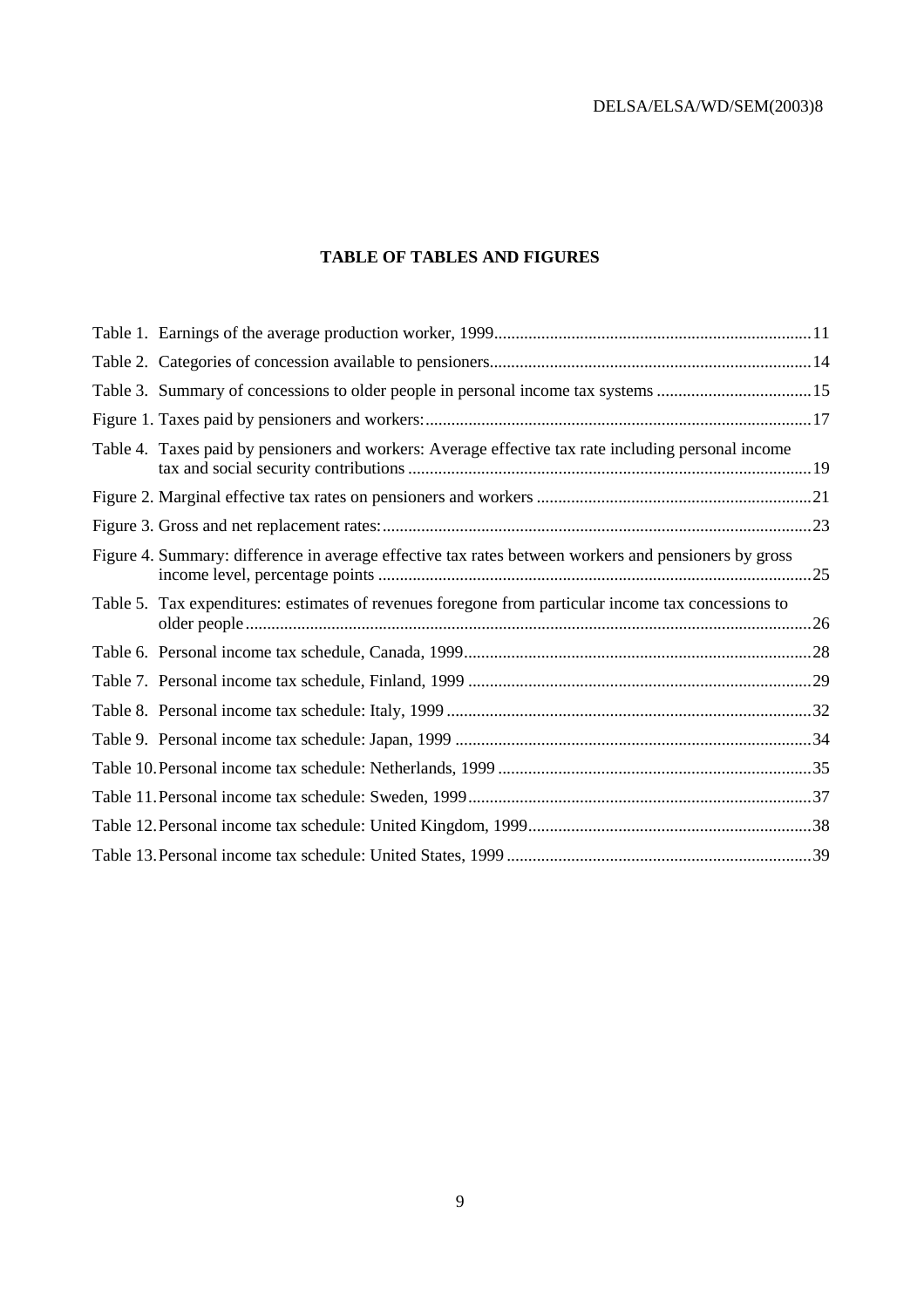### **INTRODUCTION**

1. Most OECD Member countries offer concessions to older people in their personal income tax systems relative to the tax treatment of people of working age. Some treat certain types of pension income more favourably than other income sources. In addition, most countries do not levy social security contributions on older people. Others levy such charges at lower rates on pensioners than on people of working age. Together, these policies imply that the direct tax burden faced by older people is lower than that carried by people of working age. Tax differentials are therefore an important means by which governments support people during their retirement. The personal tax system also has a substantial effect on retirement incentives.

2. This paper is issued as background to the report *Ageing and Income: Financial Resources and Retirement in Nine OECD Countries* (OECD, 2001*b*). Two parts of that report — which provides a detailed assessment of nine Member countries' retirement-income systems — build on the results presented here:

- First, the calculations of pension entitlements under today's pension rules of hypothetical individuals at different earnings levels. These results, in conjunction with analysis of income distribution statistics, are used to understand better the differences between the different countries' retirement-income systems. (Chapter 3.)
- Secondly, calculations of incentives to retire at different ages provided by the pension system. These are measured both by the value of the pension benefit at a different age and by the change in pension wealth from working an additional year. (Annex II.)

3. In both of these cases, it is essential to calculate incomes in and out of work net of taxes and social security contributions.

4. Nevertheless, our results have important implications in their own right. The value of direct tax concessions to older people and their pattern with income varies substantially between OECD Member countries. The cost of these concessions to the public purse can be substantial. This has important implications for cross-country comparisons of retirement-income systems.

5. The rest of the paper is structured as follows. We begin with a brief overview of the methodology followed by a cross-country summary of the main features of direct tax systems relevant to older people. (A detailed country-by-country analysis of tax and social security contribution systems is provided in Annex A.) The next three sections set out the empirical results. A final section summarises and concludes.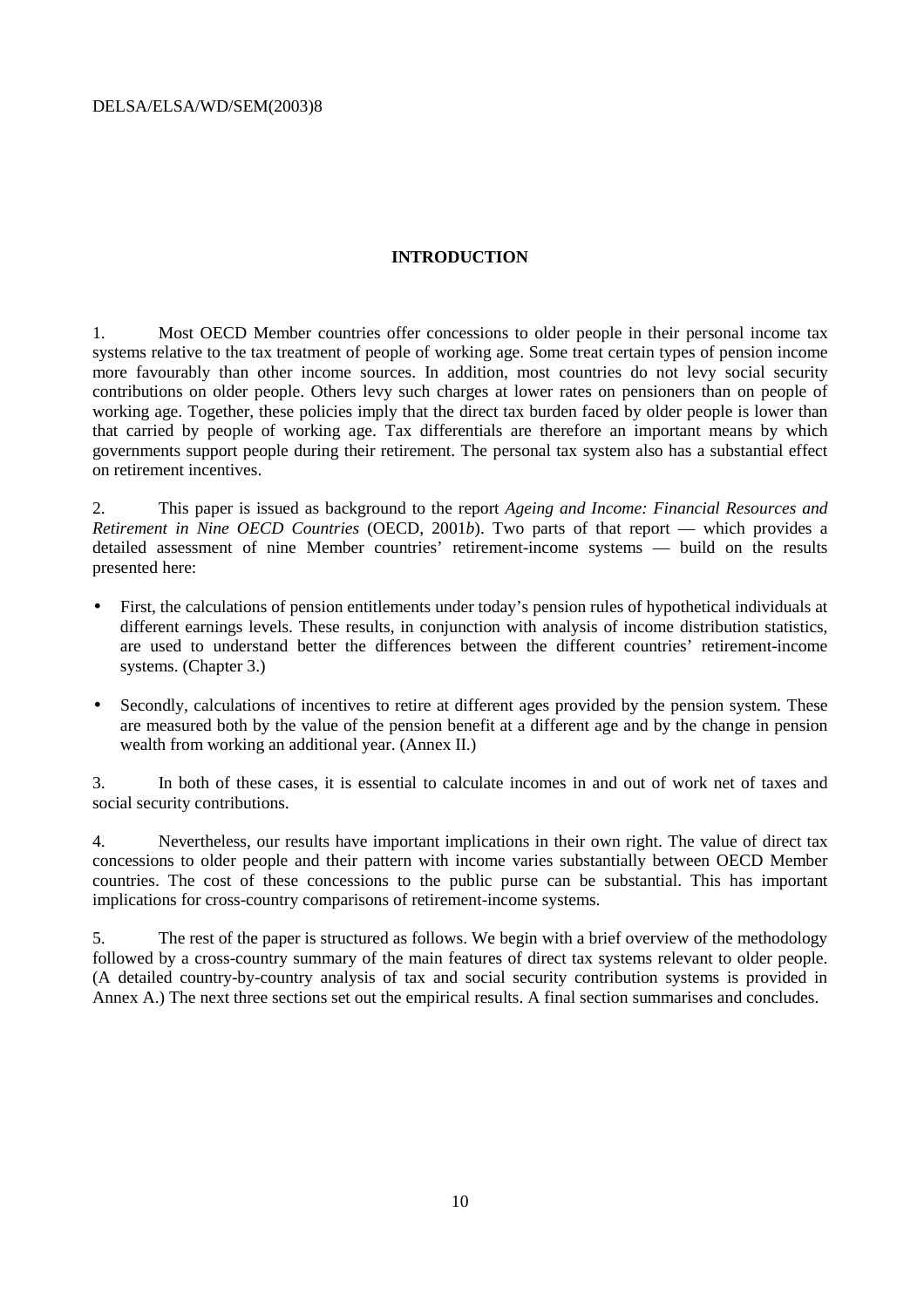### **1. Methodology1**

6. The results focus on two groups of people: employees of working age and older people drawing public pensions.

### *1.1 Earnings and incomes*

7. In each case, annual incomes are set at given fractions of the average gross wage earnings of adult, full-time production workers in the manufacturing sector.<sup>2</sup> This means that earnings data are derived from a minority of employees in each country. An obvious drawback is that the earnings of an average production worker will be at different positions in the overall income distribution in different countries. However, it has proved difficult in practice to obtain a broader measure that is consistent between countries.

8. The resulting measures of earnings are shown in Table 1 in both national currency and in United States dollars.<sup>3</sup> Earnings have been translated into dollars using OECD purchasing power parities, which calculate the cost of a common basket of goods in each country.<sup>4</sup>

|                      | $\sim$ . Larrings of the average production worker, |             |
|----------------------|-----------------------------------------------------|-------------|
|                      | Earnings of average production worker               |             |
|                      | National currency                                   | US\$ at PPP |
| Canada               | 34 700                                              | 30 000      |
| Finland              | 146 400                                             | 24 200      |
| Germany              | 60 900                                              | 30 300      |
| Italy                | 38 906 100                                          | 24 000      |
| Japan                | 4 217 400                                           | 25 900      |
| Netherlands          | 59 500                                              | 28 700      |
| Sweden               | 220 600                                             | 22 900      |
| United Kingdom       | 17800                                               | 27 100      |
| <b>United States</b> | 30 000                                              | 30 000      |

| Table 1. Earnings of the average production worker, 1999 |  |
|----------------------------------------------------------|--|
|----------------------------------------------------------|--|

Note: all values rounded to the nearest 100 for clarity Source: OECD (2001a)

### *1.2. Coverage of the analysis*

9. The results cover personal income tax and employee and employer social security contributions payable on wage earnings and pension income. For people of working age, it is assumed that the whole of

 $\overline{a}$ 1 OECD (2001*a*), Section III gives more details on the methodology.

<sup>2</sup> The sample covers manual workers and shop-floor based supervisors. Non-manual workers are excluded except in the Netherlands. Incomes generally exclude the value of fringe benefits, such as provision of food, housing or clothing by the employer free of charge or below market price.

<sup>3</sup> The sources and methodology for the calculation of earnings data are given in OECD (2001*a*), Section III.B.

<sup>4</sup> Market exchange rates, of course, fluctuate wildly, and can generate very misleading results.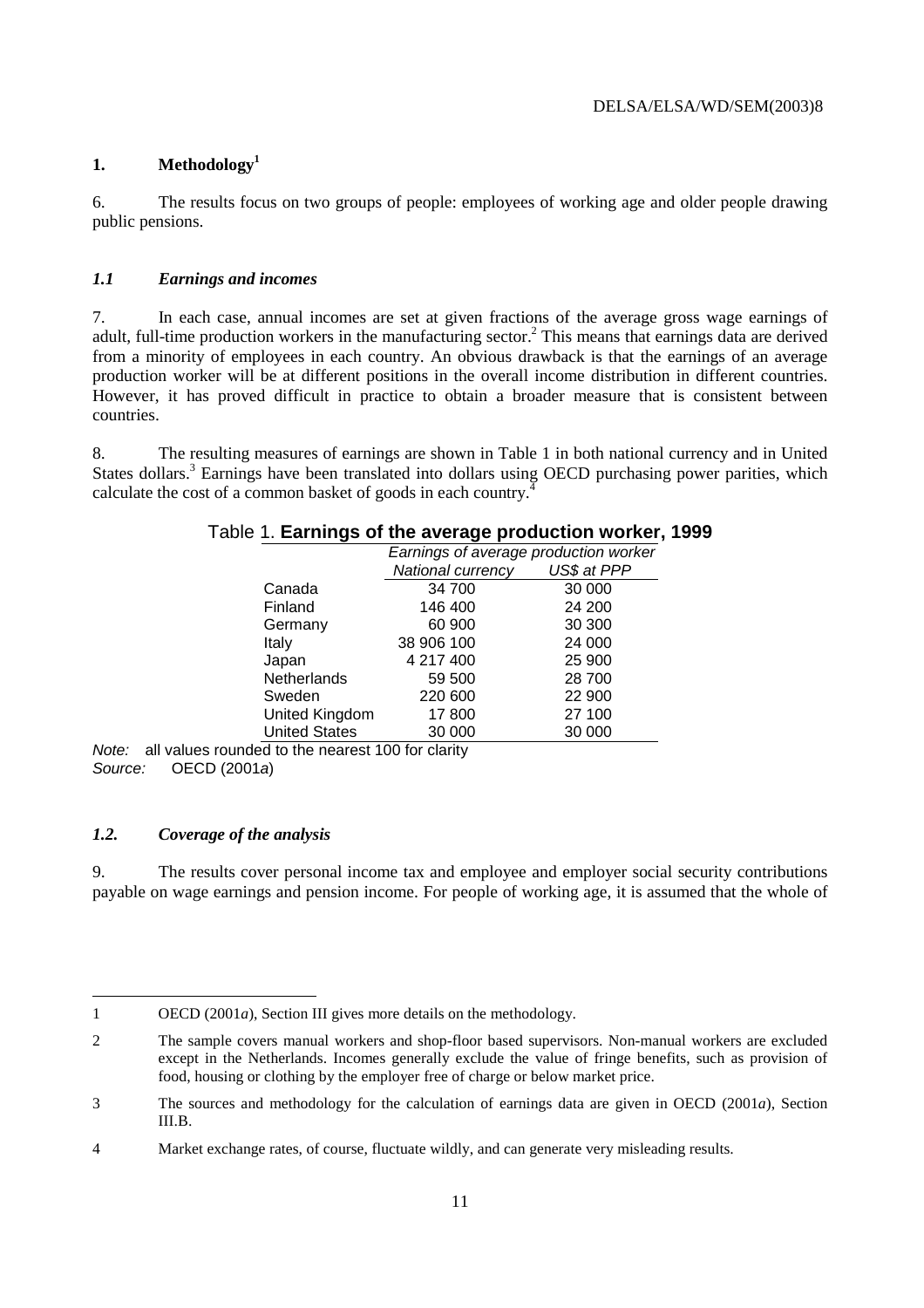income comes from earnings. Thus, the calculations exclude fringe benefits and capital income (such as dividends and interest).<sup>5</sup>

10. For pensioners, it is assumed that the whole of income derives from the public pension. In some countries, the maximum public (and/or mandatory private) pension income lies below the highest income level covered in the calculations, equivalent to average economy-wide earnings. In such cases, we have assumed that additional income is fully taxable.<sup>6</sup> Some countries apply reliefs that vary by age; our basic assumption is that the pensioner is age 65.

11. Income tax due on capital income and non-wage labour income, some direct taxes (such as net wealth tax and corporate income tax) and all indirect taxes are not covered. However, all central-, stateand local-government personal income taxes are included.

12. Compulsory social security contributions paid to general government are treated as a tax (see OECD, 2001*c* for a more detailed discussion of the definition of a 'tax'). Social security contributions can give rise to a benefit entitlement, which can also be related to the amount of contributions made. Nevertheless, even in these cases, at least some of the contribution is in effect a tax, because the net present value of benefits received does not equal the value of contributions made.

13. Finally, all the results relate to the position of a single person. For the comparisons of older people with people of working age, we have taken a single person without children.<sup>7</sup>

### *1.3. Calculations*

14. The computation of the tax position of people of working age uses the 'tax equations' developed by the OECD's Working Party on Tax Policy Analysis and Tax Statistics. These algorithms are used to show the tax and benefit position of eight example family types of working age. The tax equations are described and the results set out in the report *Taxing Wages* (OECD, 2001*a*). A sister publication — Benefit Systems and Work Incentives<sup>8</sup> — looks at the tax and benefit treatment of different family types both in and out of work. The analysis is also based on the tax equations. Together, these two OECD reports provide a detailed picture of the tax and benefit position of people of working age.

15. This paper extends the analysis of tax positions to people of pension age by adapting the tax equations to include the additional concessions granted to older people. The results are based on the

 $\overline{a}$ 5 At these income levels, such income is generally insignificant. The main exception is the United States, where over 60% of working-age people with earnings around those of the average production worker have income from these sources, which accounts, on average, for 5% of their incomes.

<sup>6</sup> In most cases, private pension income is fully taxable. However, Canada offers a small tax credit for private pension income. Also, the state income tax in Detroit, Michigan (which we model here) exempts some private pension income. The calculations do not cover these concessions.

<sup>7</sup> Many countries, of course, provide generous support to families with children, as set out in the main part of this report. However, there are many methodological obstacles to comparing the fiscal position of families of different sizes: for example, comparing a pensioner couple with a working age couple with children. Our results might, therefore, tend to exaggerate the fiscal advantage enjoyed by older people relative to people of working age in countries with generous support for children.

<sup>8</sup> OECD (1999). This report is produced jointly by the Working Party on Tax Policy Analysis and Tax Statistics of the Committee on Fiscal Affairs and the Working Party on Social Policy of the Employment, Labour and Social Affairs Committee.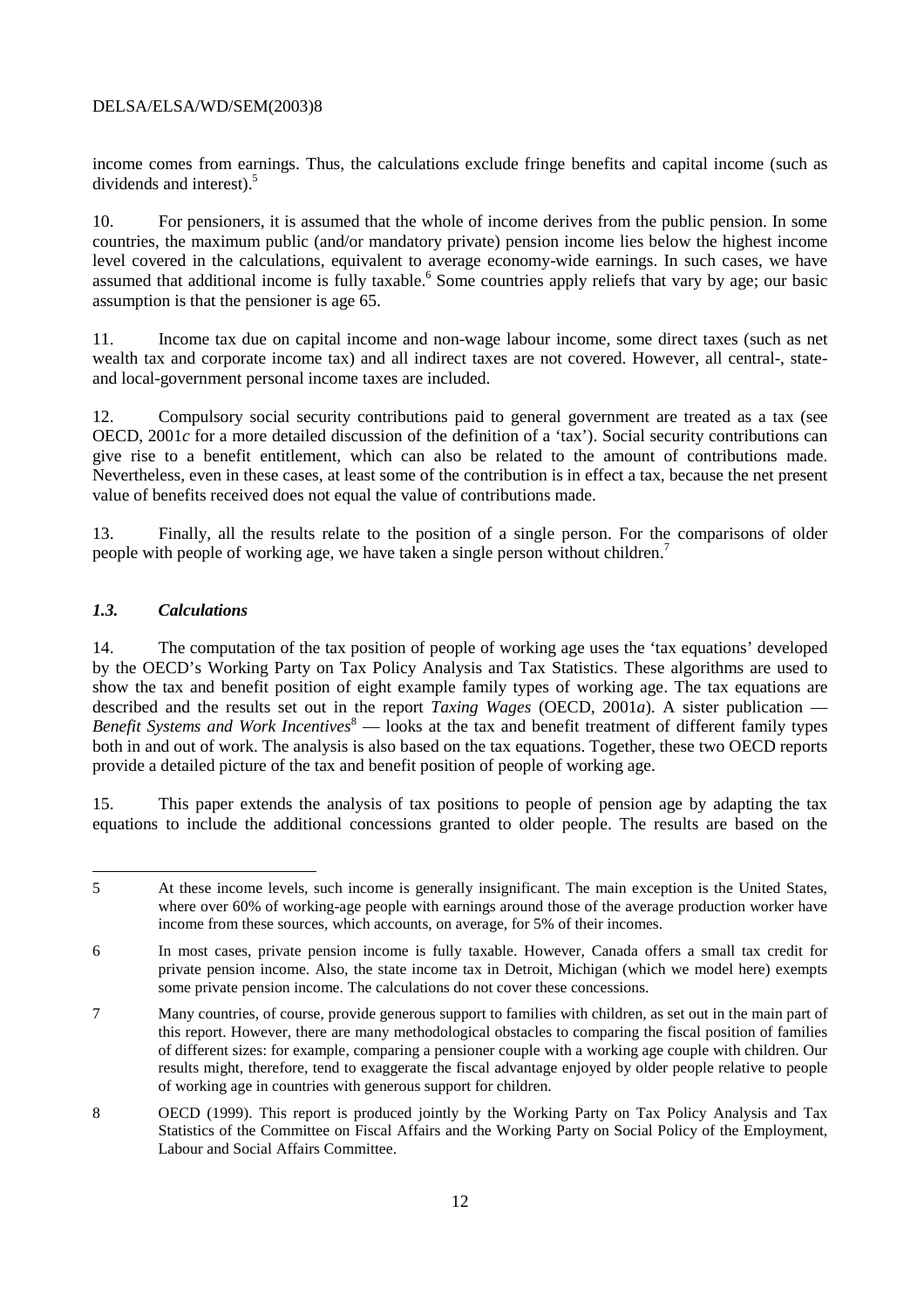parameters of the tax system as they were in 1999 (the latest year for which the tax equations for people of working age were available).

### *1.4. Interpreting the results*

 $\overline{a}$ 

16. The incomes of older people tend, on average, to be below those of people of working age.<sup>9</sup> Direct tax systems are progressive. Individuals are therefore likely to face a lower direct tax burden in retirement than they do when working. The analysis here is 'horizontal' in the sense that it compares people of working age and people of pension age with the same income. The general progressivity of the income tax system plays an important role in redistributing income to older people, as it does to lowerincome people in general. Our aim in the first two empirical sections, however, is to isolate the effect of specific concessions directed at older people from the general structure of the tax system. Hence the focus on people in different circumstances with the same income. In section 5, we combine the results on the tax position of older people with calculations of the pension entitlement for full-career workers at different levels of earnings. These show the impact of the general progressivity of the tax system along with the effect of specific concessions aimed at older people.

17. The simple approach of comparing the tax and benefit position of example individuals provides many useful insights on the effect of governments on their citizens. Nonetheless, the results here need to be considered alongside other data. For example, OECD (2001*c*) provides more comprehensive information on the aggregate tax burden in the economy — including, for example, indirect taxes, corporate income taxes, property taxes *etc.* — which are not covered here. Also, a complete analysis of the effect of government on the economy would need to take account of the effect of publicly provided goods and services, such as health and education.<sup>10</sup>

18. The results set out the formal incidence of taxes. The final, economic incidence of taxes may of course be rather different, particularly for people of working age. For example, the tax burden might be shifted over time from employers onto employees and *vice versa* by adjustments to gross wages.

### **2. Cross-country summary of tax treatment of older people**

19. Table 2 summarises the main types of concession granted to older people in the nine countries' personal income tax and social security contribution systems. It is important to note that this list focuses on the reliefs granted directly to pensioners. Although the Table reports any concessions to income streams from private pensions, it excludes, for example, reliefs granted to lump-sum withdrawals from personal or occupational pension plans. Furthermore, other aspects of the tax treatment of private pensions including the treatment of contributions and investment returns at the fund level — are not considered here. $11$ 

20. The relevant features of direct tax systems are divided into three types:

<sup>9</sup> See Disney and Whitehouse (2001), OECD (2001*b*), Yamada (2001) and Yamada and Casey (2001).

<sup>10</sup> See Disney and Whitehouse (2001), Steckmest (1996), Whiteford and Kennedy (1995) and Smeeding *et al.* (1995) on valuing such in-kind benefits.

<sup>11</sup> Such tax concessions are an important source of state support for retirement incomes, particularly in Canada, the United Kingdom and the United States among the countries studied here: see OECD (1994) and Whitehouse (1999). Nevertheless, our focus is on retirement incomes and not on how they were built.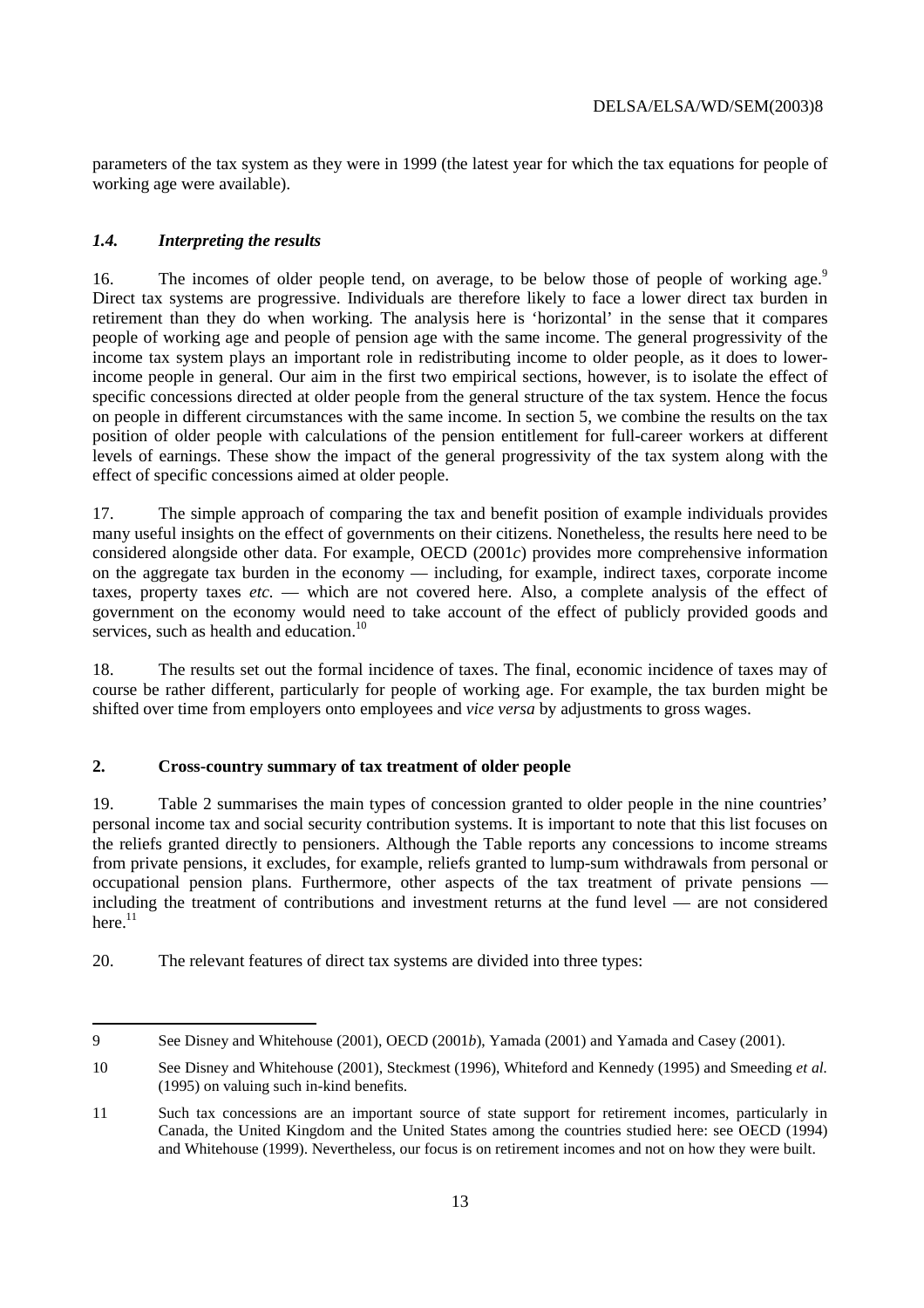- Tax allowances and tax credits that are age-based, which exceed those available to taxpayers of working age. In many cases, these concessions are targeted on those with modest incomes by being withdrawn as income increases.
- Reliefs for some or all of pension income received. Several countries exempt or partially exempt pensions paid from public sources from the personal income tax. And, in some cases, there is a preferential tax treatment for modest pensions paid from private-sector schemes.
- Social security contributions are typically levied only on wage income and not on pension benefits (although they are, in some countries, levied on investment income). However, three countries charge contributions on pension income in respect of health insurance benefits and one, for survivors' pensions. In all cases, social security contributions have a substantial impact on the comparison between net incomes of pensioners and people of working age.

| l able 2. Categories of concession available to pensioners |      |     |                        |       |       |                  |        |                                 |        |
|------------------------------------------------------------|------|-----|------------------------|-------|-------|------------------|--------|---------------------------------|--------|
|                                                            |      |     | Canada Finland Germany | Italy | Japan | Nether-<br>lands | Sweden | <b>United</b><br>Kingdom States | United |
| Increased tax<br>allowances or tax<br>credits              |      |     |                        | ✓     |       |                  |        |                                 |        |
| Relief or partial<br>relief for pension<br>income from:    |      |     | ✓                      |       |       |                  |        |                                 |        |
| public schemes<br>private schemes                          |      |     |                        | ✓     |       |                  |        |                                 |        |
| Social security<br>contributions on<br>pension income      | zero | low | low                    | zero  | zero  | low              | zero   | zero                            | zero   |

### Table 2. **Categories of concession available to pensioners**

Note: the information for the United States refers to the Federal income tax. See below for information on state-level income taxes

21. Annex A provides comprehensive coverage of the main parameters of direct tax systems relevant to people of both working and pension age. Table 3 extracts from this the main concessions granted to the elderly in countries' personal income tax systems.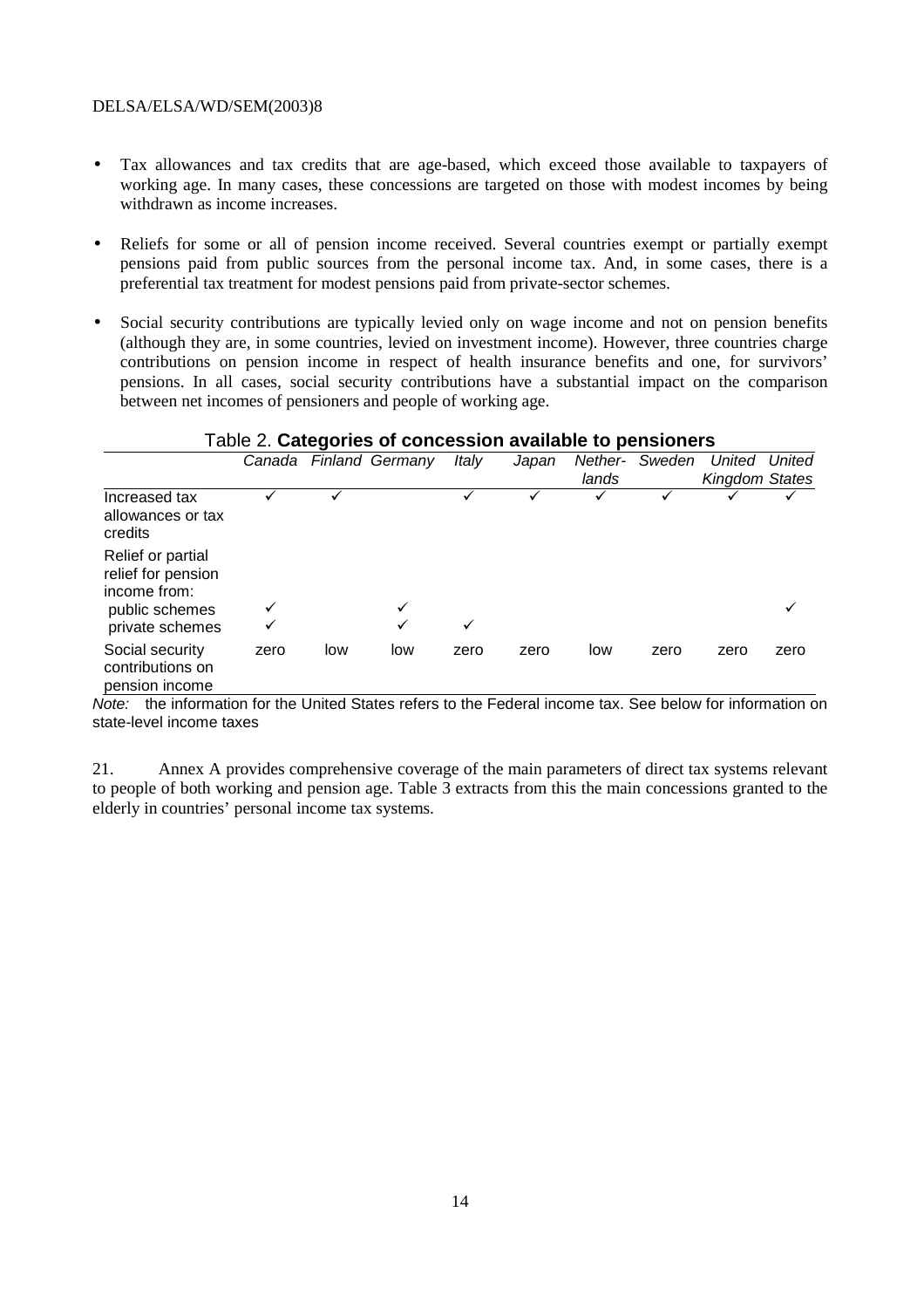| Country              | Concession                                                                           | -----<br>Parameters                                                                                                            |
|----------------------|--------------------------------------------------------------------------------------|--------------------------------------------------------------------------------------------------------------------------------|
| Canada               | Age credit                                                                           | Credit of 16% to maximum of nearly \$3 600                                                                                     |
|                      |                                                                                      | Withdrawn at 15% rate between approximately<br>\$27 000 and \$51 000                                                           |
|                      | Private pension/annuity income                                                       | Credit of 16% on first \$1 000                                                                                                 |
|                      | Guaranteed income supplement                                                         | No tax on this income-tested benefit                                                                                           |
| Finland              | Age deduction: local income tax                                                      | Allowances of around FM34 000 for a single<br>person and around FM29 000 for each partner<br>in a couple                       |
|                      | Age deduction: central government                                                    | Allowance of FM23 000                                                                                                          |
|                      | income tax                                                                           | Both allowances withdrawn at 70% by amount<br>which pension exceeds the deduction                                              |
| Germany              | Private pension income                                                               | 40% of benefit not taxable up to ceilings (DM6<br>000 for occupational plans, DM3 700 for<br>personal schemes)                 |
|                      | Public pension income                                                                | Age-varying proportion of public benefit not<br>taxable: e.g., only 32% taxable at age 60, 27%<br>at age 65 and 21% at age 70  |
| Italy                | Age credit                                                                           | Extra L120 000 if only pension income and it<br>does not exceed L18m                                                           |
|                      | Private pension income                                                               | 12.5% of occupational pension benefits not<br>taxable; 40% with personal pension                                               |
| Japan                | Deductibility of income from public<br>pension and tax-qualified retirement<br>plans | 100% deduction of first ¥1m for over 65s, 25%<br>up to ¥3.6m, 15% up to ¥7.2m and 5%<br>thereafter; minimum deduction of ¥1.4m |
|                      | Old-age tax deduction                                                                | ¥0.5m additional deduction if total gross income<br>under ¥10m                                                                 |
| <b>Netherlands</b>   | Age deduction                                                                        | Additional allowance of around NLG500;<br>increased to NLG2 200 for incomes under<br><b>NLG57 000</b>                          |
|                      | Pensioner deduction                                                                  | Additional allowance for recipients of basic<br>pension; worth NLG500 or NLG3 100 for low-<br>income pensioners                |
| Sweden               | Age deduction                                                                        | Varies between SKr8 700 and SKr56 000<br>depending on pension income                                                           |
| United<br>Kingdom    | Age deduction                                                                        | Additional deduction between around £1 400<br>and £1 600 depending on age; withdrawn at<br>50% above <i>circa</i> £17 000      |
| <b>United States</b> | Age deduction                                                                        | Additional deduction of around \$1 000 for a<br>single person                                                                  |
|                      | Tax credit                                                                           | Up to \$1 125; withdrawn once total income<br>exceeds \$17 500 or untaxed public pension<br>exceeds \$5 000                    |
|                      | Social security relief                                                               | Between 15% and 50% of social security<br>income is not taxed, depending on total income                                       |

### Table 3. **Summary of concessions to older people in personal income tax systems**

Note: values have been rounded for simplicity.

### **3. Empirical results: average effective tax rates on workers and pensioners**

22. It is difficult from the parameters set out in Table 3 above to gauge the generosity of different countries' tax concessions granted to older people. This section therefore compares the impact of the personal income tax and social security contribution system on the incomes of pensioners and workers in the nine countries.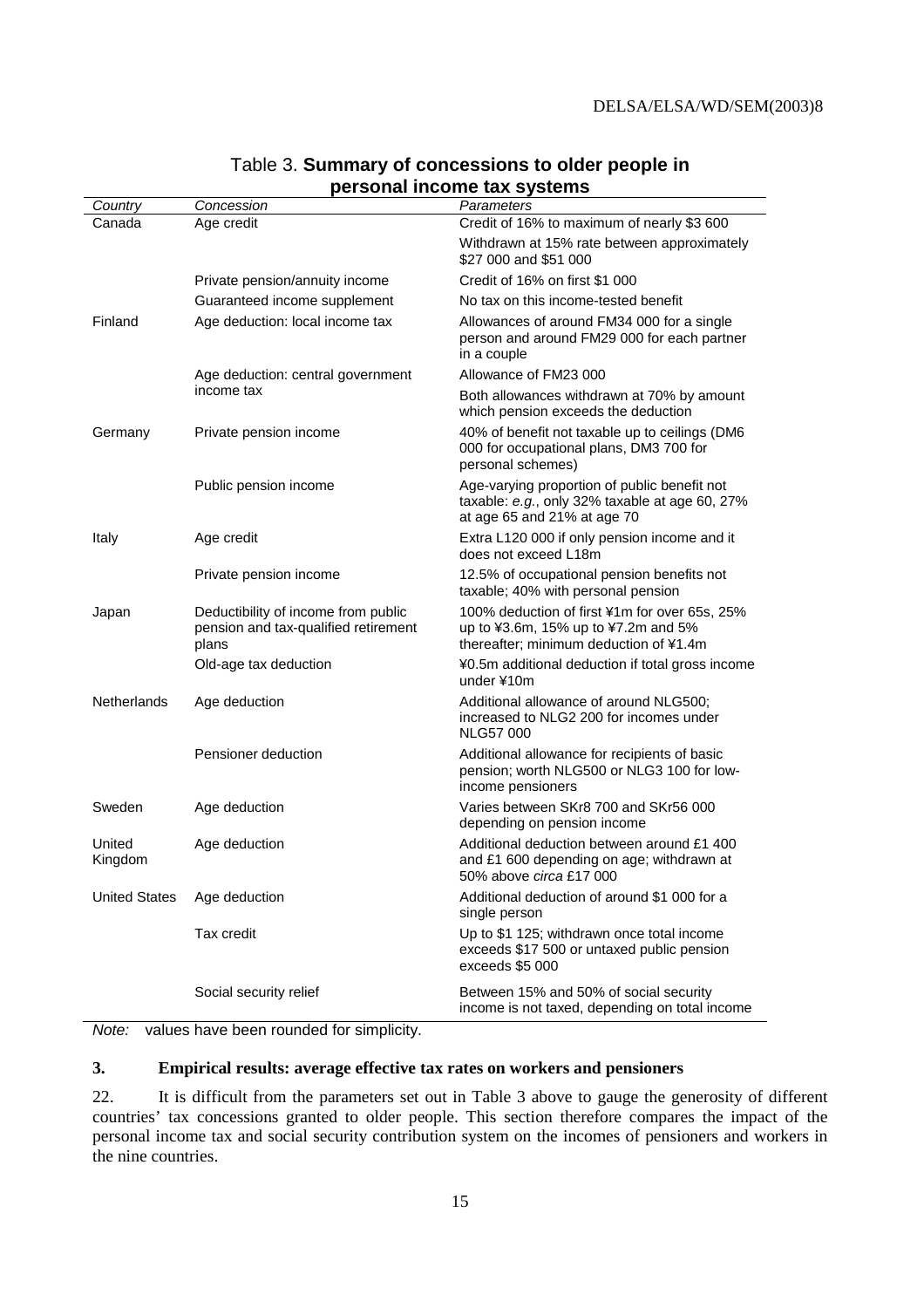$\overline{a}$ 

23. Figure 1 summarises the most important of the empirical results. The charts show the average effective tax rates on pensioners and workers, including the effect of the personal income tax and employee's social security contributions. Values of average tax rates at specific income levels are also given in Table 4.

24. In each chart, the solid black line shows the pensioner's total average effective tax rate. The sold grey line shows the same for the worker (including both income tax and social security contributions), while the dotted line separates out the worker's income tax liability as a percentage of total income. The charts run between income levels of 0.3 and two-and-a-half times the earnings of the average production worker in the relevant country.

25. It is immediately apparent from comparing countries in Figure 1 that there are vast differences between the overall generosity of the concessions offered to pensioners, the pattern of the concessions with income and the sources of the fiscal advantages that pensioners enjoy.

26. In **Italy**, for example, there is just a small additional income tax credit for older people. Workers are able to deduct their social security contributions from their income tax liability, which means that they face a lower average tax rate from the income tax. However, the overall tax burden on older people is typically five percentage points lower than that faced by workers at the same income level because of the effect of social security contributions.

27. **Canada**, **Finland** and **Sweden** have the most highly targeted set of concessions. In Canada, the age credit is withdrawn once income exceeds around three-quarters of economy-wide average earnings. The pensioner's tax burden moves rapidly towards that of workers over a relatively short income range. At the highest incomes, the difference in average tax rates is small because of the relatively low rate of social security contributions and the relatively low earnings ceiling.

28. There is a similar pattern in Sweden, although the withdrawal rate for the age credit is higher than in Canada (65%) and the ceiling is lower. Again, the difference in average effective tax rates at higher incomes is entirely due to social security contributions. (Indeed, the income tax burden is slightly higher for pensioners because workers are able to deduct social security contributions from their income tax liability.)

29. In Finland, the extra income tax allowance given to older people is withdrawn at a still higher rate than Sweden: 70%. Pensioners are liable to social security contributions. And workers in Finland receive a deduction for work-related expenses. Thus, in Finland, higher-income pensioners face an average tax rate very slightly higher than that faced by workers on the same income.

30. The patterns in the **Netherlands** and the **United Kingdom** are interesting because the gap between pensioners' and workers' overall average tax rates at first increases with incomes. This is mainly due to the effect of social security contribution floors.<sup>12</sup> As in Canada, however, a mix of the withdrawal of additional allowances from richer pensioners and the effect of social security contribution ceilings means that the difference between the tax burdens faced by older people and workers are smaller at higher income levels.

<sup>12</sup> Note that the downward blips in average effective tax rates in the Netherlands result from the operation of the health-insurance system. Mandatory contributions are levied on incomes up to a ceiling of around average earnings. Above that level, however, people have to pay for their own health-insurance arrangements.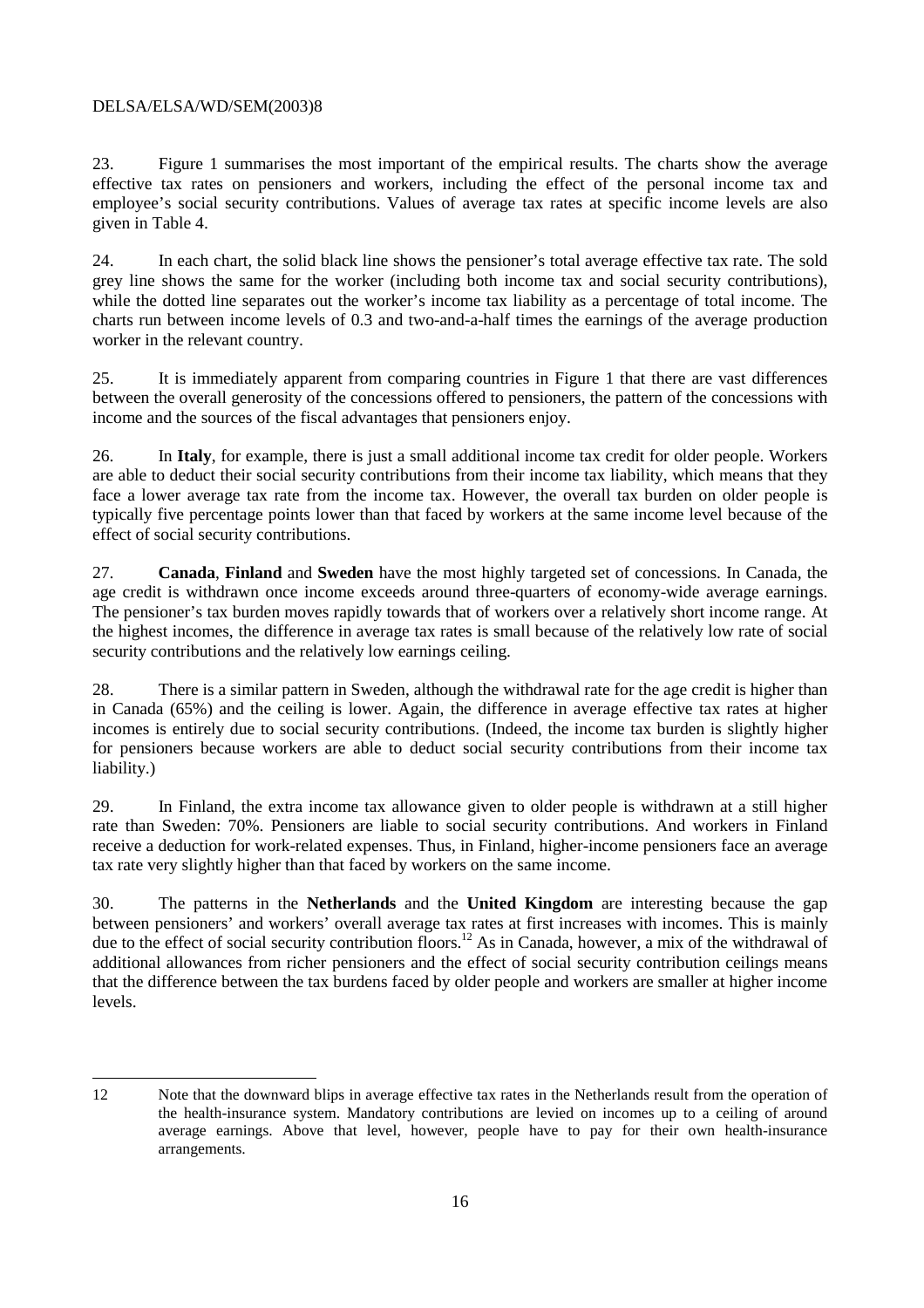31. The difference between the tax position of pensioners and workers in **Germany** is more pronounced. Here, public and private pension incomes receive a favourable income-tax treatment. Pensions in payment are treated as a notional annuity, and only the notional interest is taxable, not the notional return of capital invested. At age 65, for example, just 27% of the value of the public pension is taxed. However, pensioners are liable for some social security contributions, mitigating the effect of this advantage. Nonetheless, the difference in tax burdens between workers and pensioners of the same income is largest in Germany over most of the income range.

32. The value of tax concessions to pensioners increases initially with income in **Japan**. The relative value of the tax allowance then declines and is mainly a result of social security contributions at higher income levels.

33. The pattern in the **United States** is one of a nearly constant difference between the tax position of pensioners and workers across the income range. Effective tax rates are typically 15 percentage points lower.<sup>13</sup> Around half of this difference is due to concessions in the income tax and half because older people are not liable for social security contributions on their pension income.



### 13 It should, however, be noted that people of working age also have relatively generous deductions in the United States — for mortgage interest, for example — that are not captured in this analysis. See the main part of this report for evidence on the scale of non-standard income tax reliefs received by people of working age.

 $\overline{a}$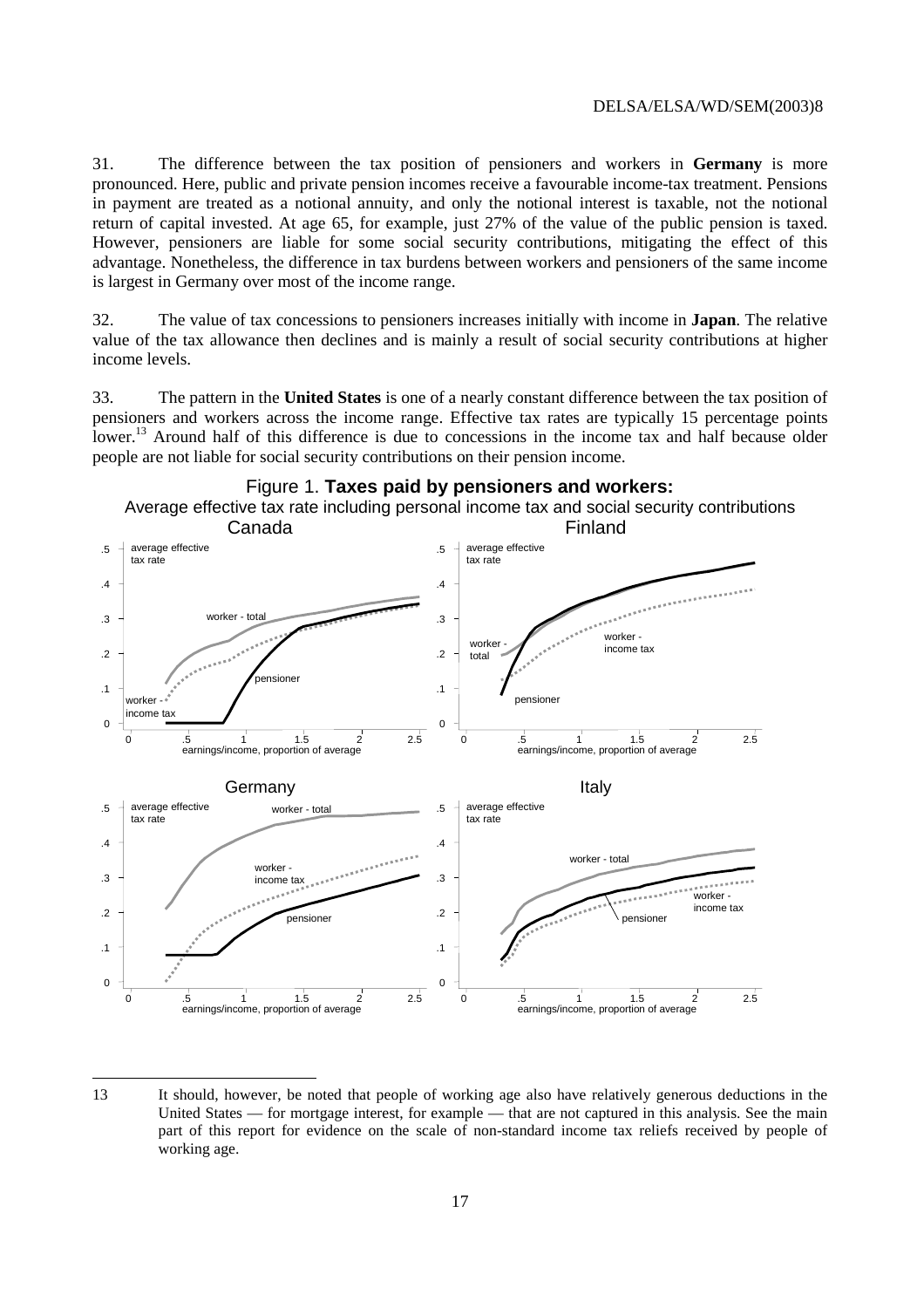

Figure 1, continued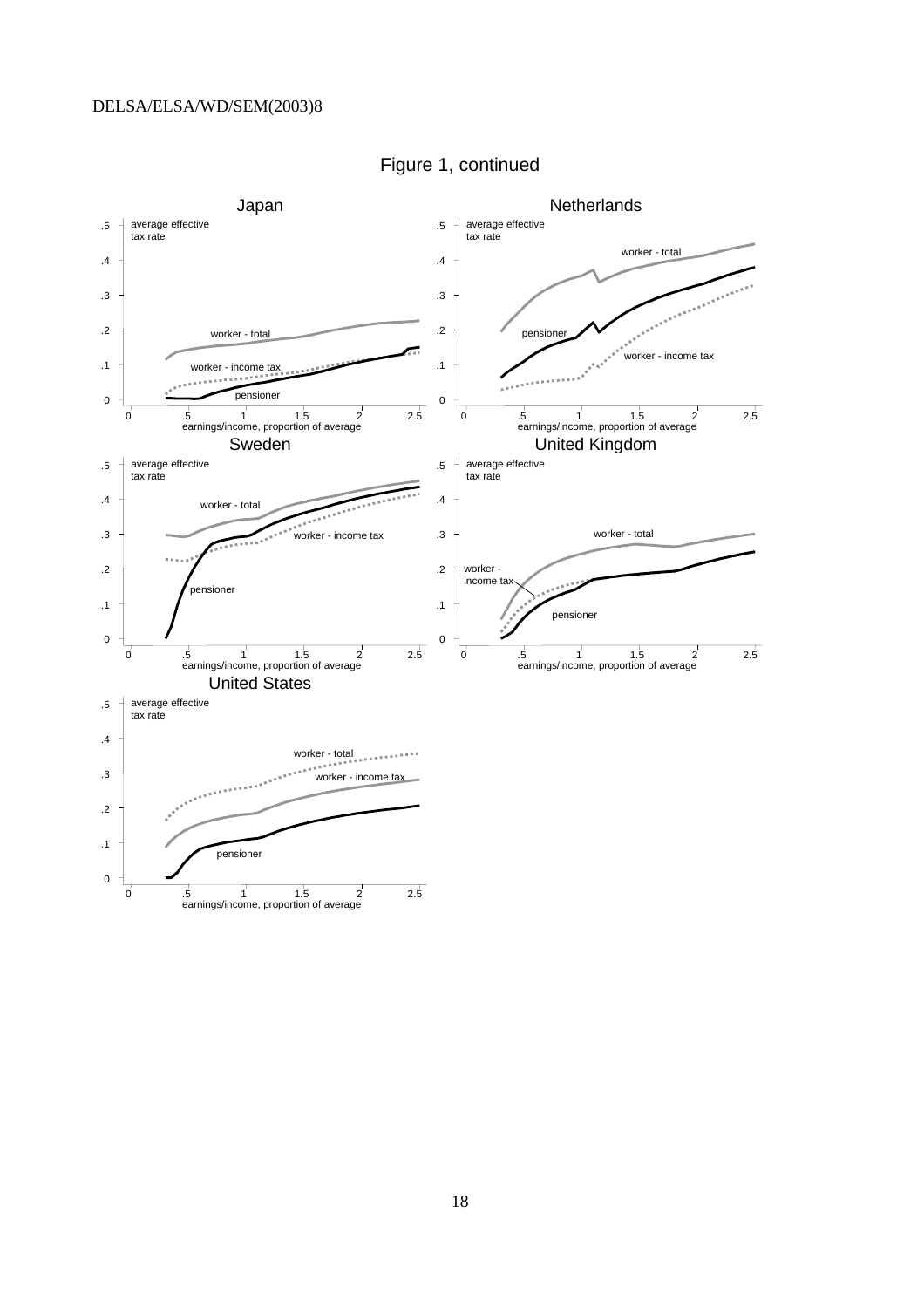### Table 4. **Taxes paid by pensioners and workers:**

Average effective tax rate including personal income tax and social security contributions 4a. Income of half of earnings of average production worker

|                      |       | Pensioner |          |      |       | Worker |          |
|----------------------|-------|-----------|----------|------|-------|--------|----------|
|                      |       | Income    | Social   |      |       | Income | Social   |
|                      | Total | tax       | security |      | Total | tax    | security |
| Canada               | 0.0   | 0.0       | 0.0      |      | 18.9  | 13.6   | 5.3      |
| Finland              | 22.8  | 19.3      | 3.5      |      | 23.3  | 16.0   | 7.2      |
| Germany              | 7.6   | 0.0       | 7.7      |      | 30.0  | 9.3    | 20.8     |
| Italy                | 15.4  | 15.4      | 0.0      | 22.1 |       | 13.0   | 9.2      |
| Japan                | 0.2   | 0.2       | 0.0      |      | 14.3  | 4.3    | 10.0     |
| Netherlands          | 10.9  | 3.0       | 7.9      |      | 26.6  | 4.2    | 22.3     |
| Sweden               | 17.5  | 17.5      | 0.0      |      | 29.4  | 22.4   | 7.0      |
| United Kingdom       | 6.0   | 6.0       | 0.0      |      | 15.7  | 9.6    | 6.1      |
| <b>United States</b> | 5.6   | 5.6       | 0.0      |      | 21.8  | 14.1   | 7.7      |

### 4b. Income of three-quarters of earnings of average production worker

|                      |       | Pensioner |          |       | Worker |          |
|----------------------|-------|-----------|----------|-------|--------|----------|
|                      |       | Income    | Social   |       | Income | Social   |
|                      | Total | tax       | security | Total | tax    | security |
| Canada               | 0.0   | 0.0       | 0.0      | 22.7  | 17.1   | 5.6      |
| Finland              | 30.1  | 26.2      | 3.9      | 29.3  | 22.0   | 7.3      |
| Germany              | 7.9   | 0.3       | 7.7      | 37.8  | 17.1   | 20.8     |
| Italy                | 19.3  | 19.3      | 0.0      | 26.0  | 16.8   | 9.2      |
| Japan                | 2.0   | 2.0       | 0.0      | 15.3  | 5.3    | 10.0     |
| <b>Netherlands</b>   | 15.6  | 4.4       | 11.2     | 32.5  | 5.3    | 27.2     |
| Sweden               | 27.8  | 27.8      | 0.0      | 32.6  | 25.7   | 7.0      |
| United Kingdom       | 11.7  | 11.7      | 0.0      | 21.5  | 14.1   | 7.4      |
| <b>United States</b> | 9.6   | 9.6       | 0.0      | 24.5  | 16.8   | 7.7      |

### 4c. Income of earnings of average production worker

|                      |       | Pensioner     |          | Worker |        |          |  |
|----------------------|-------|---------------|----------|--------|--------|----------|--|
|                      |       | <i>Income</i> | Social   |        | Income | Social   |  |
|                      | Total | tax           | security | Total  | tax    | security |  |
| Canada               | 11.6  | 11.6          | 0.0      | 26.5   | 20.8   | 5.7      |  |
| Finland              | 34.2  | 30.3          | 3.9      | 33.7   | 26.3   | 7.4      |  |
| Germany              | 14.7  | 7.0           | 7.7      | 41.9   | 21.2   | 20.8     |  |
| Italy                | 23.1  | 23.1          | 0.0      | 29.1   | 20.0   | 9.2      |  |
| Japan                | 4.0   | 4.0           | 0.0      | 16.0   | 6.0    | 10.0     |  |
| <b>Netherlands</b>   | 19.1  | 5.7           | 13.4     | 35.4   | 6.3    | 29.1     |  |
| Sweden               | 29.3  | 29.3          | 0.0      | 34.2   | 27.2   | 7.0      |  |
| United Kingdom       | 15.1  | 15.1          | 0.0      | 24.4   | 16.3   | 8.1      |  |
| <b>United States</b> | 10.9  | 10.9          | 0.0      | 25.8   | 18.2   | 7.7      |  |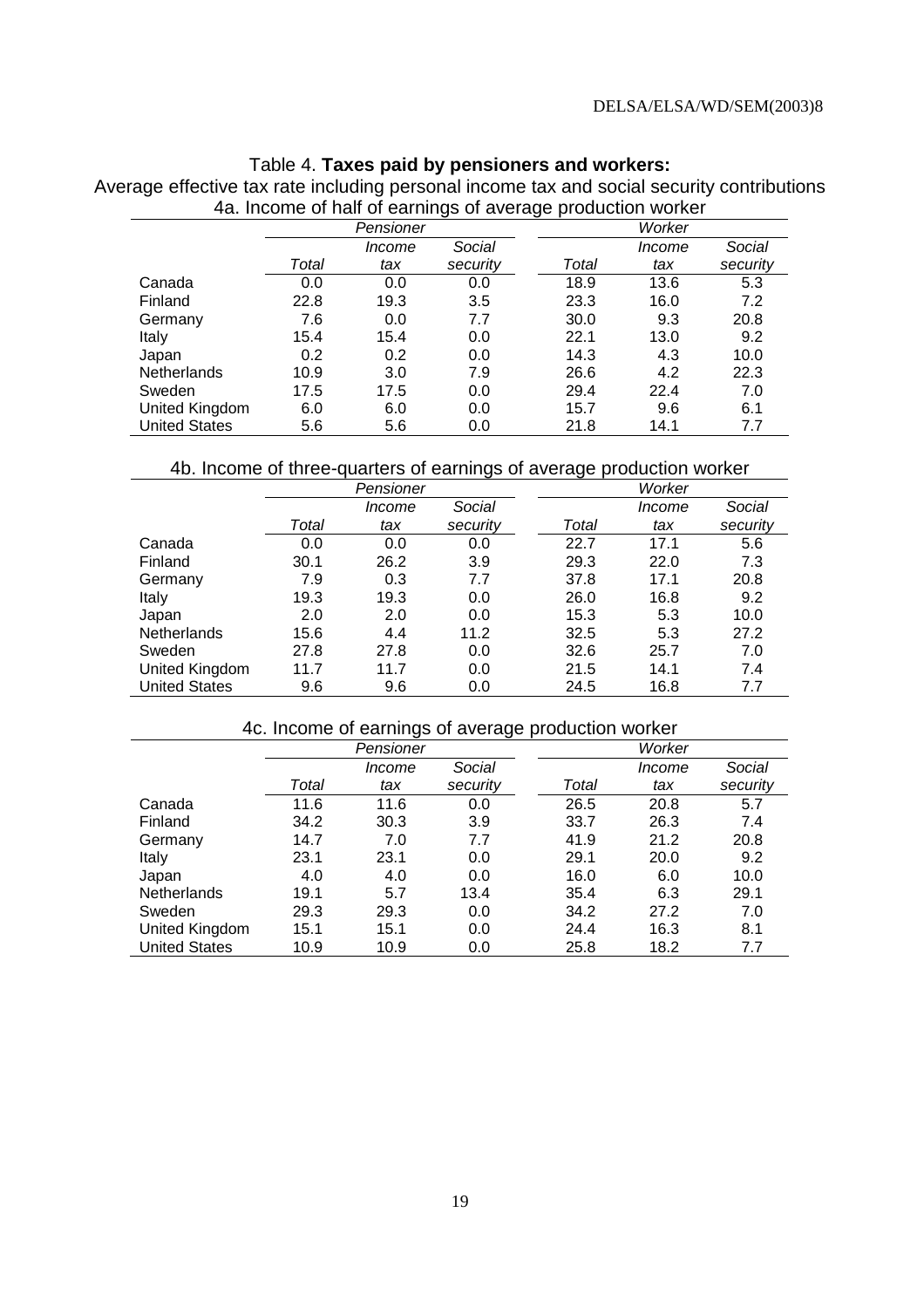|                      | ia. moomo or twico carilligo or avoiago production workor |           |          |       |        |          |  |  |
|----------------------|-----------------------------------------------------------|-----------|----------|-------|--------|----------|--|--|
|                      |                                                           | Pensioner |          |       | Worker |          |  |  |
|                      |                                                           | Income    | Social   |       | Income | Social   |  |  |
|                      | Total                                                     | tax       | security | Total | tax    | security |  |  |
| Canada               | 31.5                                                      | 31.5      | 0.0      | 33.9  | 30.8   | 3.1      |  |  |
| Finland              | 43.0                                                      | 39.1      | 3.9      | 43.1  | 35.7   | 7.4      |  |  |
| Germany              | 26.2                                                      | 21.4      | 4.8      | 47.7  | 31.9   | 15.8     |  |  |
| Italy                | 30.6                                                      | 30.6      | 0.0      | 36.1  | 26.9   | 9.2      |  |  |
| Japan                | 10.8                                                      | 10.8      | 0.0      | 21.2  | 11.2   | 10.0     |  |  |
| Netherlands          | 32.7                                                      | 25.8      | 6.9      | 40.9  | 26.2   | 14.7     |  |  |
| Sweden               | 40.5                                                      | 40.5      | 0.0      | 42.6  | 37.9   | 4.7      |  |  |
| United Kingdom       | 21.2                                                      | 21.2      | 0.0      | 27.5  | 21.2   | 6.3      |  |  |
| <b>United States</b> | 18.6                                                      | 18.6      | 0.0      | 33.8  | 26.1   | 7.7      |  |  |

### 4d. Income of twice earnings of average production worker

### **4. Empirical results: marginal effective tax rates on workers and pensioners**

34. A second measure of the impact of tax systems on individuals is the marginal effective tax rate. Above, we presented average tax rates: the proportion of income paid in tax. The marginal tax rate is the proportion of a small addition to income that is due in tax.<sup>14</sup> This measure is much easier to relate to the parameters of the tax system than the average effective tax rate.

35. There is an important methodological difficulty with analysing marginal effective tax rates on pensioners in addition to the general issues outlined elsewhere in this report. All nine countries provide some form of income-tested or means-tested support to older people. (Means-tested benefits depend on both income and assets, income-tested benefits are withdrawn against income alone.) The withdrawal of such support against other income sources increases effective marginal rates. However, we have chosen to model the structure of pension and other state benefits separately from the structure of the regime of tax and social security contributions. (The summary results in section 5 — and OECD, 2001*b* and Whitehouse, 2001 — present total pension incomes, including means- and income-tested benefits for people with different levels of earnings during their working lives.)

36. Figure 2 returns to the marginal effective tax rates, excluding the impact of withdrawal of the means- and income-tested benefits described above. In each chart, the black, solid line shows the marginal effective tax rate paid by a pensioner while the grey, dotted line shows the marginal tax rate on a worker. Again, these are shown for incomes between 0.3 and two-and-a-half-times the earnings of the average production worker.

37. The marginal effective tax rate can be easier to interpret than the average effective tax rate, since it can be related directly to the parameters of the tax system.

38. Taking the United Kingdom as an example, the three marginal rates of the income tax schedule  $-$  10, 23 and 40%  $-$  can be seen at different income ranges. The 34.5% marginal rate on incomes between around 95 and 110% of average earnings results from the withdrawal of the additional age allowance in the income tax. Since the withdrawal rate is  $50\%$ , the total marginal effective tax rate is  $23 \times$  $1.5 = 34.5\%$ .

39. The lowest-income worker in the United Kingdom chart pays a total marginal rate of 20%: 10% income tax plus 10% social security contributions. Above the social security contribution ceiling — around one-and-three-quarters times average earnings — the overall marginal rate is at first 23% and then 40%,

 14 These measures, their interpretation and their limitations are described in detail in OECD (1995, 1997 and 2001*a*).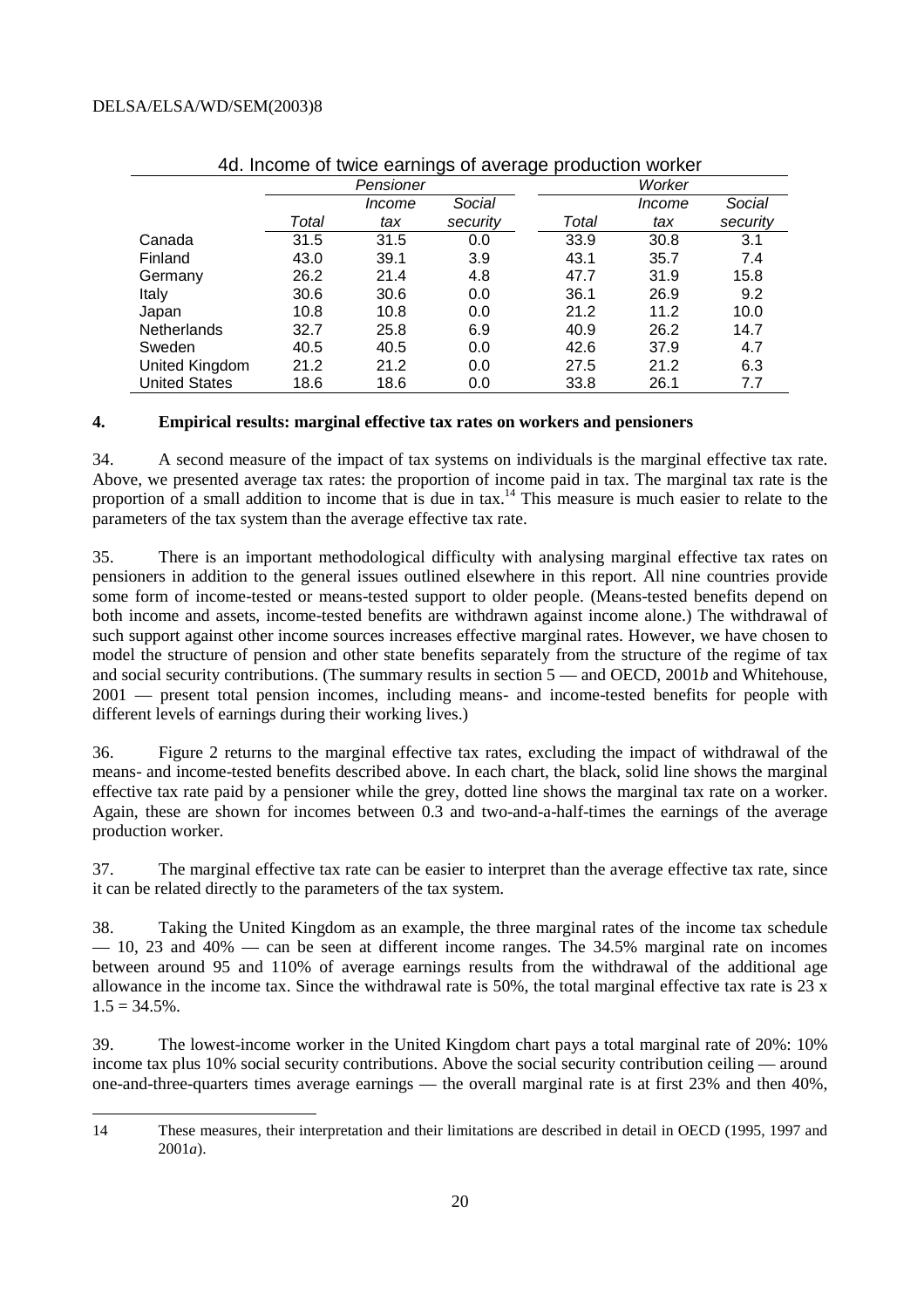reflecting the values of the income tax schedule. At incomes above the ceiling, the marginal rates of workers and pensioners coincide because the age allowance has been withdrawn and no further social security contributions are due.

40. There are again differences in the pattern of marginal rate schedules between countries. In some, such as Germany, Italy, Japan and the United States, pensioners face a lower marginal rate across the income range.<sup>15</sup> In Canada, Finland and Sweden, the withdrawal of extra basic reliefs from pensioners results in a relatively high marginal rate on low-to-middle income older people. In Canada, the Netherlands, Sweden and the United Kingdom, higher-income pensioners (with incomes above one-and-ahalf to two times average earnings) face the same marginal rates as higher-income workers.



Figure 2. **Marginal effective tax rates on pensioners and workers** 

15 Note that the high marginal rate on lower-income German workers reflects operation of the solidarity surcharge.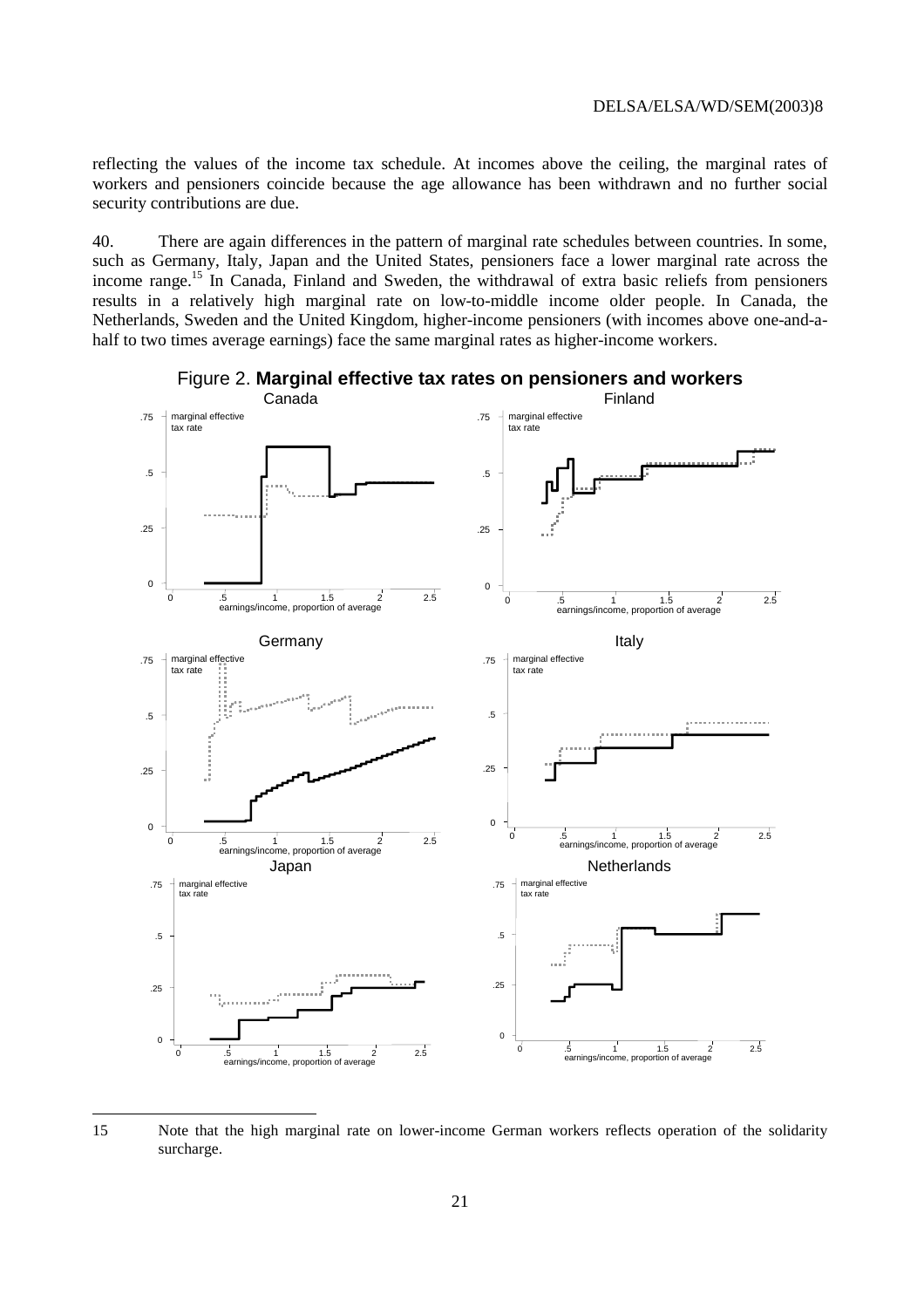

### **5. Empirical results: gross and net replacement rates**

41. The tax system has two main effects on pensioners' economic well being relative to the position when they were in work. First, as previously noted, income tax systems are progressive. In addition, gross replacement rates (that is, the ratio of gross pension income to gross income when in work) are less than 100% over most of the income range. Thus, the progressivity of the tax system ensures that people will face a smaller direct tax burden when retired than they did when in work. Secondly, there are concessions in income tax systems for older people and they typically do not pay social security contributions (or pay at a lower rate).

42. The results in the previous two sections isolated the second effect. In this section, we consider both effects together, by looking at the pension entitlements of workers relative to their incomes in work before and after tax. The results show, for full-career workers at different income levels, the value of the pension entitlement that they would receive under today's pension rules. The calculations all components of the retirement-income system, including basic, resource-tested and earnings-related schemes. They also include mandatory occupational and personal pensions where appropriate. The details of the calculations are set out in a companion paper (Whitehouse, 2001) and results were also presented in OECD (2001).

43. Figure 3 shows gross and net replacement rates, again between 0.3 and two-and-a-half times average earnings (although note that the y-axis has been capped at 100% of average earnings). The differences between the two are in most cases large. Indeed, the tax differential is often an important part of the overall net replacement rate.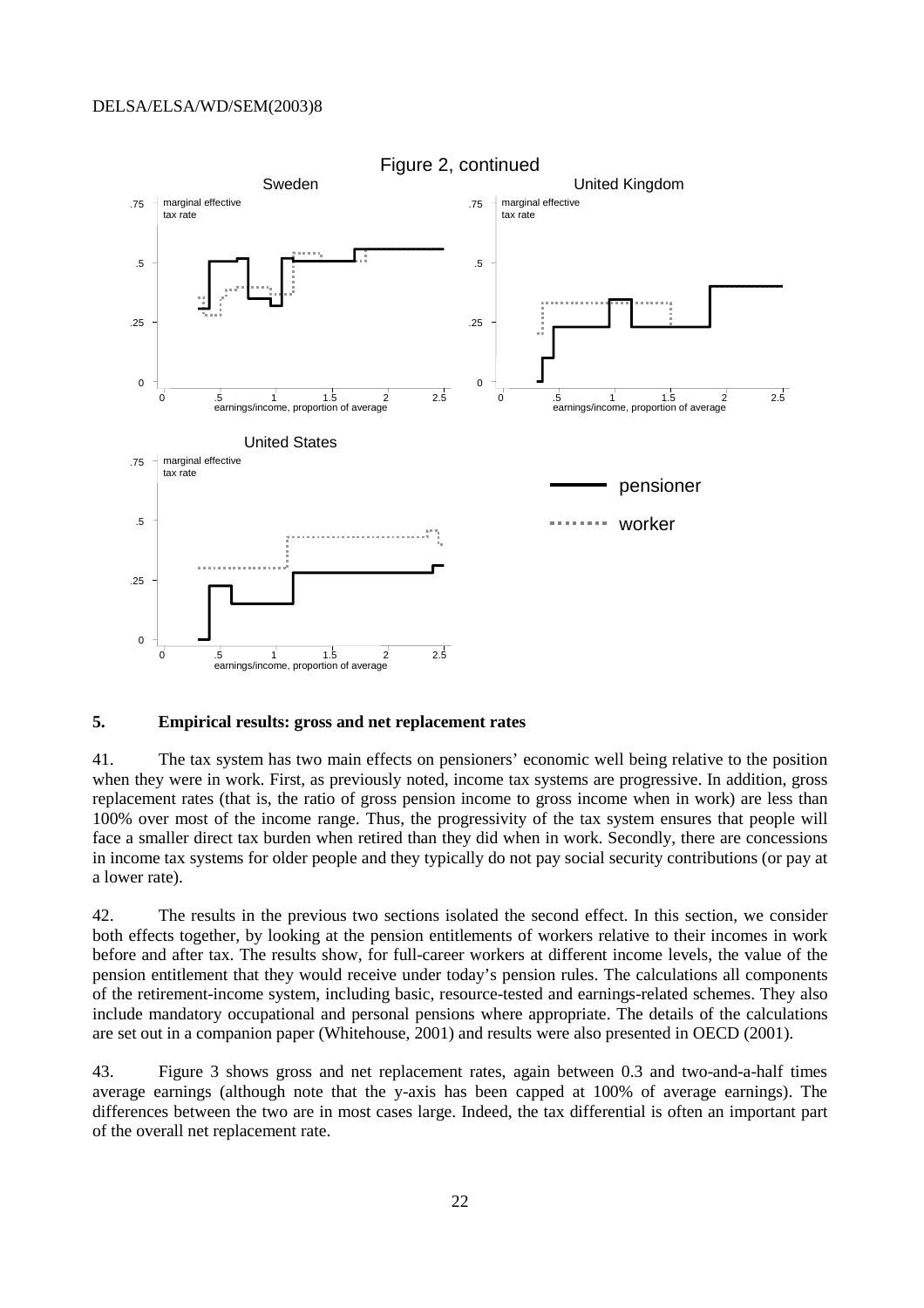

Figure 3. **Gross and net replacement rates:**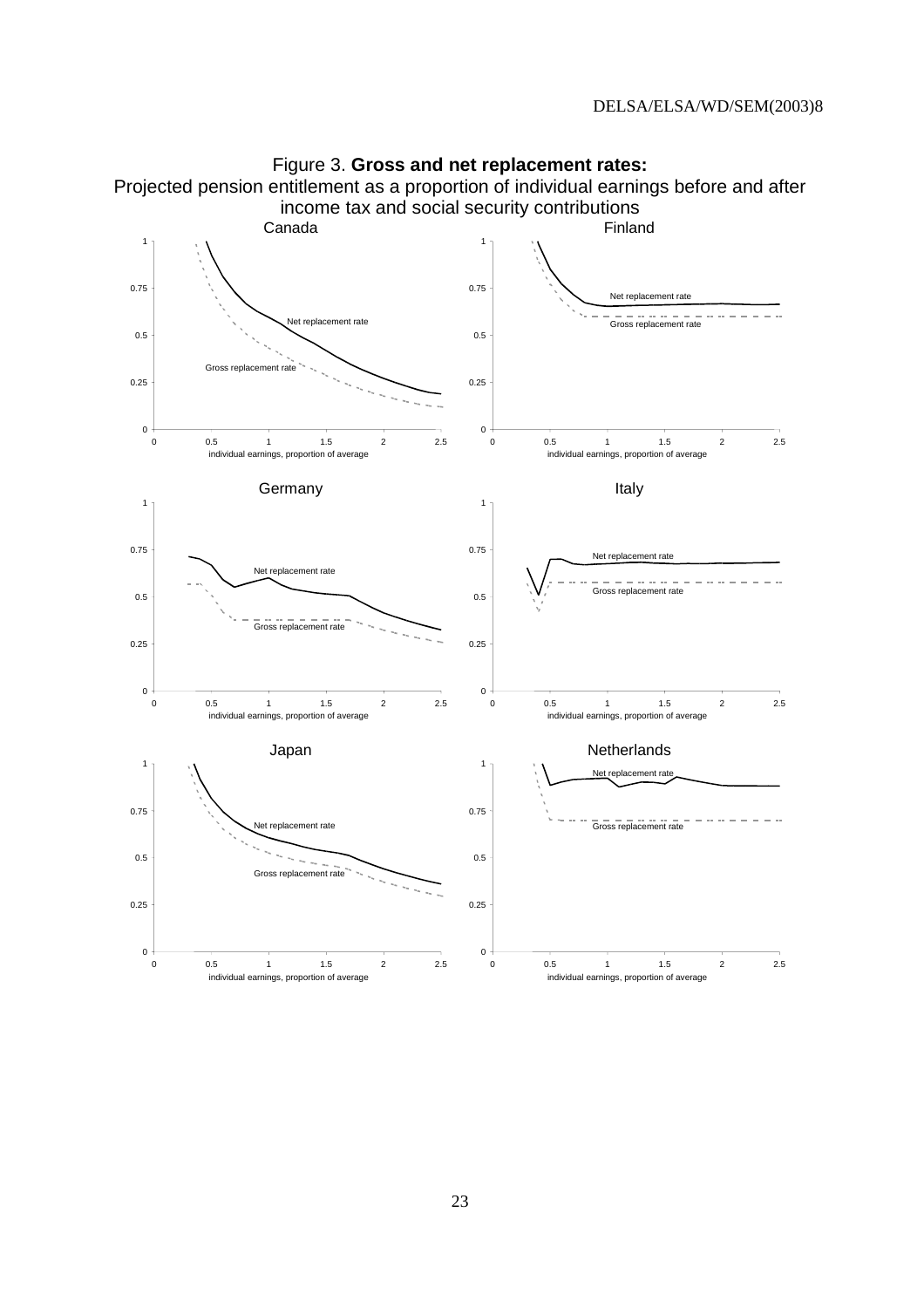

### **6. Summary and conclusions**

44. This paper has set out the detailed method for calculating the tax position of older people. It a complement to existing OECD annual reports — *Taxing Wages* and *Benefits and Work Incentives* which look at the tax and benefit position of people of working age. We have adopted a methodology as close as possible to these studies. The results have been used in the analysis of retirement-income systems in the report *Ageing and Income: Financial Resources and Retirement in Nine OECD Countries.* They are currently being employed in a more detailed follow-up study of retirement incentives in OECD Member countries. Nevertheless, the results have important implications in their own right.

45. Most of the nine OECD countries analysed offer substantial concessions to older people through their income tax systems. Also, they either do not levy social security contributions on pensioners or levy them at lower rates.<sup>16</sup>

46. The charts in Figure 4, showing the difference in average effective tax rates between employees and pensioners with the same income level, summarise the main results of the paper. The first pair of charts focuses on the personal income tax alone, while the second covers both the personal income tax and social security contributions. All of the charts show the absolute difference in average effective tax rates in percentage points.

<sup>16</sup> Naturally, in insurance-based social security systems, this reflects the fact that pensioners are not entitled to many benefits. Nonetheless, this affects comparisons of pensioners' incomes with those of workers.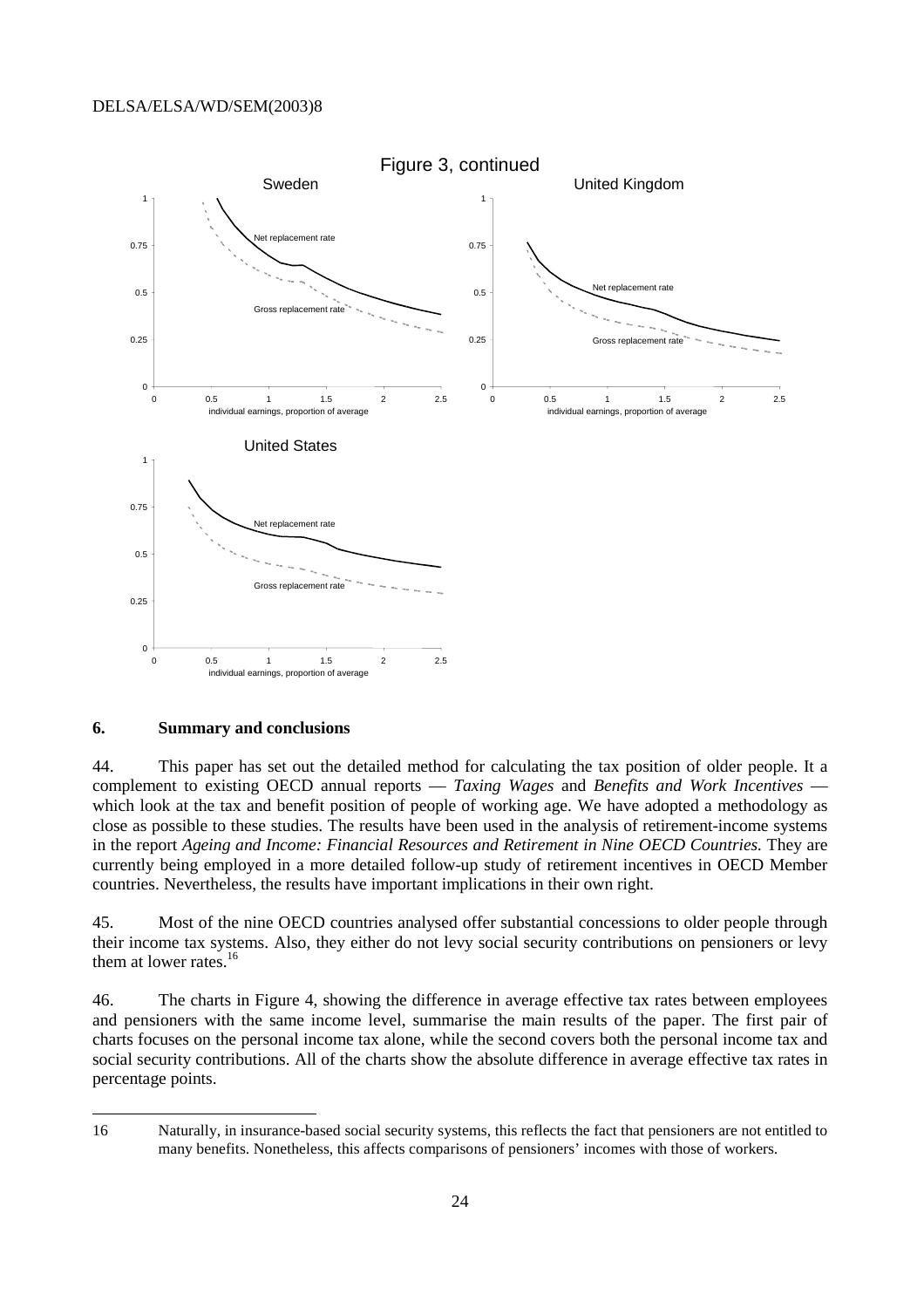47. The Figure confirms that there are significant differences between countries in the pattern of concessions for older people against income. Some countries offer highly targeted reliefs, which are substantially withdrawn from older people with higher incomes. Others offer concessions that are substantial right across the income range.

### Figure 4. **Summary: difference in average effective tax rates between workers and pensioners by gross income level, percentage points**



48. Figure 4 shows that the scale of support offered to older people through the tax system is substantial in all of the nine countries studied.<sup>17</sup> Tax expenditure accounts, extracts of which are provided in Table 5, illustrate the cost of these concessions. The Table shows government estimates of the revenues foregone from reliefs under the personal income tax system aimed at older people. However, it is important that these estimates are treated only as illustrative as there are many difficulties in their calculation and pitfalls in their interpretation.<sup>18</sup>

 $\overline{a}$ 

<sup>17</sup> This is not the place for a detailed discussion of the policy implications. However, readers are referred to Forman (1995), Penner (2000) and Shoemaker (1995) on the United States and Morris (1981) and Dilnot *et al.* (1994), Section 3.6 on the United Kingdom.

<sup>18</sup> On which see OECD (1984, 1996).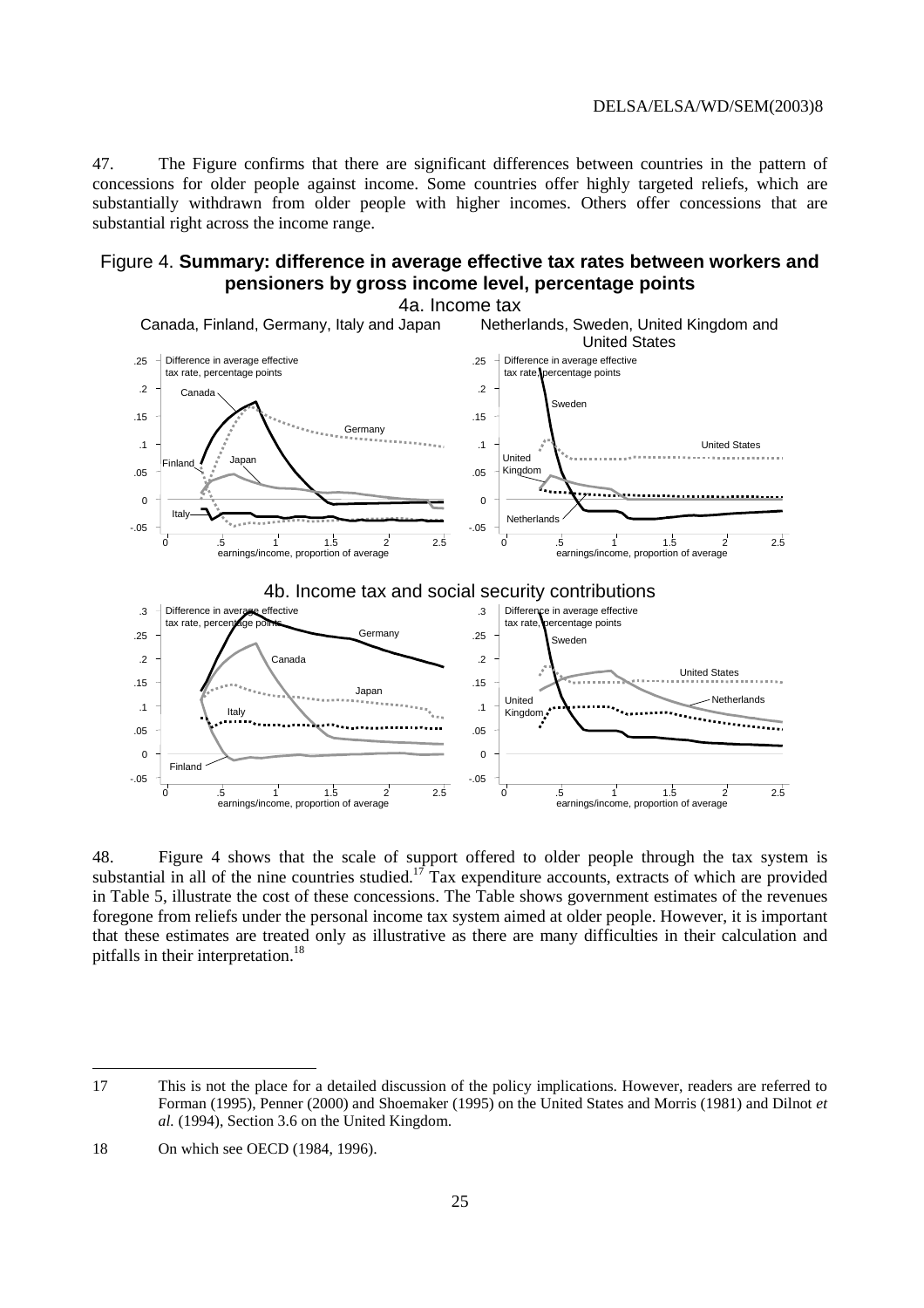| ian concessions to older people           |                   |                     |
|-------------------------------------------|-------------------|---------------------|
|                                           | National currency | Percentage of total |
|                                           | (bn)              | income tax revenues |
| <b>Canada (2000)</b>                      |                   |                     |
| Guaranteed income supplement              | 0.3               | 0.2                 |
| Age credit                                | 1.5               | 1.0                 |
| Pension credit                            | 0.4               | 0.3                 |
| <b>Finland (1984)</b>                     |                   |                     |
| Exemption of national pension supplements | 0.7               | 1.3                 |
| Pension income deduction                  | 4.4               | 7.9                 |
| United Kingdom (1999-2000)                |                   |                     |
| Age allowance                             | 1.3               | 1.7                 |
| <b>United States (2000)</b>               |                   |                     |
| Additional deduction                      | 1.8               | 0.2                 |
| Social security: partially not taxed      | 18.0              | 2.0                 |

### Table 5. **Tax expenditures: estimates of revenues foregone from particular income tax concessions to older people**

Note: methodological differences mean that these estimates cannot be compared between countries. See OECD (1996) for an extensive analysis of such problems

Source: Canada, Department of Finance (1999); United Kingdom, HM Treasury (1999), Inland Revenue (1999); United States, Office of Management and Budget (2000); OECD (1996, 2000b)

49. It is important that policy-makers bear in mind the role of the tax system in providing retirementincome support. In particular, they should avoid considering the rates and structure of retirement benefits without also considering the effect on older people of systems of personal income tax and social security contributions. The methodology established in this paper can be used to fill in this potential gap in policy analysis.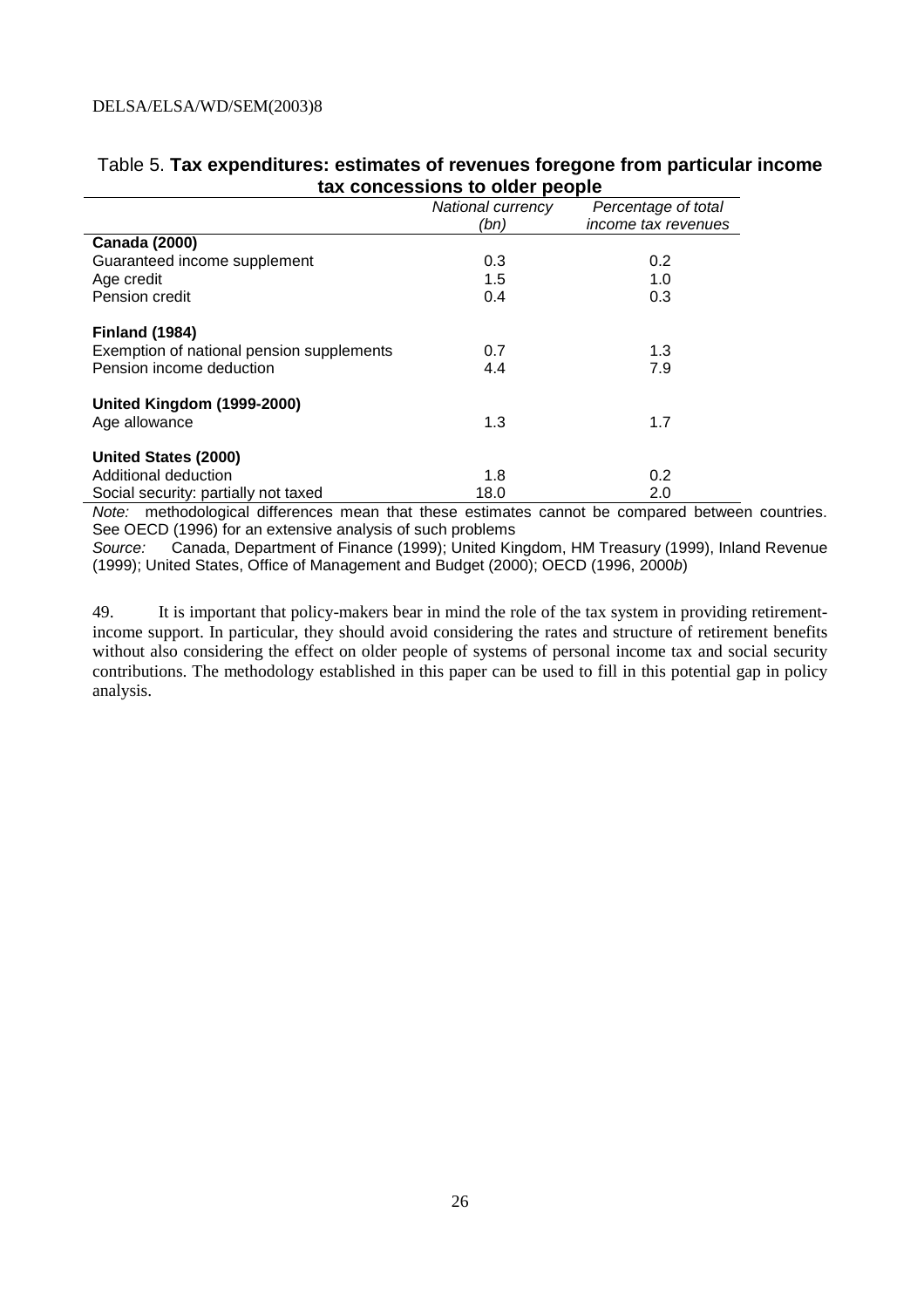### **ANNEX A. COUNTRY SYSTEMS**

This Annex describes the relevant elements of the nine countries' direct tax systems in detail. Each country section is divided between the personal income tax and social security contributions. Under personal income tax, the description begins with basic reliefs, available to all taxpayers regardless of circumstances. Concessions aimed at older people are divided into standard tax reliefs — available to all taxpayers that satisfy eligibility rules — and non-standard reliefs, which depend on the value of particular forms of expenditure or sources of income. Thus, reliefs for older people are distinguished from reliefs for pension income. In some cases, there are reliefs for work-related expenses, relevant to the analysis of people of working age. Separate subsections show the income tax schedule and describe any state and local income taxes.

Since the analysis is confined to single taxpayers without children, we have not covered marital status and child tax reliefs. These, along with universal transfers paid to families with children, are described in OECD (2001*a*).

The description of social security contributions looks in turn and employee and employer contributions levied on people of working. It ends with a note on the treatment of older people under social security contribution systems.

### **A.1. Canada**

### *A.1.1. Personal income tax*

*Basic relief* 

Personal tax credit of C\$ 1 212.27.

#### *Tax allowances and tax credits for older people*

An age credit of  $16\%$  — to a maximum of C\$3 619 — is available if total income is C\$26 941 or less. This additional credit is reduced at a rate of 15% of income in excess of C\$26 941. It is thus exhausted when income reaches C\$51 608.

### *Reliefs for pension income*

There is a credit of 17% of up to C\$1 000 of pension or annuity income. Only pension income other than that from the public schemes (old-age security, Canada Pension Plan and/or Québec Pension Plan) is eligible for this credit. Public pension benefits are taxable, with the exception of the income-tested component, the guaranteed income supplement.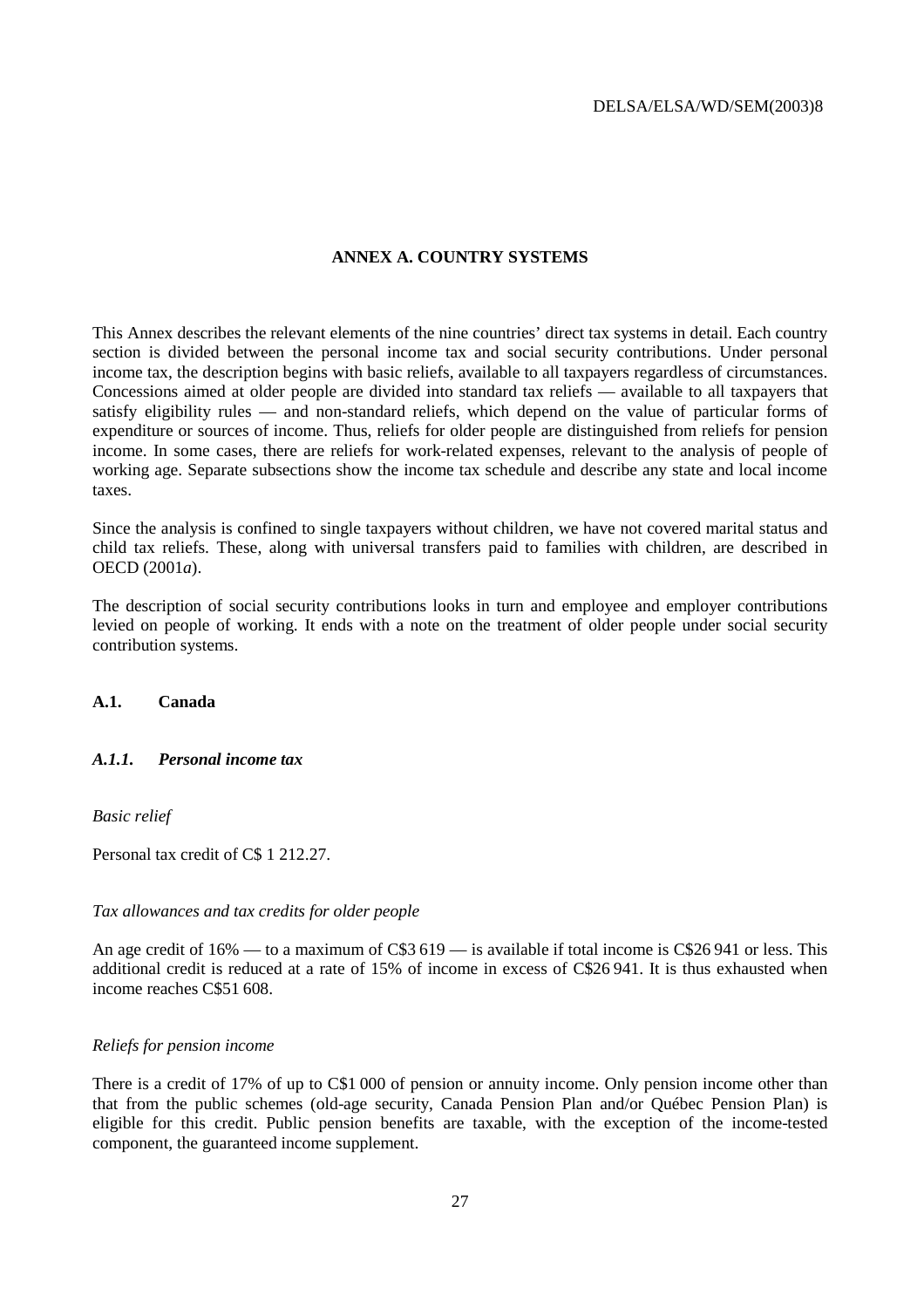### *Tax schedule*

Table 6 gives the income-tax schedule.

| Table 6. Personal income tax schedule, |                              |              |  |
|----------------------------------------|------------------------------|--------------|--|
| <b>Canada, 1999</b>                    |                              |              |  |
|                                        | Lower limit of bracket (A\$) | Tax rate (%) |  |
|                                        |                              | 17           |  |
|                                        | 29 590                       | 26           |  |
|                                        | 59 180                       | 29.          |  |

### *State and local income taxes*

All the provinces and territories (except Quebec) levy income tax as a proportion of the federal tax liability, varying between 44 and 69%. (The modelling uses a tax rate of 50.5%, which is the weighted average for nine provinces.) Quebec has its own income-tax statute.

### *A1.2. Social security contributions*

### *Employee contributions*

Contributions of 3.5% of earnings up to a maximum contribution of C\$1 186.50 after a basic exemption of C\$3 500. The maximum contribution is reached at C\$39 000.

Unemployment insurance requires a contribution of 2.55% of earnings up to C\$750 per week. Unemployment insurance contributions give rise to a tax credit of 17% of the amount contributed.

### *Employer contributions*

Employers contribute the same amount as employees for the Canada Pension Plan and 1.4 times the employee contribution for unemployment insurance. Three provinces levy payroll taxes for health (and, in one case, education). Employers also pay contributions for provincial work-injury schemes, where contribution rates vary by province and industry.

### *Contributions for older people*

Social security contributions are not levied on pension income.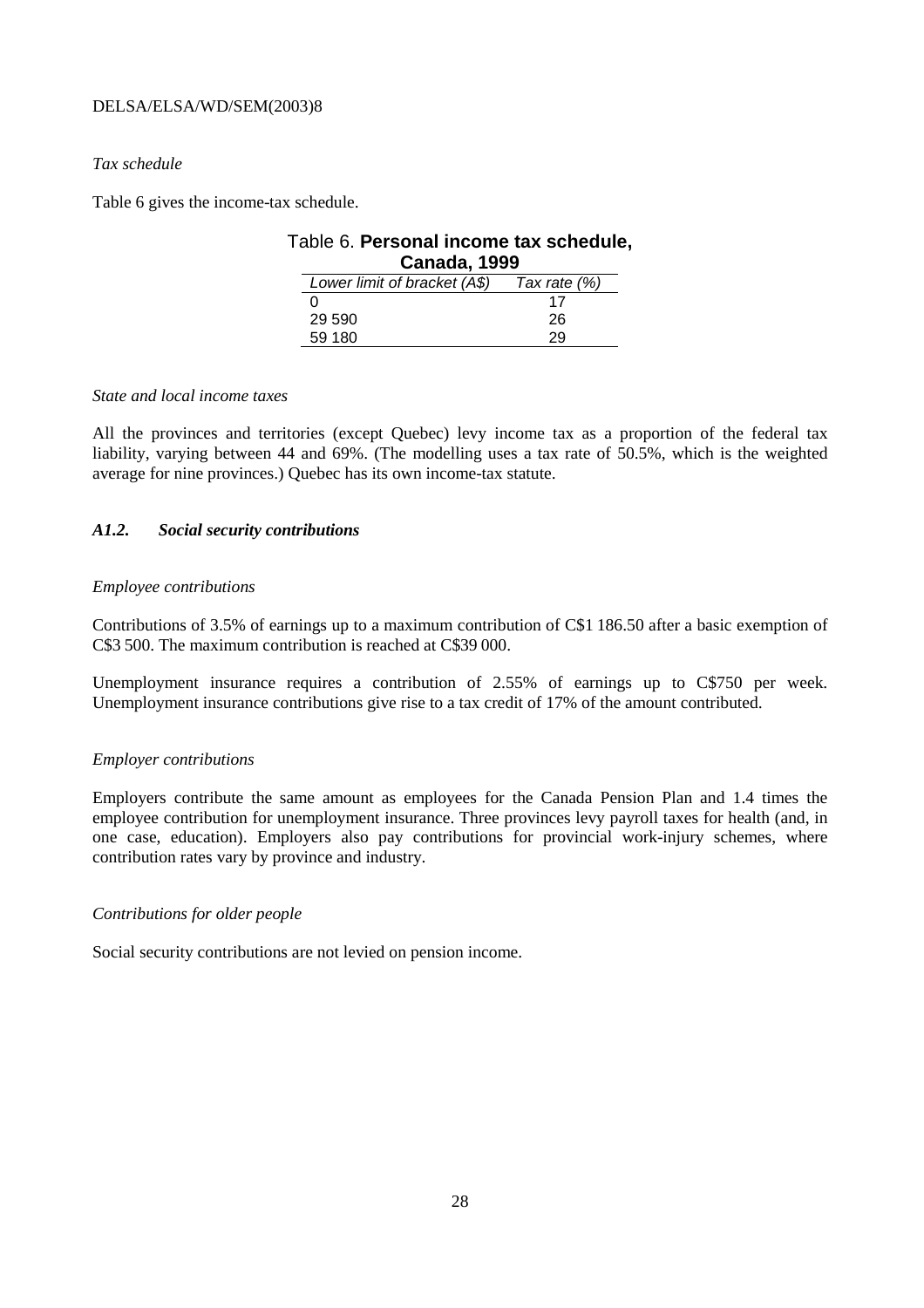### **A.2. Finland**

### *A.2.1. Personal income tax*

### *Basic relief*

Basic relief is provided through a zero-rate band in the income-tax schedule (see below).

### *Tax allowances and tax credits for older people*

Pensioners can deduct from their income tax liability an amount based on the full national pension and the lowest taxable income in the tax schedule (FM 46 000 in 1998). The result is an allowance of FM 34 400 for a single person and FM 29 100 for each partner in a marred couple for local income tax purposes. The allowance is FM 23 000 for everyone under the central government income tax. The additional allowance for older people is withdrawn at a rate of 70% of the amount by which the pension exceeds the full deduction. This means that there is no deduction once the pension is above FM 84 543 for a single person and FM 70 671 for each partner in a couple under the local income tax. The deduction under the central government income tax is exhausted once the pension exceeds FM 55 857.

### *Reliefs for pension income*

No special reliefs are available.

### *Work-related expenses*

Standard deduction for work-related expenses of 3% of earnings to a ceiling of FM 2 100.

### *Tax schedule*

Table 7 gives the income-tax schedule.

| Table 7. Personal income tax schedule, |                                          |      |
|----------------------------------------|------------------------------------------|------|
| Finland, 1999                          |                                          |      |
|                                        | Lower limit of bracket (FM) Tax rate (%) |      |
|                                        | 47 000                                   | 5.5  |
|                                        | 63 000                                   | 15.5 |
|                                        | 80 000                                   | 19.5 |
|                                        | 112 000                                  | 25.5 |
|                                        | 176 000                                  | 31.5 |
|                                        | 312 000                                  | 38   |

### *State and local income taxes*

Local income tax is based on the same base as central government income tax. Municipal tax is levied at flat rates, varying between 16 and 19.75% in 1999 (average: around 17.6%).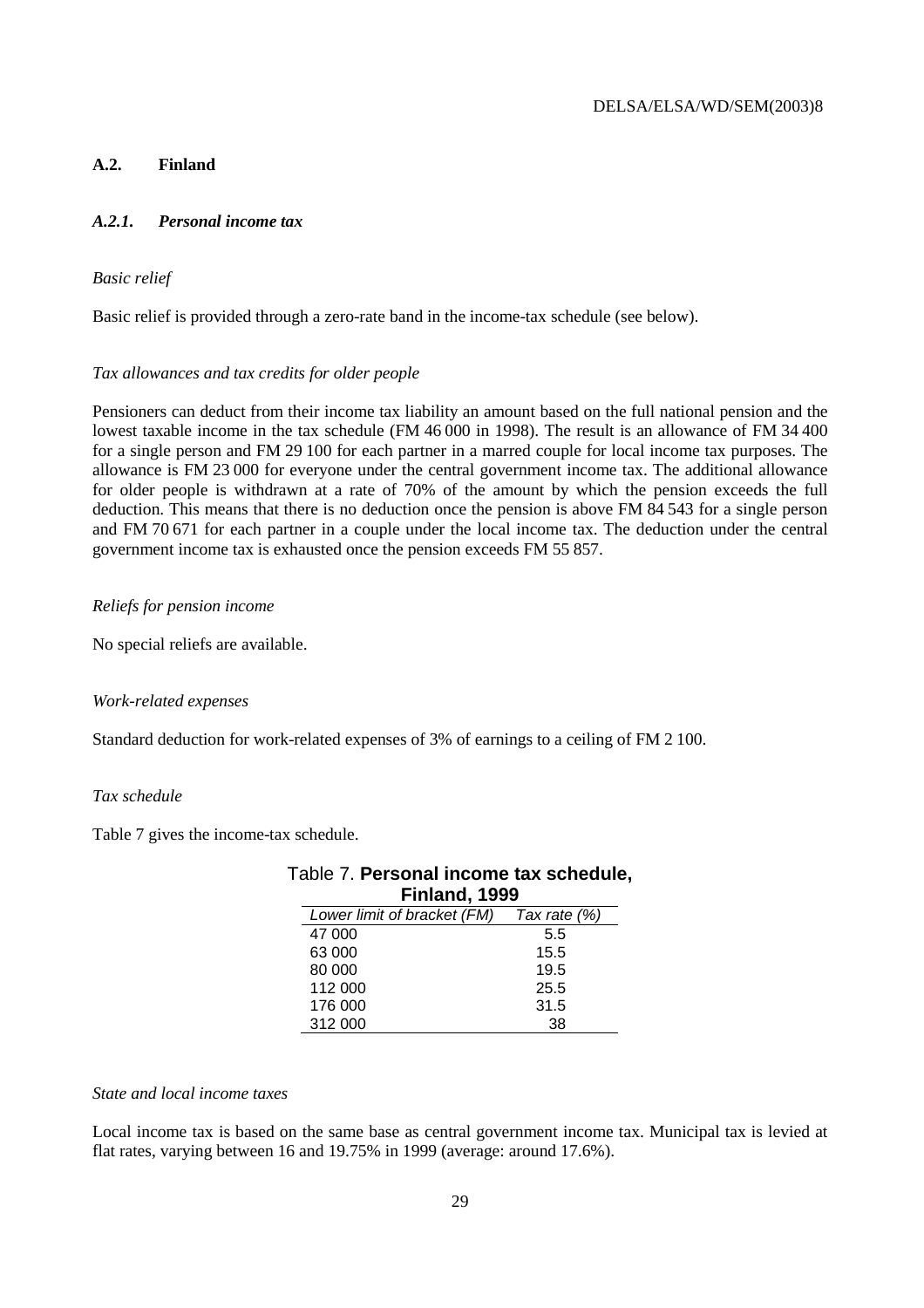There are two allowances in the local income tax. The earned income allowance is 20% of earnings above FM 15 000 to a maximum of FM 8 600. The amount of the allowance is reduced by 3% of income above FM 75 000. The basic allowance depends on taxable income remaining after other allowances. The maximum amount of FM 8 800 is reduced by 20% of income above that level.

### *A.2.2. Social security contributions*

### *Employee contributions*

Sickness insurance contributions of 1.5% of net taxable income under the municipal income tax.

Pension contribution of 4.7% and unemployment insurance contribution of 1.35% of gross earnings. Both levies are deductible under the income tax.

### *Employer contributions*

Average of 26% of gross earnings.

### *Contributions for older people*

Pensioners do not pay contributions on their pension income in respect of pension or unemployment insurance. However, the same sickness insurance contributions are levied on pensioners' incomes as on workers' plus an additional 2.7% on pension income.

### **A.3. Germany**

### *A.3.1. Personal income tax*

### *Basic reliefs*

Income up to a statutory line is exempt from tax. This was around DM13 000 per person in 1999.

### *Tax allowances and tax credits for older people*

There is no special relief for older people.

### *Reliefs for pension income*

Public pension income is only partially taxed, with the taxable proportion varying with age. At age 65, only 27% of the pension is taxable. The share at other illustrative ages is as follows: 38% at 55, 32% at 60 and 21% at age 70. Private pension incomes are also only partially taxed: 40% of the benefit is taxable up to certain ceilings. These are DM6 000 for occupational pension plans and DM3 700 for personal pension schemes.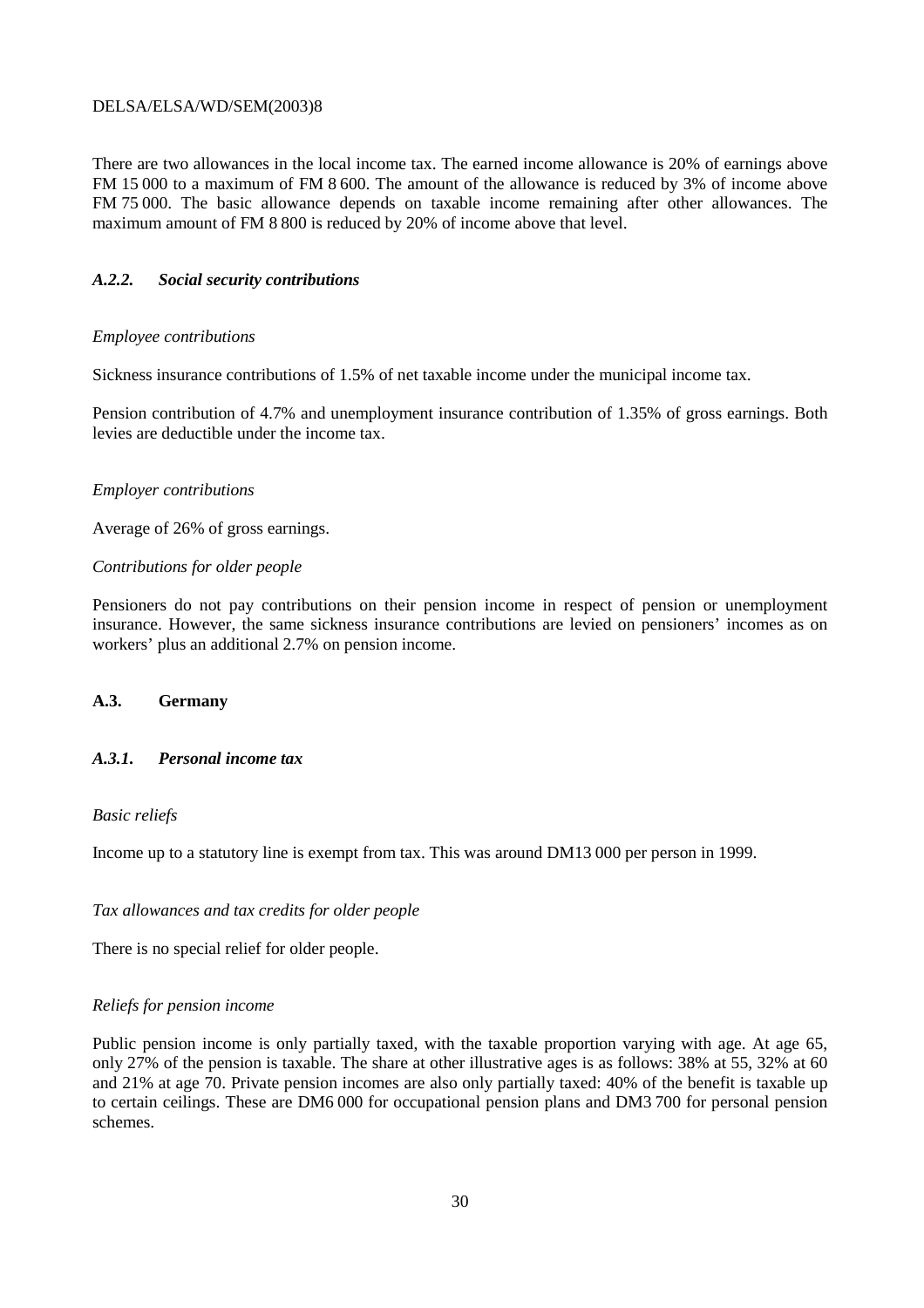### *Income tax calculation*

Tax is calculated using a formula, which is based on taxable income rounded down to the smallest amount divisible by 54.

The income tax liability is:

0 if taxable income  $\leq$  DM13 067  $(350.35Y + 2390)Y$  for DM13 068  $\le$  taxable income  $\le$  DM17 063  $(101.31Z + 2.670)Z + 1011$  for DM17 064  $\leq$  taxable income  $\leq$  DM66 365  $(151.93Q + 3.669)Q + 16.637$  for DM66 366  $\le$  taxable income  $\le$  DM120 041 0.53X – 22 886 for taxable income above 120 042 where Y = (taxable income –13 014)/10 000; Z = (taxable income – 17 010)/10 000 and Q = (taxable income – 66 312)/10 000.

### *Reliefs for social security contributions*

Social security contributions are partially deductible up to ceilings. First, DM6 000 is deductible, less 16% of gross earnings (proxying employers' social security contributions). Secondly, remainder up to DM2 610 is deductible. Thirdly, half of the remainder is deductible up to DM1 305

### *Reliefs for work-related expenses*

DM2 000 lump sum deductible.

### *A.3.2. Social security contributions*

### *Employee contributions*

For pensions, 9.85% of earnings and 3.25% for unemployment to a ceiling of DM102 000. An average of 6.8% for sickness and 0.85% for long-term care to a ceiling of DM76 500.

### *Employer contributions*

Same as employee.

### *Contributions for older people*

Pensioners do not pay social security contributions on pension income in respect of unemployment and pension insurance. However, pensioners pay a similar charge to workers for sickness insurance. Also, there is a 0.85% levy on pensions to cover long-term care.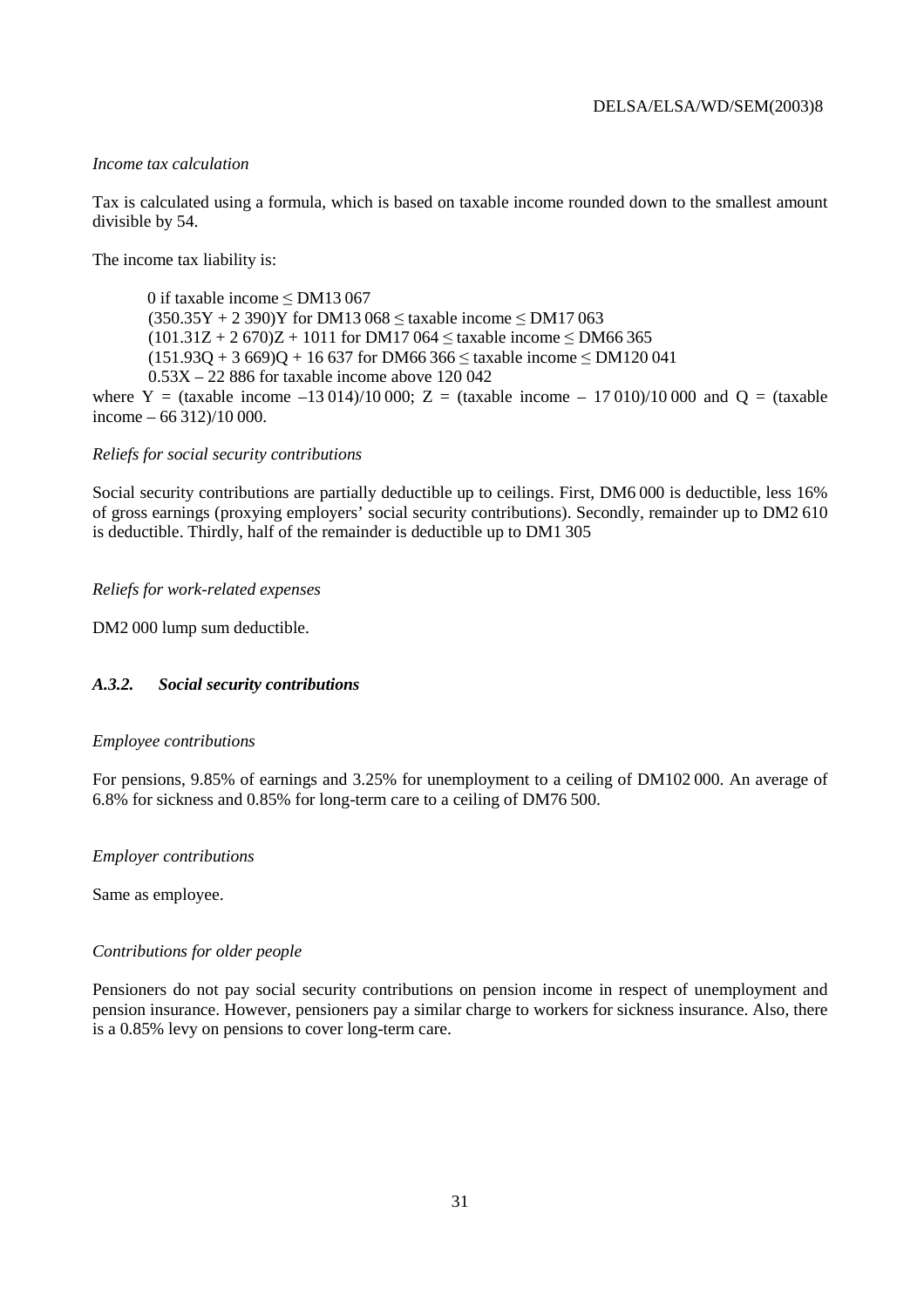### **A.4. Italy**

### *A.4.1. Personal income tax*

### *Basic reliefs*

The tax credit for workers varies between L50 000 and L1 580 000 in fifteen brackets depending inversely on income. (For example, the highest credit applies to incomes up to L9.1m while the lowest applies to incomes over L100m.)

### *Tax allowances and tax credits for older people*

There is an extra credit of L120 000 for pensioners with income only from pensions and whose total income is no more than L18 000 000.

### *Reliefs for pension income*

Private pension incomes are only partially taxable: 87.5% of benefits are taxable for occupational pension schemes and 60% for personal pension plans.

### *Rate schedule*

Table 8 shows the rate schedule of the income tax. Note also that there was a 0.5% regional rate in addition.

| <b>Italy, 1999</b>            |              |  |
|-------------------------------|--------------|--|
| Lower limit of bracket (L mn) | Tax rate (%) |  |
|                               | 18.5         |  |
| 15                            | 26.5         |  |
| 30                            | 33.5         |  |
| 60                            | 39.5         |  |
| 135                           | 45.5         |  |

### Table 8. **Personal income tax schedule: Italy, 1999**

### *A.4.2. Social security contributions*

#### *Employee contributions*

The average rate is 9.19% of earnings. There is a ceiling of L40m.

### *Employer contributions*

The average rate is 34.08% of earnings.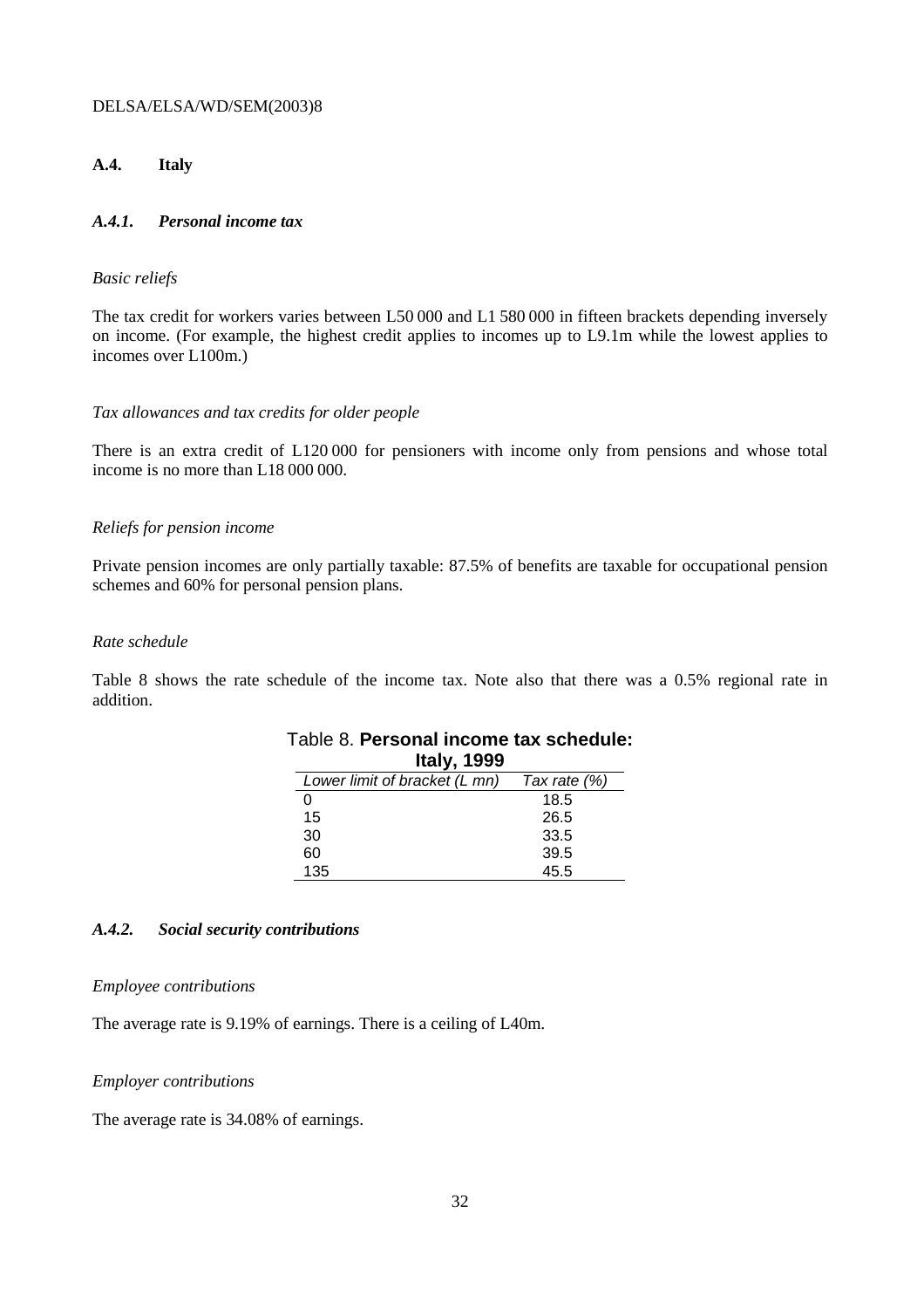### *Contributions for older people*

These are not levied on pension income. (However, there is a tiny charge of L20 a month to finance the National Institution for Italian Pensioners, the ONPI.)

### **A.5. Japan**

### *A.5.1. Personal income tax*

*Basic relief* 

Basic allowance of ¥380 000.

### *Tax allowances and tax credits for older people*

There is an additional ¥500 000 deduction for over 65s if their income is less than ¥10 million in total.

### *Reliefs for pension income*

There is a schedule of deductions for over 65s, beginning with 100% of the first ¥1 million of income from the public pension scheme (or from a particular type of private pension scheme: a tax-qualified retirement plan). This initial deduction is equivalent to nearly a quarter of average earnings. Next, 25% of income up to ¥3.6 million is deductible, followed by 15% of income up to ¥7.2 million and 5% thereafter. Finally, the deduction is subject to a minimum of ¥1.4 million.

### *Employment income deduction*

This deduction varies according to a schedule. For example, workers with incomes up to ¥1.8 million can deduct up to 40 % of earnings from taxable income, with a minimum deduction of ¥650 000. For workers with incomes over ¥10 million, the deduction is ¥2.2 million plus 5% of earnings above ¥10 million.

### *Tax schedule*

Table 9 shows the tax schedule. Taxpayers in the upper tax brackets are entitled to deduct the fixed amount in the final column. Also, there was a proportional deduction of 20% of total tax liability to a ceiling of ¥250 000 in 1999.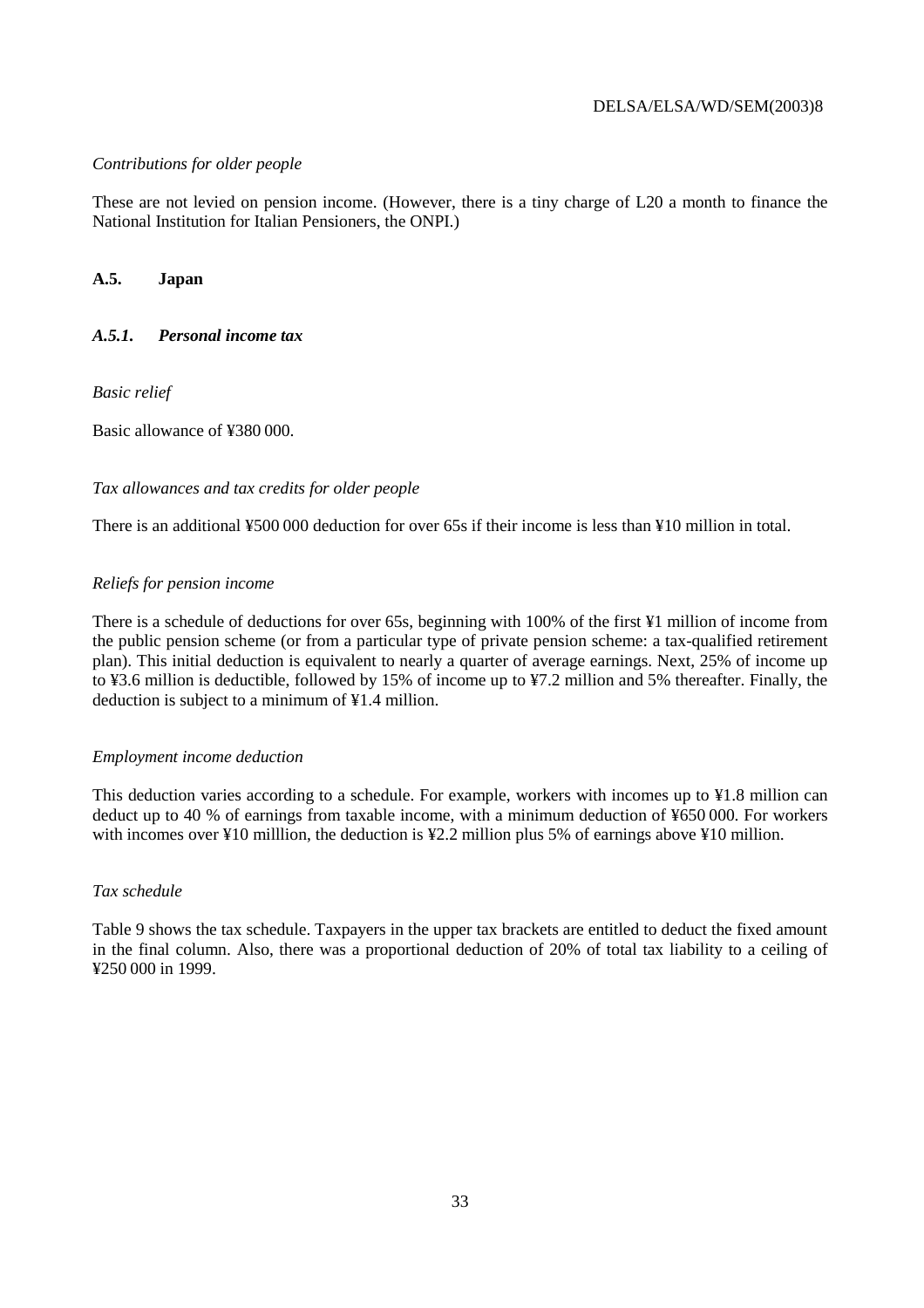| Japan, 1999                   |              |                 |  |
|-------------------------------|--------------|-----------------|--|
| Lower limit of bracket (¥ mn) | Tax rate (%) | Deductible      |  |
|                               |              | amount $(*$ mn) |  |
|                               | 10           |                 |  |
| 3.3                           | 20           | 0.33            |  |
| 9                             | 30           | 1.47            |  |
| 18                            | 37           | 4 17            |  |

### Table 9. **Personal income tax schedule: Japan, 1999**

### *State and local income taxes*

Prefectures and municipalities levy a small *per capita* tax and an income tax levied on the same tax base as the national tax. The prefectoral tax has two rates of 2% and 3% applying to different income ranges. The municipal tax has a schedule of 3%, 8% and 10%. There are flat-rate deductible amounts and proportional reductions similar to those in the central government income tax (see above).

### *A.5.2. Social security contributions*

### *Employee contributions*

For pensions, 8.675% and 4.25% of standard remuneration for sickness. Lower rates apply to bonuses. For unemployment insurance, 0.4% of total remuneration (including bonuses).

### *Employer contributions*

Same rates and base as employee contributions for pensions and sickness plus 0.75% of total remuneration for unemployment insurance. For work injury, between 0.6% and 13.4% of total remuneration, varying by industry. For family allowances, 0.11% of standard remuneration.

### *Contributions for older people*

Contributions are not levied on pension income.

### **A.6. Netherlands**

### *A.6.1. Personal income tax*

*Basic relief* 

Basic allowance of NLG 8 799.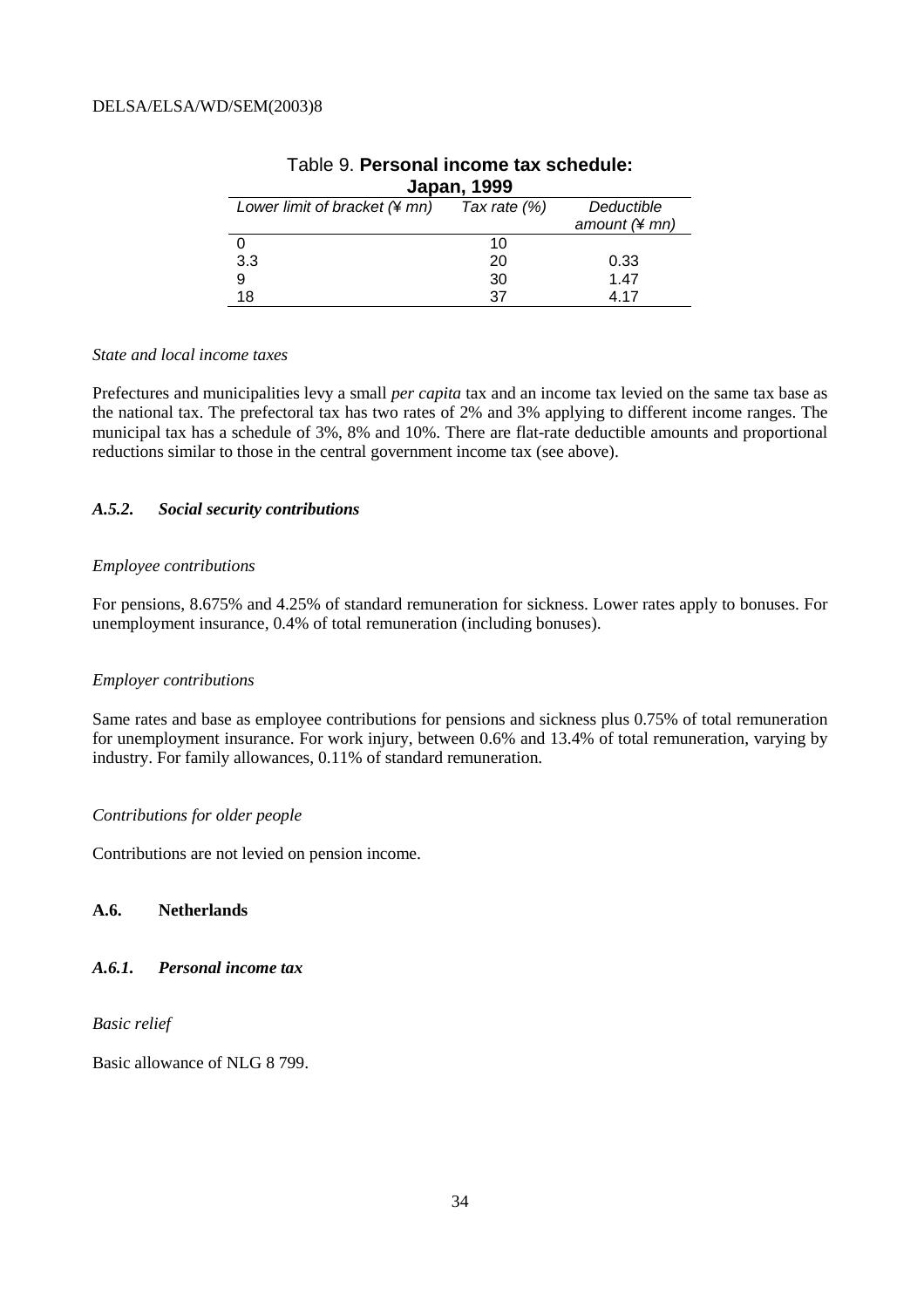### *Work-related expenses*

Work-related expenses are deemed to be 12% of earnings, with a minimum of NLG 258 and a maximum of NLG 3 174.

#### *Tax allowances and tax credits for older people*

There is a basic additional allowance for over 65s of NLG511. This allowance is increased to NLG2 152 for incomes of less than NLG56 974. There is an additional allowance for individuals 'who have a general old-age pension for a single person'. This is worth a further NLG511 (or NLG3 057 for incomes under NLG56 974). These allowances are additional to the basic personal allowance of NLG8 380 also granted to people of working age.

Pensioners receive a fixed deduction for additional expenses of NLG 1 055 instead of the deduction for work-related expenses available to people of working age.

### *Reliefs for pension income*

No special reliefs are available.

### *Tax schedule*

Table 10 gives the tax schedule.

| Netherlands, 1999            |              |  |
|------------------------------|--------------|--|
| Lower limit of bracket (NLG) | Tax rate (%) |  |
|                              | 6 2          |  |
| 15 000                       | 7.5          |  |
| 48 175                       | 50           |  |
| 105 955                      |              |  |

Table 10. **Personal income tax schedule:** 

### *A.6.2. Social security contributions*

#### *Employee contributions*

For unemployment insurance, 6.1% of gross wage less compensation allowance up to NLG 80 910. There is a contribution floor of NLG 28 188.

For health insurance, 1.55% of gross wage less compensation allowance if earnings below NLG 64 300 up to a ceiling of NLG 54 810. Also a fixed payment of NLG 396 if earnings below NLG 64 300.

Contributions to other schemes are levied on the same income as the first and second brackets of the income tax system. Rates are 17.9% for old-age pensions, 1.4% for survivors' pensions and 10.25% for exceptional medical expenses.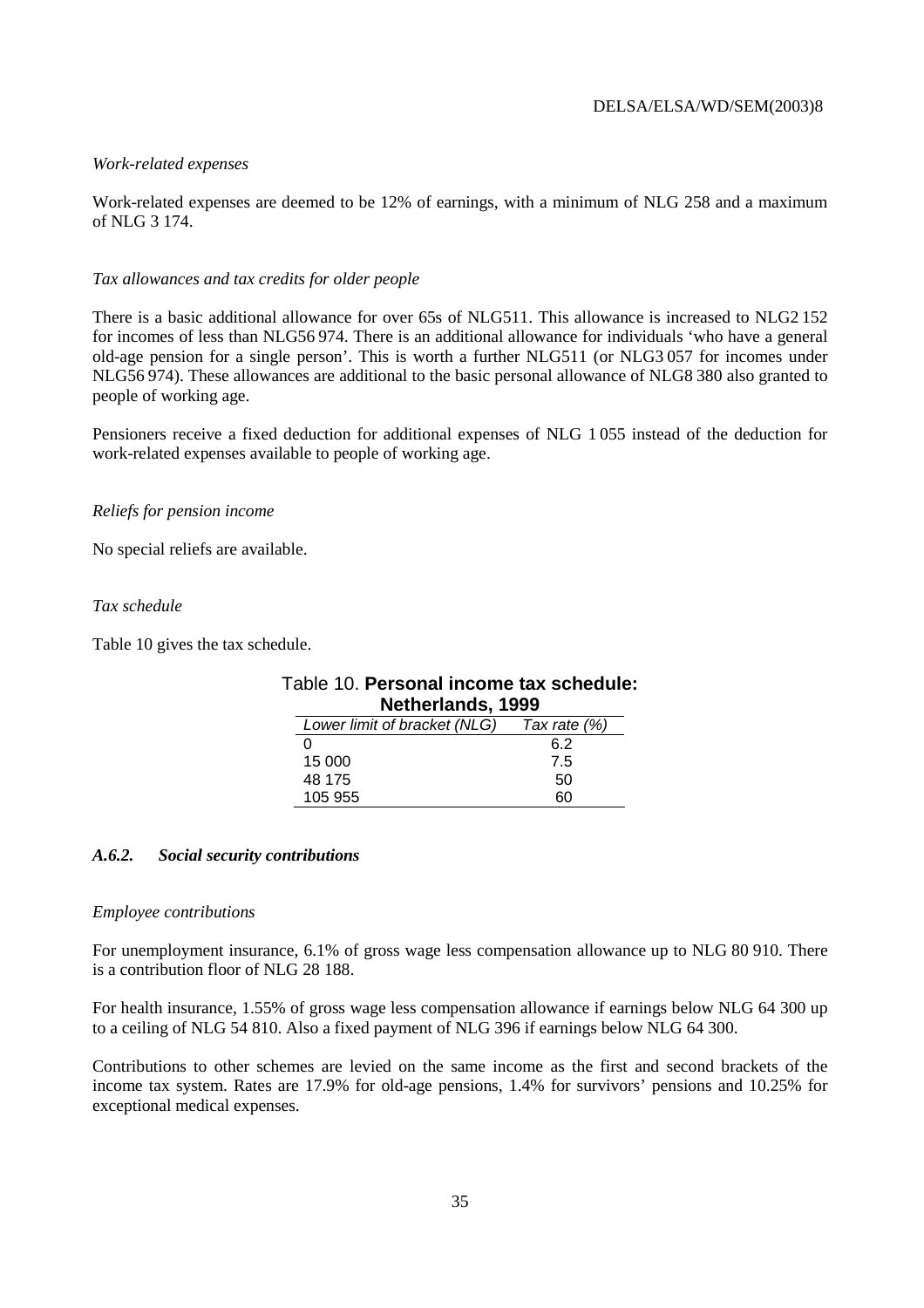Employers pay the compensation allowance to employees to compensate for the switch from employer to employee contributions for exceptional medical expenses. The allowance is 2.2% of gross earnings less employees' social security contributions less the standard deduction for work-related expenses plus the employers' contribution for health insurance. The maximum is 2.2% of NLG 83 200.

### *Employer contributions*

For unemployment insurance, 4.95% on the same base as employee contributions. This includes 4% to the general unemployment fund (with a threshold of NLG 28 188) and 0.95% for the redundancy payments fund.

For invalidity benefits, 7.75% of gross wage less compensation allowance (again with a ceiling NLG 80 910).

For health insurance, 5.85% on the same base as employee contributions.

### *Contributions for older people*

Pensioners pay 11% of pension income for health insurance and survivors' pensions.

### **A.7. Sweden**

### *A.7.1. Personal income tax*

### *Basic reliefs*

Basic allowance against central government taxation varies between SKr 8 700 and SKr 18 100 depending on income.

There is also a tax credit of SKr 1 320 if the income does not exceed SKr 135 000. The tax credit is reduced by 1.2% of income above this ceiling.

### *Tax allowances and tax credits for older people*

Older people are entitled to a special deduction, which varies between SKr8 700 and SKr55 900, depending on the amount of pension income received. The basic income tax deduction varies between SKr8 700 and SKr18 200, depending on income. The additional exemption for older people is withdrawn at a rate of 65% on income in excess of the minimum pension level. The net effect is that there is no special deduction for pensioners whose incomes are above SKr109 000. This special deduction can not be less than the deduction to which a worker on the same income would be entitled.

### *Reliefs for pension income*

No special reliefs are available.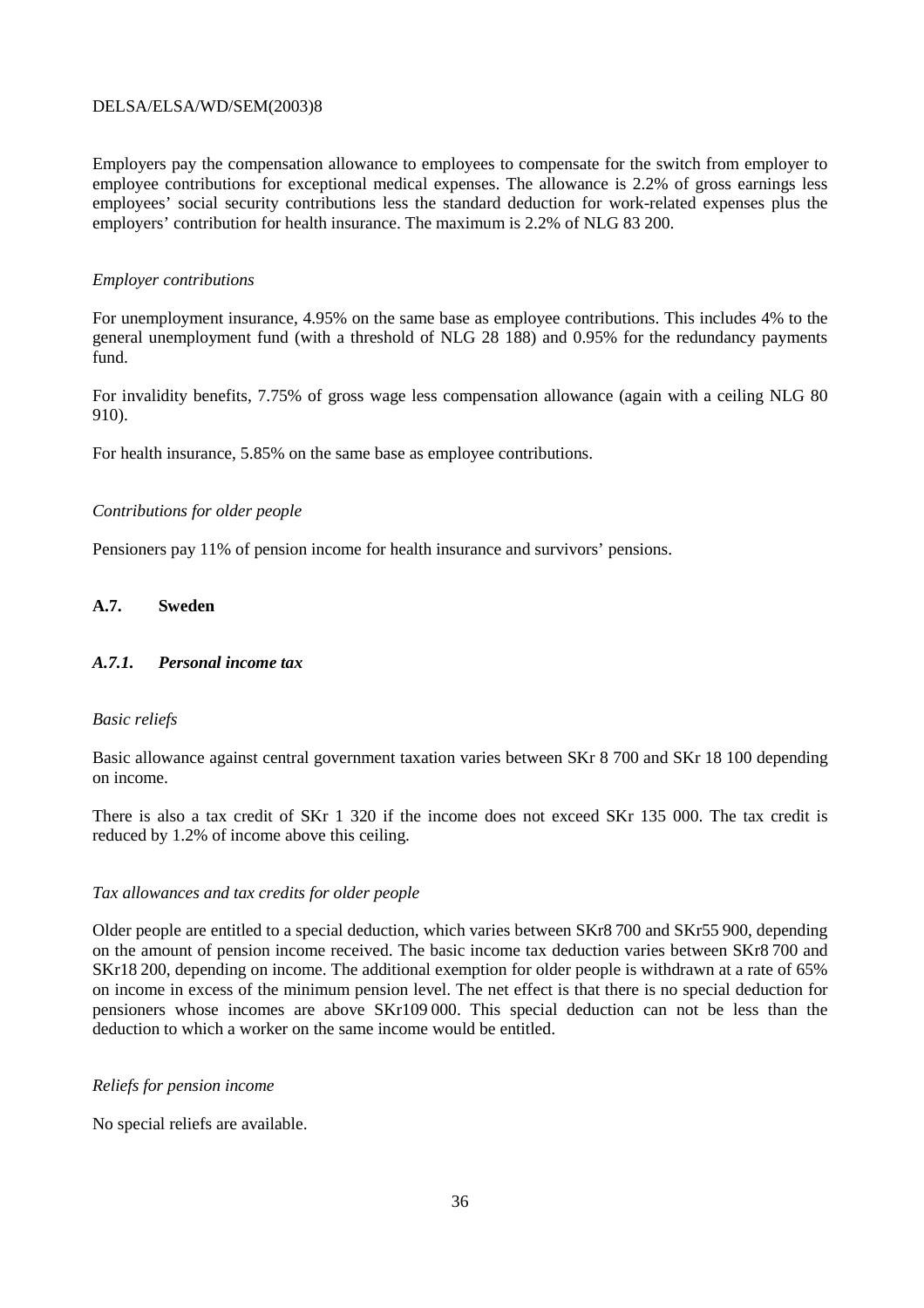### *Tax schedule*

The schedule is set out in Table 11.

### Table 11. **Personal income tax schedule: Sweden, 1999**   $\overline{L}$  Lower limit of bracket (SKr)  $\overline{L}$  Tax rate (%)

| = <del></del> | .<br>, , , |
|---------------|------------|
|               |            |
| 219 400       | 20         |
| 360 000       | 25         |

### *Local income taxes*

These are levied as a proportion of the central government income tax shown above. This varies between 26.4 and 33.15%, and averages 30.59%. There is also a lump sum tax of SKr 200 a year.

### *A.7.2. Social security contributions*

### *Employee contributions*

For pensions, employees pay 6.95% of income.

### *Employer contributions*

Employers pay a total contribution of 33.06%, divided as follows: old-age pension, 8.1%; parental insurance, 2.2%; health insurance, 7.5%; labour market, 5.84%; industrial injury, 1.38%; general wage fee, 8.04%.

### *Contributions for older people*

Social security contributions are levied on pension income.

### **A.8. United Kingdom**

### *A.8.1. Personal income tax*

*Basic relief* 

Personal allowance of £4 335 for each individual.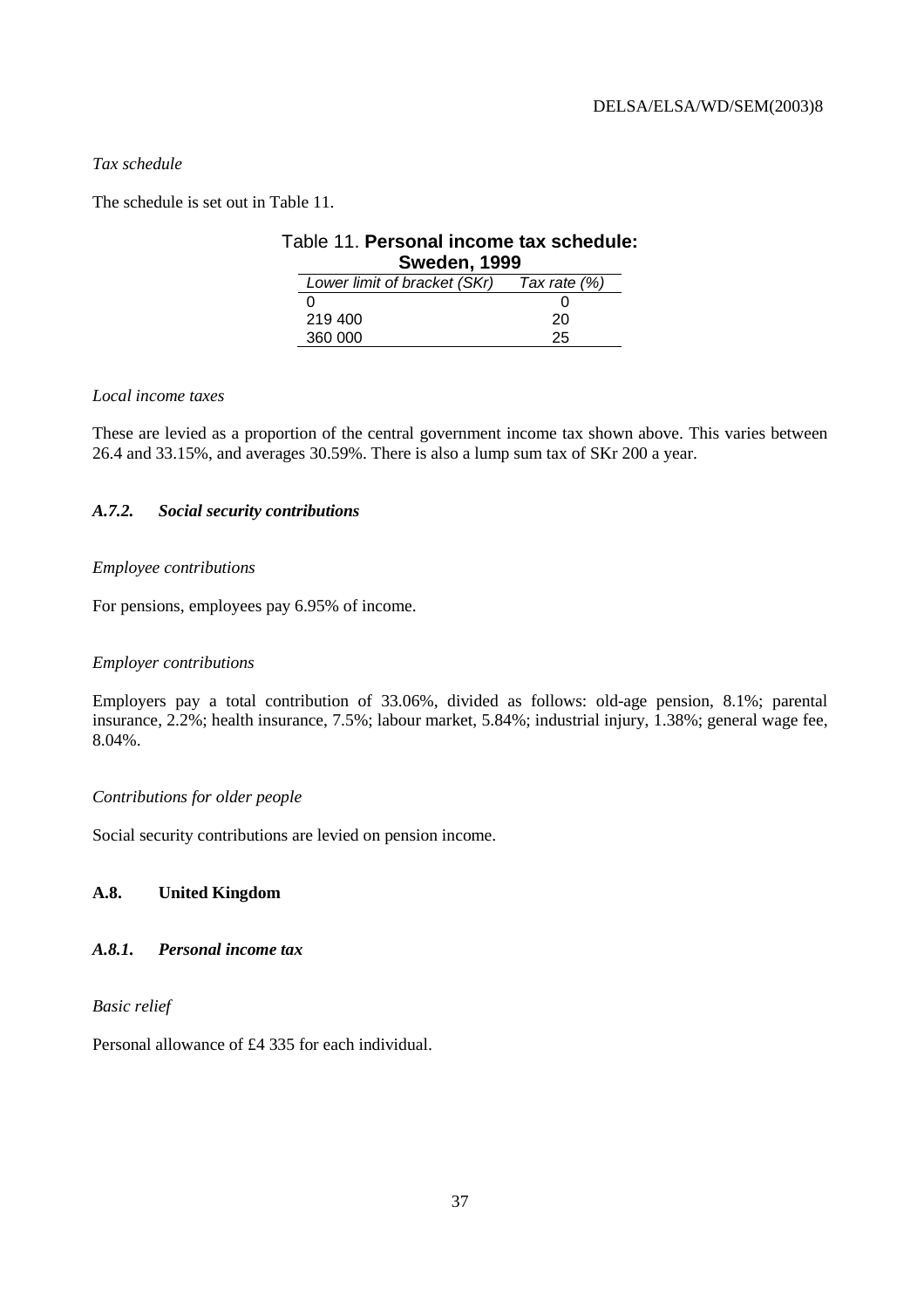### *Tax allowances and tax credits for older people*

People of pension age receive a higher tax allowance: £5 720 for single 65-74 year olds and £5 980 for single people 75 or over.

Married couples aged between 65 and 74 receive an extra allowance of £5 125 and couples aged 75 or over an extra £5 195. The allowances for couples are deductible only at 10% (and so work like a wasteable tax credit).

Once a pensioner's total income exceeds £16 800, the additional allowances are withdrawn at 50% of the excess.

### *Reliefs for pension income*

No special reliefs are available.

### *Tax schedule*

The income tax schedule is shown in Table 12.

| Table 12. Personal income tax schedule: |                              |                |  |
|-----------------------------------------|------------------------------|----------------|--|
| United Kingdom, 1999                    |                              |                |  |
|                                         | Lower limit of bracket $(E)$ | Tax rate $(%)$ |  |
|                                         |                              | 10             |  |
|                                         | 1 500                        | 23             |  |
|                                         | 28,000                       | 4Λ             |  |

### *A.8.2. Social security contributions*

### *Employees' contributions*

Payable at 10% on weekly earnings between £66 and £500. These rates are reduced for employees who contract out of the state earnings-related pension scheme (Serps).

### *Employers' contributions*

Payable at 12.2% on earnings above £83 per week. Again, the rate is reduced for employees who are contracted out of Serps (but only on earnings between £83 and £500 per week).

### *Contributions for older people*

Social security contributions are not levied on pension income. People of pension age who are employed are also not liable.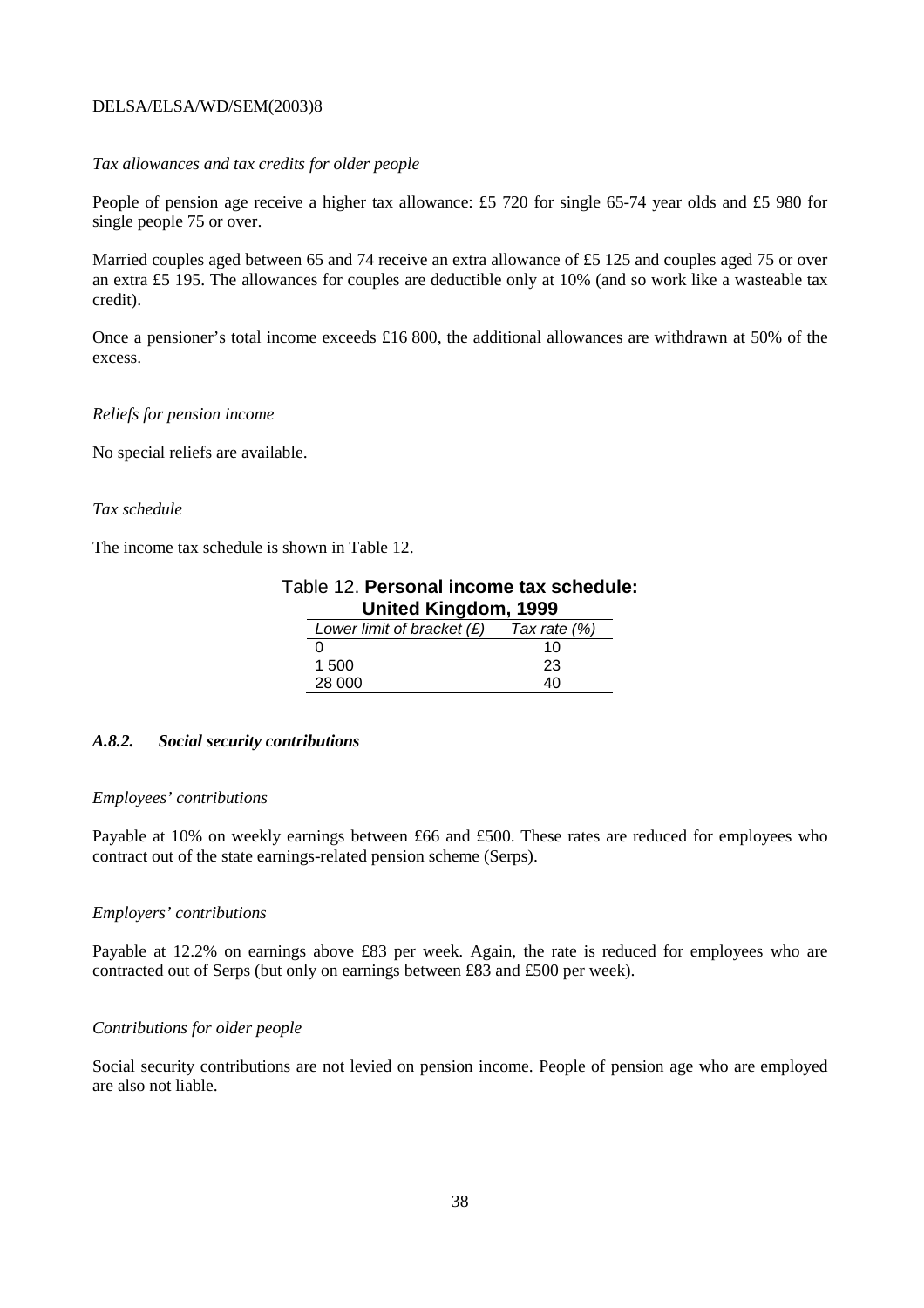### **A.9. United States**

### *A.9.1. Personal income tax*

### *Basic reliefs*

Taxpayers who do not itemise their deductions are entitled to a lump-sum standard deduction of \$7 200 for married couple filing jointly, \$6 350 for heads of households and \$4 300 for single people.

There is also a \$2 750 personal exemption. This is reduced by 2% for each \$2 500 by which the income exceeds \$189 950 for married couples, \$126 600 for single taxpayers and \$158 300 for heads of households.

### *Tax allowances and tax credits for older people*

Older people are entitled to an additional standard deduction in the Federal income tax. For single people of working age, the deduction is \$4 300 compared with \$5 350 for the over 65s. A married couple in which both partners are over 65 is entitled to a deduction of \$8 900, compared with a standard deduction of \$7 200 for working-age couples. There is also a tax credit targeted on poorer pensioners and the disabled. The maximum credit is \$1 125, but this is withdrawn against income and is exhausted once total income exceeds \$17 500 or non-taxable public pension benefits exceed \$5 000.

### *Reliefs for pension income*

Social security (public pension) benefits included in taxable income for are limited the lesser of one-half of annual benefits or the excess of income (including half the benefits) over \$32 000 for married couples and \$25 000 for others. A maximum of up 85% of benefits is taxable (if income, including half the benefits, exceeds \$44 000 for married couples and \$34 000 for others.

### *Tax schedule*

Table 13 shows the personal income tax schedule.

| <b>United States, 1999</b> |                               |                |
|----------------------------|-------------------------------|----------------|
|                            | Lower limit of bracket (US\$) | Tax rate $(%)$ |
| Single person              | Married couple filing jointly |                |
|                            |                               | 15             |
| 25 750                     | 43 050                        | 28             |
| 62 450                     | 104 050                       | 31             |
| 130 250                    | 158 550                       | 36             |
| 283 150                    | 283 150                       | 39.6           |

## Table 13. **Personal income tax schedule:**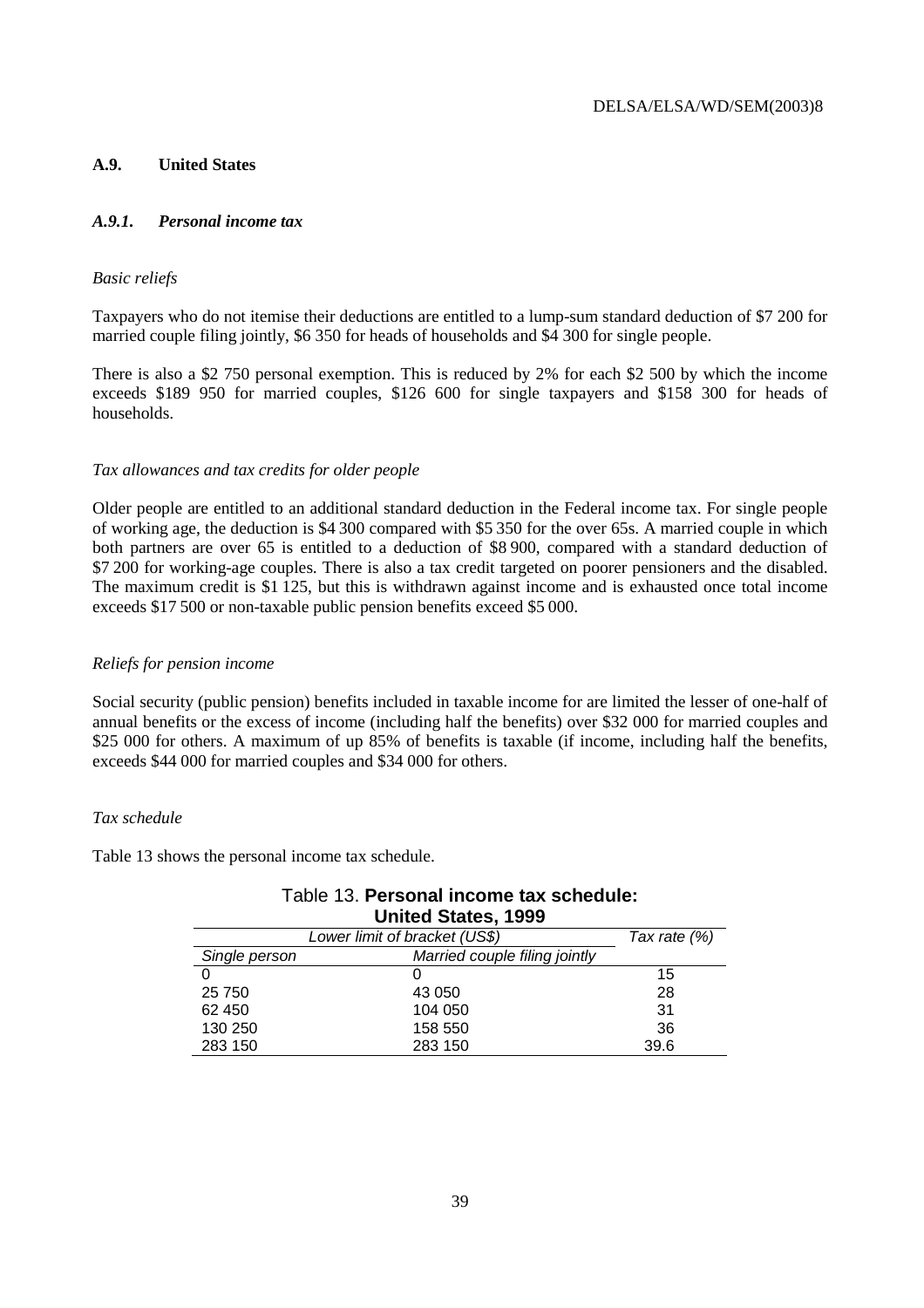### *State and local income taxes*

The vast majority of states levy an income tax.<sup>19</sup> The modelling assumes that the taxpayer lives in Detroit, Michigan. The state of Michigan has a personal exemption of US\$2 800 for each taxpayer, their spouse and each child dependent child. The tax rate is 4.4%. The city of Detroit has a personal exemption of US\$ 750 and a tax rate of 3%. Michigan provides a credit for city taxes. For city income tax paid up to US\$ 100, the credit is 20%. The credit is 10% on city taxes between US\$ 100 and US\$ 150 and 5% on city taxes over US\$ 150.

State and local treatment of pension income varies. The state income tax system for Michigan gives an extra tax-free allowance of US\$ 900 for people over age 65 (US\$ 1 800 for a married couple filing jointly). Public pensions are entirely exempt from the state income tax, as is the first US\$ 33 810 of income from a private pension. All income from pensions is exempt from the Detroit income tax.<sup>20</sup>

### *A.9.2. Social security contributions*

### *Employee contributions*

Contributions are 6.2% for old-age, survivors, and disability insurance, and 1.45% for old-age hospital insurance. The former applies only to earnings up to a ceiling of US\$ 72 600 while there is no ceiling on the latter.

### *Employer contributions*

Employers pay the same contributions as employees for pensions and hospital insurance. There is also a levy for unemployment insurance of 6.2% on earnings up to US\$ 7 000. There are also state-sponsored unemployment and work-injury plans to which employers must contribute.

### *Contributions for older people*

Social security contributions are not levied on pension income. However, people working between pensionable age and age 70 continue to pay contributions.

 19 See Penner (2000) for broader data on different states' tax treatment of older people. Most states with an income tax — some  $22$  — give older people an extra exemption or deduction. Five instead give an additional tax credit. Three states offer both these concessions. Five states, however, offer no general income-tax concession to the elderly. Nearly two-thirds of states exempt public-pension (social security) income from tax, while one half exempt some (or, in two cases, all) of private pensions. Two states exempt some private-pension income from tax but no public-pension income.

<sup>20</sup> Penner (2000) shows that the Detroit, Michigan tax treatment of older people is more generous than the average. The value of tax concessions in Michigan is worth around 3½% of income for an example individual, compared with a mean of 2.7% for all states and a maximum of 5.6%. For older people with higher incomes, tax reliefs are worth 3% of income in Michigan, compared with a mean of 1.6% and a maximum of 6.4%.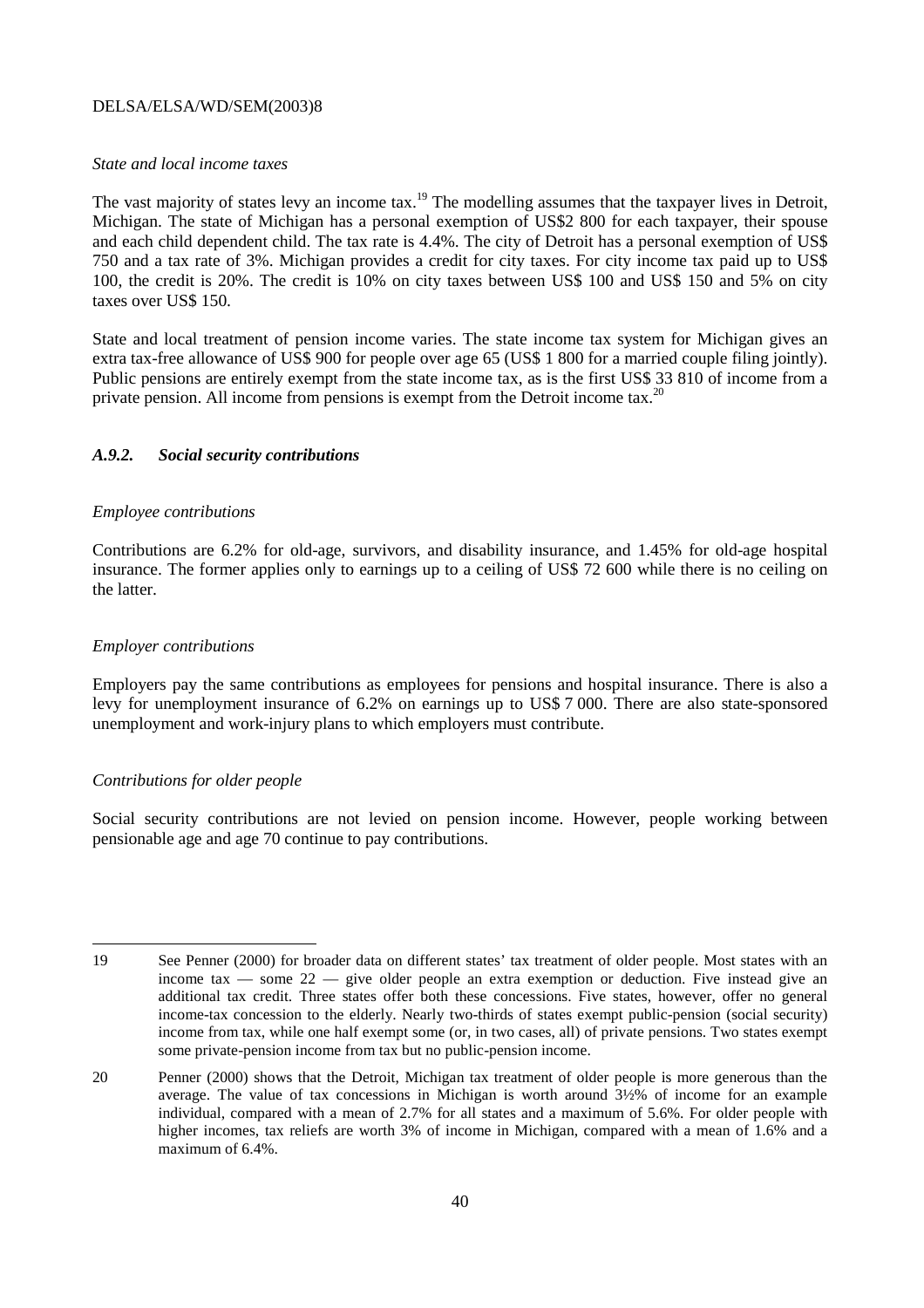### **REFERENCES**

Canada, Department of Finance (1999), *Tax Expenditures 1999*, Ottawa.

- Dilnot, A.W., Disney, R.F., Johnson, P.G. and Whitehouse, E.R. (1994), *Pensions Policy in the UK: An Economic Analysis*, Institute for Fiscal Studies, London.
- Disney, R.F. and Whitehouse , E.R. (2001), *Cross-Country Comparisons of Pensioners Incomes*, Research Report no. 142, Department of Work and Pensions, London.
- Forman, J.B. (1995), 'Reconsidering the income tax treatment of the elderly', *Tax Notes*, vol. 69, pp. 485- 500 (reprinted from *University of Pittsburgh Law Review*, vol. 56, pp. 589-626).
- Morris, C.N. (1981), 'The age allowance', *Fiscal Studies*, vol. 2, no. 3, pp. 29-36.
- OECD (1984), *Tax Expenditures: A Review of the Issues and Country Practices*, Paris.
- (1995), *The OECD Jobs Study: Taxation, Employment and Unemployment*, Paris.
- (1996), *Tax Expenditures: Recent Experiences*, Paris.
- (1997), *The OECD Jobs Strategy: Making Work Pay: Taxation, Benefits, Employment and Unemployment*, Paris.
- (1999), *Benefit Systems and Work Incentives*, Paris.
- (2001*a*), *Taxing Wages*, Paris.
- (2001*b*), *Ageing and Income: Financial Resources and Retirement in Nine OECD Countries*, Paris.
- (2001*c*), *Revenue Statistics of OECD Member Countries*, Paris.
- Penner, R.G. (2000), 'Tax benefits for the elderly', Occasional Paper no. 5, Retirement Project, Urban Institute, Washington, D.C.
- Shoemaker, P.A. (1995), 'Equity analysis of tax policy towards the elderly', *Tax Notes*, vol. 68, pp. 615- 623.
- Smeeding, T.M., Saunders, P., Coder, J., Jenkins, S.P., Fritzell, J., Hagenaars, A.J.M., Hauser, R. and Wolfson, M. (1993), 'Poverty inequality and living standards impacts across seven nations: the impact of non-cash subsidies for health, education and housing', *Review of Income and Wealth*, vol. 39, no. 3, pp. 229-256.
- Steckmest, E. (1996), 'Non-cash benefits and income distribution', Working Paper no. 150, Luxembourg Income Study.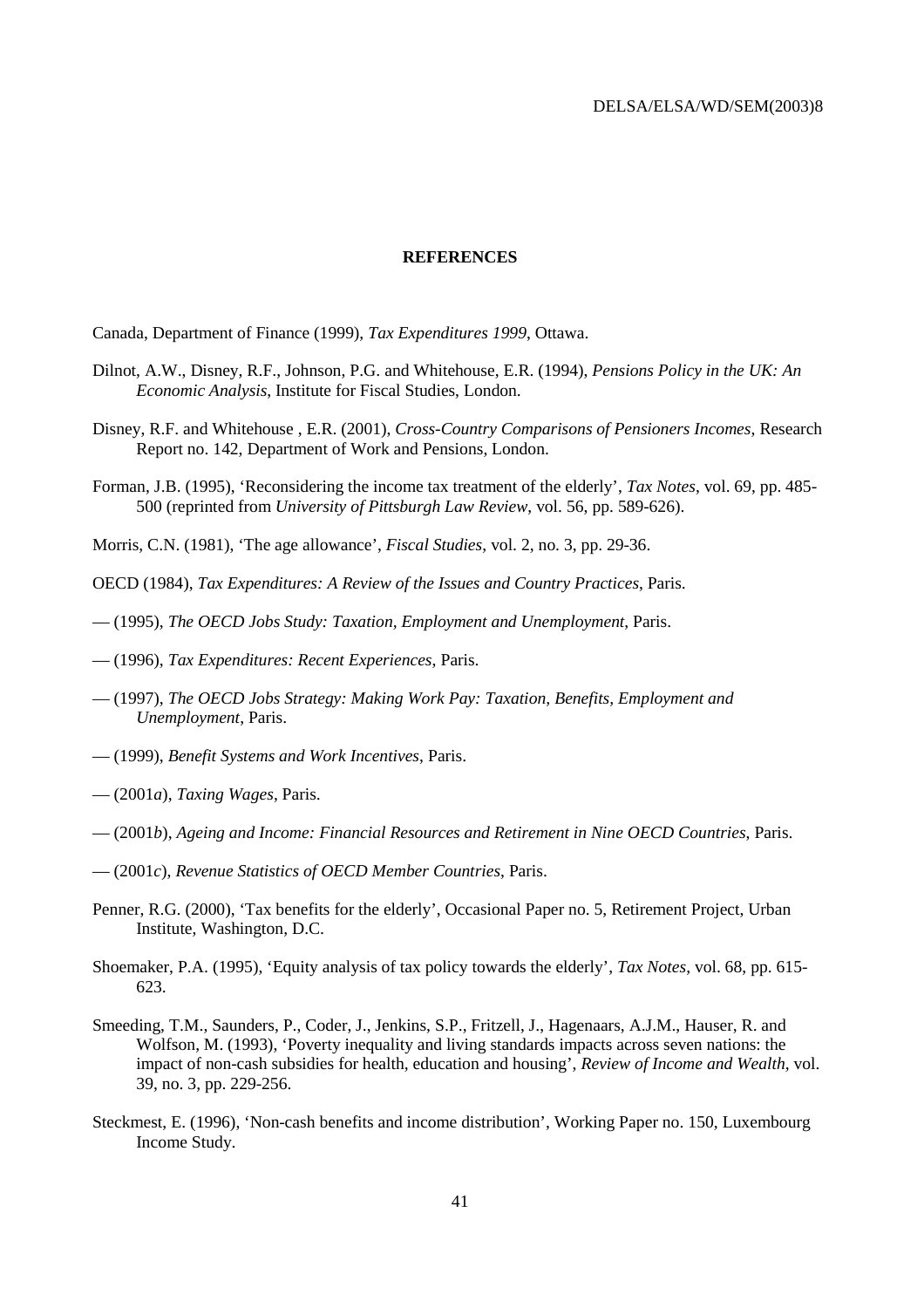Whiteford, P. and Kennedy, S. (1995), *Incomes and Living Standards of Older People: A Comparative Analysis*, Research Report no. 34, Department of Social Security, London.

United Kingdom, H.M. Treasury (1999), *Tax Ready Reckoner and Tax Reliefs*, London.

United Kingdom, Inland Revenue (1999), *Inland Revenue Statistics*, London.

- United States, Office of Management and Budget (2000), 'Tax Expenditures', in *Analytical Perspectives: Budget of the United States Government, Fiscal Year 2001*, Government Printing Office, Washington, D.C.
- Whitehouse, E.R. (1999), 'The tax treatment of funded pensions', Pension Reform Primer series, Social Protection Discussion Paper no. 9910, World Bank, Washington, D.C.
- (2001), 'The value of pension entitlements: an illustrative model of nine OECD countries', Labour Market and Social Policy Occasional Paper, OECD, Paris, forthcoming.
- Yamada, A. (2001), ' The evolving retirement-income package: trends in adequacy and equality in nine OECD countries', OECD, Paris.
- and Casey, B.H. (2001), ' Getting older, getting poorer? A study of the earnings, pensions, assets and living arrangements of older people in nine countries', OECD, Paris.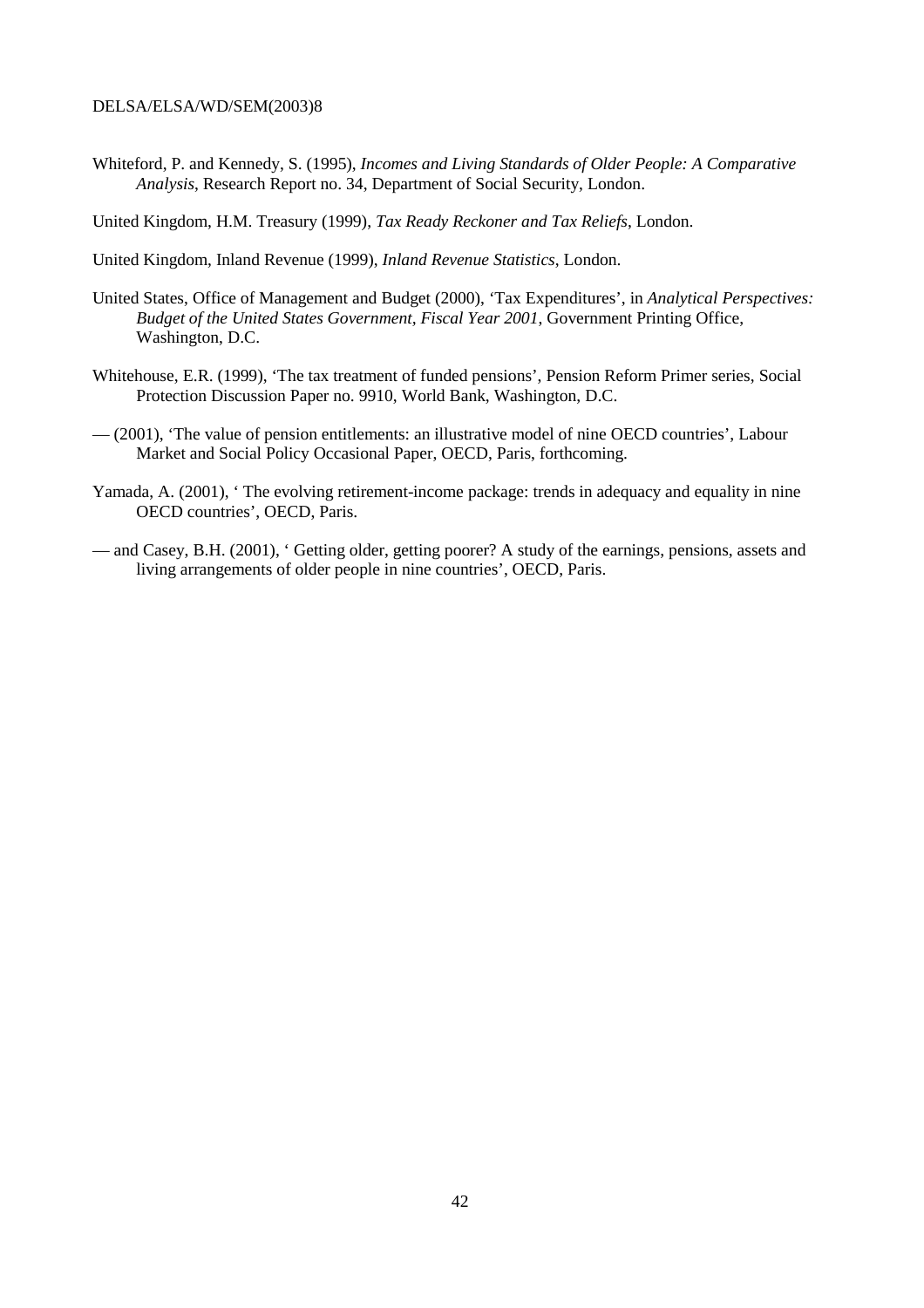### **OECD SOCIAL, EMPLOYMENT AND MIGRATION WORKING PAPERS**

Most recent releases are:

No. 1 *CAREER INTERRUPTIONS DUE TO PARENTAL LEAVE: A COMPARATIVE STUDY OF DENMARK AND SWEDEN* (2003) Elina Pylkkänen and Nina Smith

No. 2 THE DETERMINANTS OF CHILD LABOUR: THEORY AND EVIDENCE (2003) Drusilla K. Brown, Alan V. Deardorff and Robert M. Stern

No. 3 *LE TRAVAIL DES ENFANTS EN AMÉRIQUE LATINE* (2003) Pierre-Emmanuel Couralet

No. 4 *CHILD LABOUR IN AFRICA* (2003) Sonia Bhalotra

**Other series of working papers available from the OECD include:** 

### **OECD HEALTH WORKING PAPERS**

Most recent releases are:

No. 1 *PHARMACEUTICAL USE AND EXPENDITURE FOR CARDIOVASCULAR DISEASE AND STROKE: A STUDY OF 12 OECD COUNTRIES* (2003) Michael Dickson and Stéphane Jacobzone

No. 2 *INVESTMENT IN POPULATION HEALTH IN FIVE OECD COUNTRIES* (2003) Jan Bennett

No. 3 *OECD STUDY OF CROSS-NATIONAL DIFFERENCES IN THE TREATMENT, COSTS AND OUTCOMES OF ISCHAEMIC HEART DISEASE* (2003) Pierre Moise, Stéphane Jacobzone and the ARD-IHD Experts Group

No. 4 SURVEY OF PHARMACOECONOMIC ASSESSMENT ACTIVITY IN ELEVEN COUNTRIES (2003) Michael Dickson, Jeremy Hurst and Stéphane Jacobzone

### **LABOUR MARKET AND SOCIAL POLICY OCCASIONAL PAPERS**

This series has now been replaced by two separate series: OECD HEALTH WORKING PAPERS and OECD SOCIAL, EMPLOYMENT AND MIGRATION WORKING PAPERS, available on the OECD website.

- No. 63 *THE EVOLVING RETIREMENT INCOME PACKAGE: TRENDS IN ADEQUACY AND EQUALITY IN NINE OECD COUNTRIES* (2002) Atsuhiro Yamada
- No. 62 *THE RELATIONSHIP BETWEEN PERSONAL, FAMILY, RESOURCE AND WORK FACTORS AND MATERNAL EMPLOYMENT IN AUSTRALIA* (2002) Edith Gray and Peter McDonald
- No. 61 *LOW FERTILITY AND LABOUR FORCE PARTICIPATION OF ITALIAN WOMEN: EVIDENCE AND INTERPRETATIONS* (2002) Daniela Del Boca
- No. 60 *GETTING OLDER, GETTING POORER, A STUDY OF THE EARNINGS, PENSIONS, ASSETS AND LIVING ARRANGEMENTS OF OLDER PEOPLE IN NINE COUNTRIES* (2002) Bernard Casey and Atsuhiro Yamada
- No. 59 *POSTPONEMENT OF MATERNITY AND THE DURATION OF TIME SPENT AT HOME AFTER FIRST BIRTH: PANEL DATA ANALYSES COMPARING GERMANY, GREAT BRITAIN, THE NETHERLANDS AND SWEDEN* (2002) Siv S. Gustafsson, Eiko Kenjoh and Cécile M.M.P. Wetzels

Recent available working papers can be found on the OECD website: www.oecd.org.